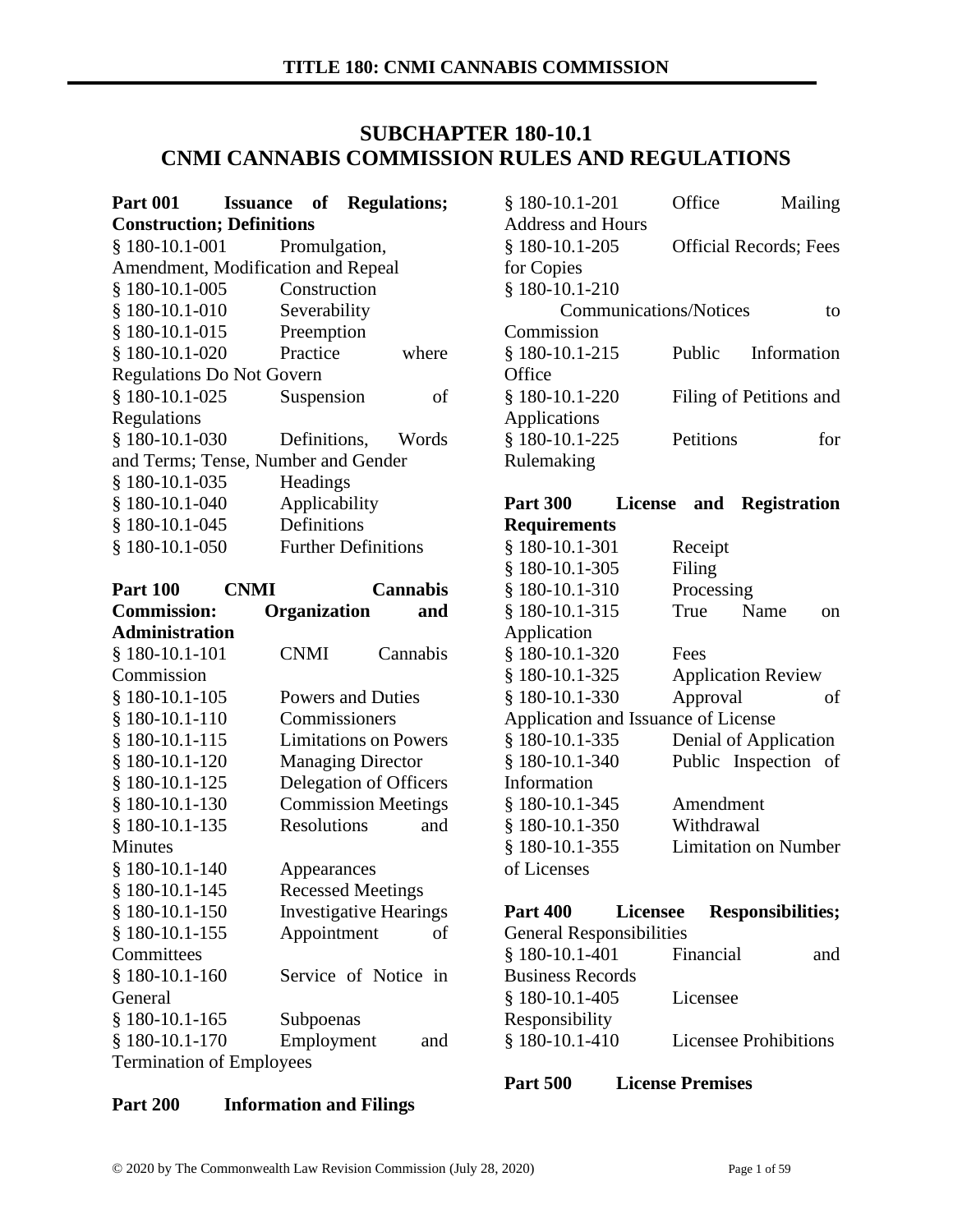| $$180-10.1-501$                     | Premises<br>Licensed                                |  |  |
|-------------------------------------|-----------------------------------------------------|--|--|
| <b>Restrictions and Requirement</b> |                                                     |  |  |
| $$180-10.1-505$                     | Signage                                             |  |  |
|                                     |                                                     |  |  |
| <b>Part 600</b>                     | <b>Marijuana Producers</b>                          |  |  |
| $$180-10.1-601$                     | Privileges;                                         |  |  |
| Prohibitions                        |                                                     |  |  |
| $$180-10.1-605$                     | <b>Operating Procedures</b>                         |  |  |
| $$180-10.1-610$                     | <b>Start-up Inventory</b>                           |  |  |
| $$180-10.1-615$                     | <b>Micro Producers</b>                              |  |  |
| $$180-10.1-620$                     | <b>Record Keeping</b>                               |  |  |
| <b>Part 700</b>                     | <b>Marijuana Retailers</b>                          |  |  |
| § 180-10.1-701                      | Privileges;<br>Retailer                             |  |  |
| Prohibitions                        |                                                     |  |  |
| $§$ 180-10.1-705                    | Operational<br>Retailer                             |  |  |
| Requirements                        |                                                     |  |  |
| § 180-10.1-710                      | <b>Retailer Premises</b>                            |  |  |
|                                     |                                                     |  |  |
|                                     |                                                     |  |  |
| <b>Part 800</b>                     |                                                     |  |  |
| $$180-10.1-801$                     | <b>Marijuana Processors</b><br>General<br>Processor |  |  |
| Requirements                        |                                                     |  |  |
| $$180-10.1-805$                     | Privileges;                                         |  |  |
| Prohibitions                        |                                                     |  |  |
| $§$ 180-10.1-810                    | Endorsements                                        |  |  |
| $$180-10.1-815$                     | Processor Policies and                              |  |  |
| Procedures                          |                                                     |  |  |
| $$180-10.1-820$                     | Training<br>Processor                               |  |  |
|                                     |                                                     |  |  |
| Requirements<br>$$180-10.1-825$     | Cannabinoid                                         |  |  |
| and<br>Concentrate                  | Extract<br>Processor                                |  |  |
| Requirements                        |                                                     |  |  |
| $$180-10.1-830$                     |                                                     |  |  |
|                                     | Recordkeeping                                       |  |  |
| <b>Part 900</b>                     | Marijuana Wholesaler                                |  |  |
| $§$ 180-10.1-901                    | Privileges;                                         |  |  |
| Prohibitions<br>$$180-10.1-905$     | Marijuana Wholesaler                                |  |  |

Reserve Requirements

#### **Part 1000 Marijuana Lounge**

| $$180-10.1-1001$                | Class |   | Lounge |
|---------------------------------|-------|---|--------|
| Privileges; Prohibitions        |       |   |        |
| $$180-10.1-1005$                | Class |   | Lounge |
| <b>Operational Requirements</b> |       |   |        |
| $$180-10.1-1010$                | Class |   | Lounge |
| Premises                        |       |   |        |
| $$180-10.1-1015$                | Class | 2 | Lounge |
| Privileges; Prohibitions        |       |   |        |
| $$180-10.1-1020$                | Class | 2 | Lounge |
| <b>Operational Requirements</b> |       |   |        |
| § 180-10.1-1025                 | Class | 2 | Lounge |
| Premises                        |       |   |        |

### **Part 1100 Packaging Labeling and Advertising** § 180-10.1-1101 Packaging and

Labeling – Definitions § 180-10.1-1105 Packaging, Labeling for Sale to Consumer § 180-10.1-1110 Advertising – **Restrictions** § 180-10.1-1115 Advertising Media, Coupons, and Promotions

# **Part 1200 Licensee Conduct, Inspections and Suspension** § 180-10.1-1201 Prohibited Conduct § 180-10.1-1205 Dishonest Conduct § 180-10.1-1210 Inspections § 180-10.1-1215 Suspended Licenses

**Part 1300 Medicinal Marijuana** [Reserved]

**Part 1400 Laboratory License** [Reserved]

# **Part 1500 Marijuana Events**  [Reserved]

Subchapter Authority: 4 CMC § 53008.

Subchapter History: Adopted 42 Com. Reg. 43719 (July 28, 2020); Proposed 42 Com. Reg. 43356 (Mar. 18, 2020).

### **Part 001 - Issuance of Regulations; Construction; Definitions**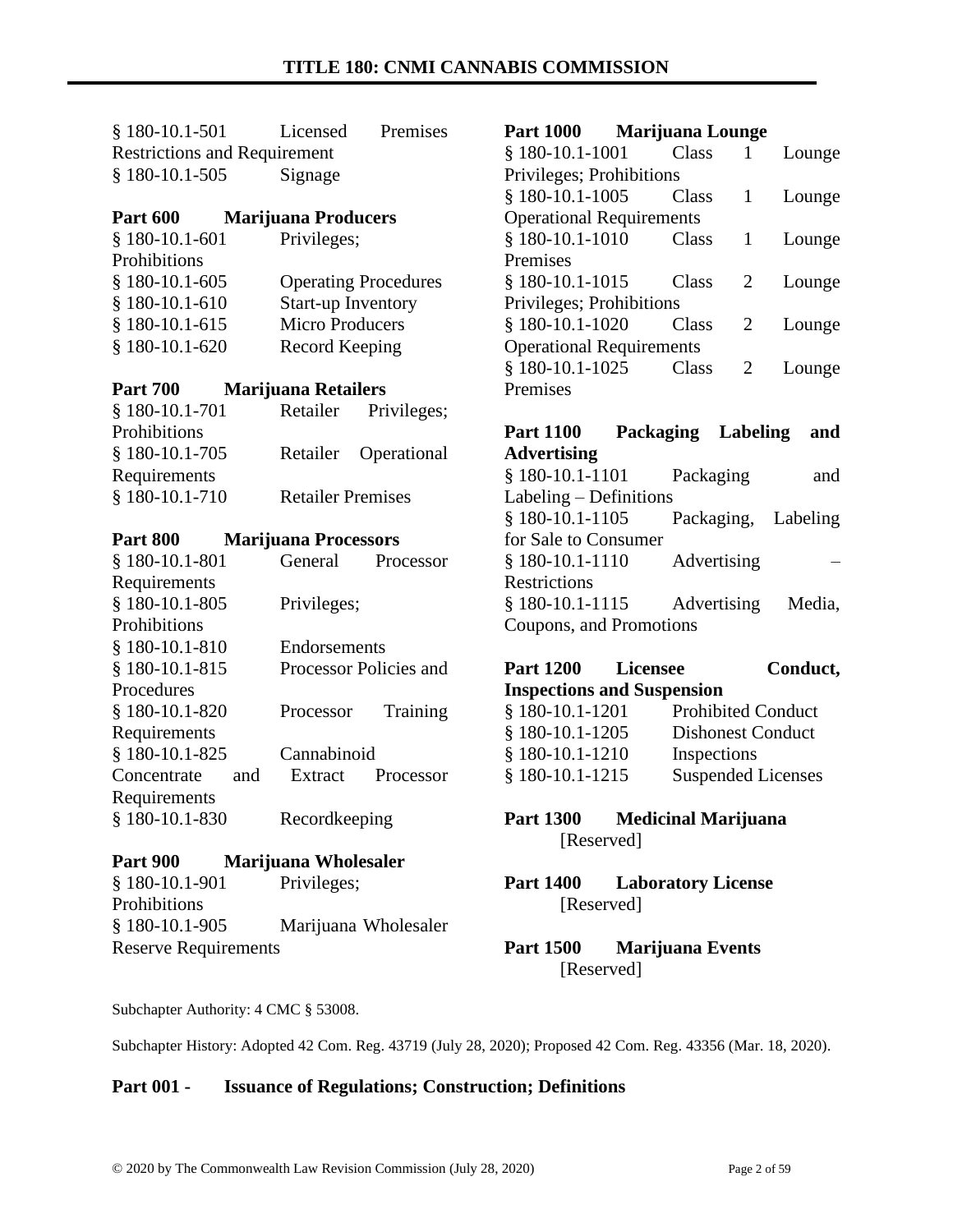## **§ 180-10.1-001 Promulgation, Amendment, Modification and Repeal**

The following regulations are issued pursuant to Public Law 20-66 and Public Law 21-05, in accordance with the procedures promulgated by the Administrative Procedures Act, 1 CMC § 9101 et seq. The Commission will, from time to time, promulgate, amend and repeal such regulations, consistent with the policy, objects and purposes of Public Law 20-66 and Public Law 21-05, as the Commission may deem necessary or desirable in carrying out the policy and provisions of the laws of the Commonwealth. These regulations supersede any other regulations previously promulgated.

Modified, 1 CMC § 3806(f).

History: Adopted 42 Com. Reg. 43719 (July 28, 2020); Proposed 42 Com. Reg. 43356 (Mar. 18, 2020).

# **§ 180-10.1-005 Construction**

(a) Nothing contained in these regulations shall be construed as to conflict with any provision of the Act.

(b) These rules and regulations shall be interpreted in accordance with generally accepted principles of statutory construction.

(c) These rules and regulations shall be liberally construed to permit the Commission to effectively carry out its statutory functions and to secure a just and expeditious determination of issues properly presented to the Commission.

(d) Nothing in these rules exempts a licensee or licensee representative from complying with any other applicable local laws.

(e) Licensure under these rules does not protect a person from possible criminal prosecution under federal law.

History: Adopted 42 Com. Reg. 43719 (July 28, 2020); Proposed 42 Com. Reg. 43356 (Mar. 18, 2020).

### **§ 180-10.1-010 Severability**

If any clause, sentence, subparagraph, paragraph, subsection, section, chapter, or other portion of these entire rules and regulations or the application thereof to any person or circumstance shall be held to be invalid, such holding shall not affect, impair, or invalidate the remainder of these rules and regulations or the application of such portion held invalid to any other person or circumstances, but shall be confined in its operation to the clause, sentence, subparagraph, paragraph, subsection, section, chapter, or other portion thereof directly involved in such holding or to the person or circumstance therein involved.

History: Adopted 42 Com. Reg. 43719 (July 28, 2020); Proposed 42 Com. Reg. 43356 (Mar. 18, 2020).

### **§ 180-10.1-015 Preemption**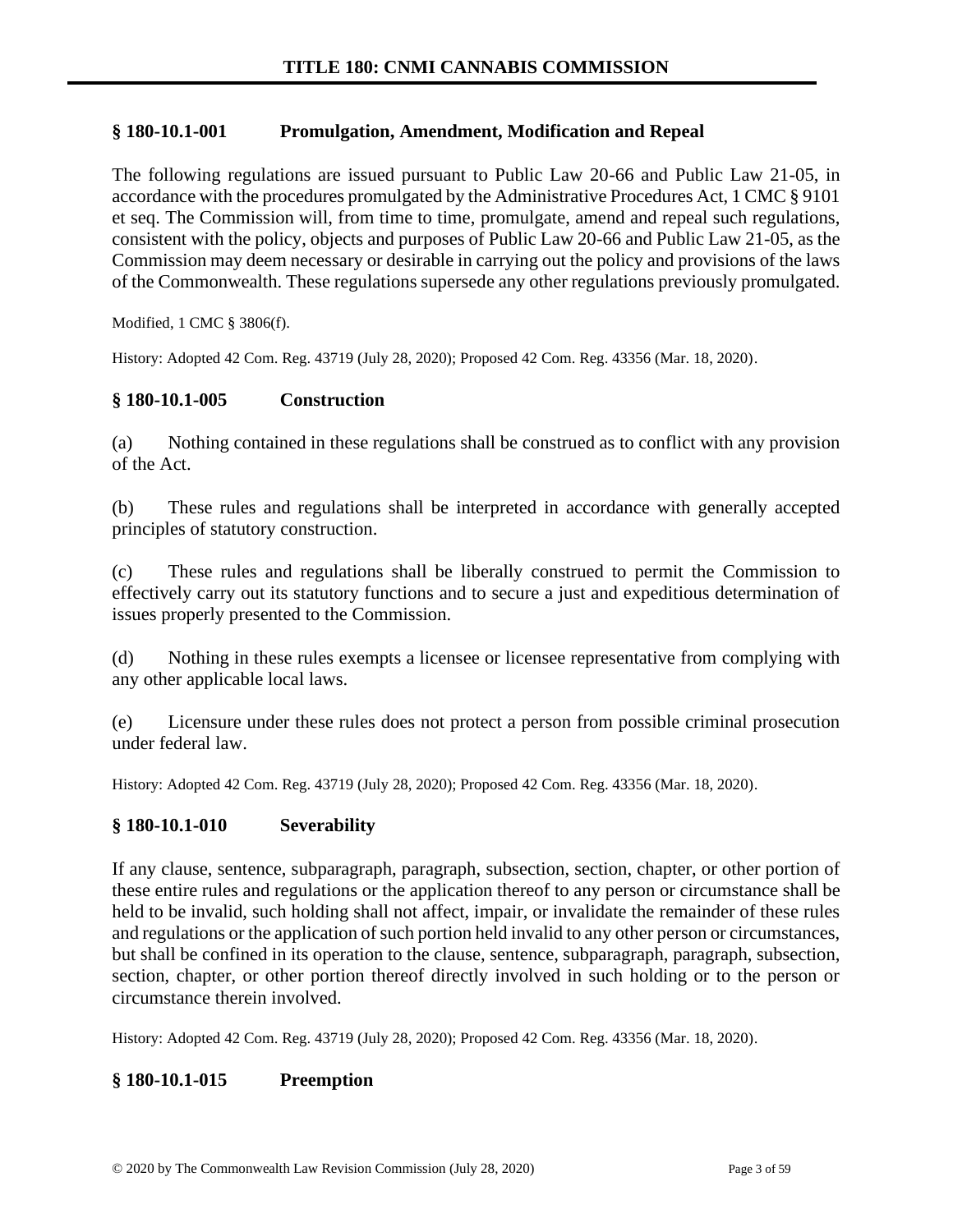The Commission shall have exclusive jurisdiction over all matters delegated to it or within the scope of its power under the provisions of the Act and these Regulations. These Regulations supersede any bylaws of the Commission.

History: Adopted 42 Com. Reg. 43719 (July 28, 2020); Proposed 42 Com. Reg. 43356 (Mar. 18, 2020).

### **§ 180-10.1-020 Practice where Regulations Do Not Govern**

In any matter not governed by these Regulations, the Commission shall exercise its discretion so as to carry out the purposes of the Act.

History: Adopted 42 Com. Reg. 43719 (July 28, 2020); Proposed 42 Com. Reg. 43356 (Mar. 18, 2020).

#### **§ 180-10.1-025 Suspension of Regulations**

On its own or a party's motion, the Commission may - to expedite its decision or for other good cause - suspend any provision of these Regulations in a particular matter and order proceedings as it directs, except the Commission may not contradict any explicit requirement of the Act

History: Adopted 42 Com. Reg. 43719 (July 28, 2020); Proposed 42 Com. Reg. 43356 (Mar. 18, 2020).

#### **§ 180-10.1-030 Definitions, Words and Terms; Tense, Number and Gender**

In interpreting these regulations, except when otherwise plainly declared or clearly apparent from the context: Words in the present tense include the future tense; The singular includes the plural and the plural includes the singular; and words of one gender include the other genders.

Modified, 1 CMC § 3806(f).

History: Adopted 42 Com. Reg. 43719 (July 28, 2020); Proposed 42 Com. Reg. 43356 (Mar. 18, 2020).

#### **§ 180-10.1-035 Headings**

The heading of a title, subtitle, chapter, subchapter, part, subpart, section or subsection does not limit or expand the meaning of a regulation.

History: Adopted 42 Com. Reg. 43719 (July 28, 2020); Proposed 42 Com. Reg. 43356 (Mar. 18, 2020).

#### **§ 180-10.1-040 Applicability**

A person may not produce, process, store, transport, sell, sample, test, or deliver marijuana for commercial recreational use without a license from the Commission or as otherwise authorized under these rules.

History: Adopted 42 Com. Reg. 43719 (July 28, 2020); Proposed 42 Com. Reg. 43356 (Mar. 18, 2020).

#### **§ 180-10.1-045 Definitions**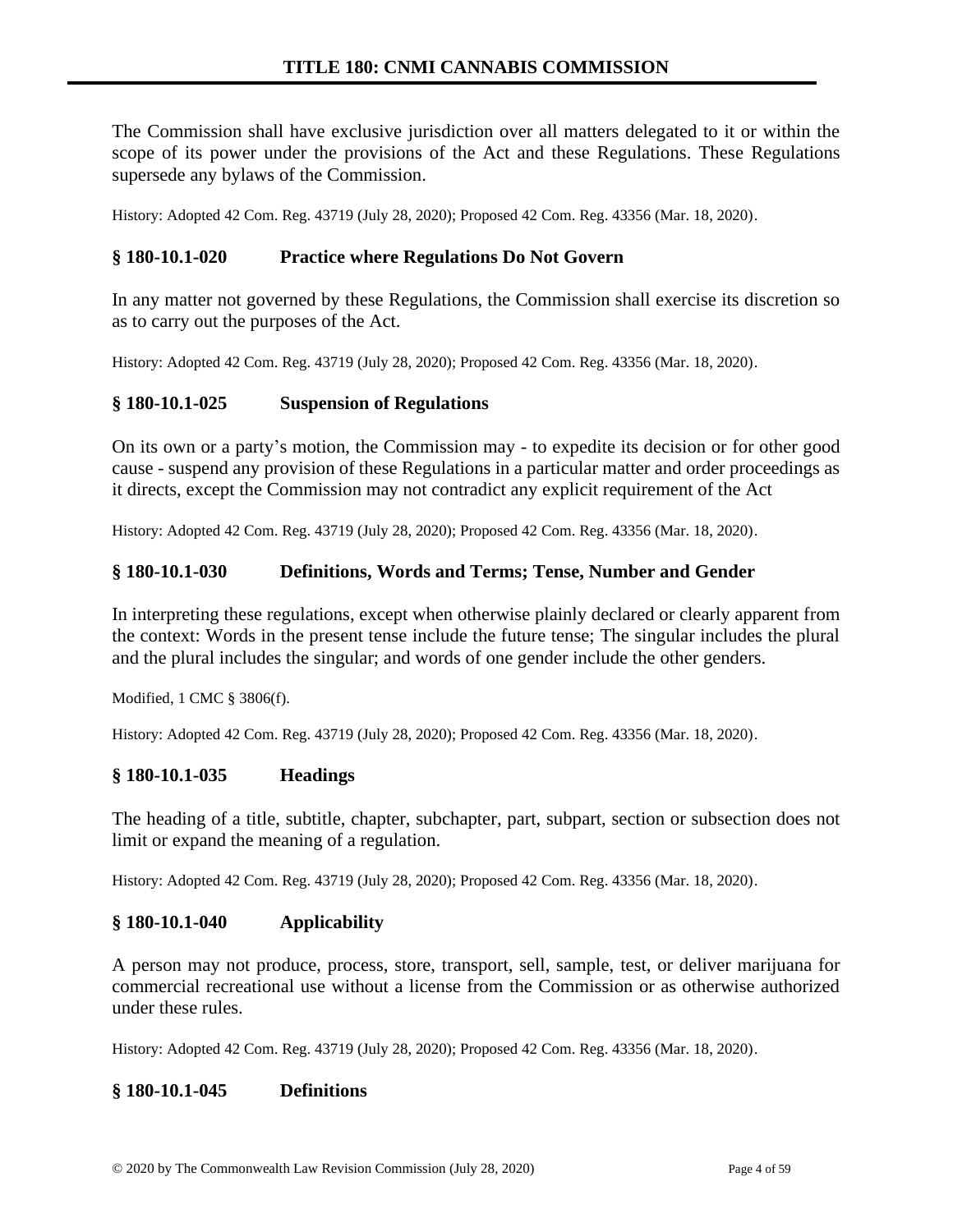In this Subchapter 180-10.1 the following words have the following meanings, unless some contrary meaning is required:

(a) "Act" means Public Law 20-66, as amended by Public Law 21-05 and as it may be amended or supplemented by subsequent legislation.

(b) "Cannabis" means a genus of flowering plants that includes three putative varieties; cannabis sativa, cannabis indica, and cannabis ruderalis. The cannabis genus has two main species popularly known as cannabis sativa and cannabis indica:

(1) Cannabis sativa plants are known to stretch to extraordinary heights of up to 20 feet when grown outside, and have much longer vegetation periods. Once the plant begins to flower, it can take anywhere from ten to sixteen weeks to fully mature. Since vegetation periods are so long, these plants typically produce a much higher yield than indica strains (3 ounces to 1 pound per plant), but possess a lower THC percentage than indica on average (around 12–16%);

(2) Cannabis indica are short and stout in composure (2–4 feet tall), and typically yield smaller (1.5 to 2.5 ounces per plant), higher quality crops (- 18% THC) than cannabis sativa. The plants are believed to have originated in the Middle East (Pakistan & Afghanistan), and thrive in cooler environments. Indica strains are typically darker green than sativa and have shorter, fatter leaves.

(3) The main active ingredient in cannabis is called delta-9 tetrahydrocannabinol, commonly known as THC. This is the part of the plant that gives the "high." There is a wide range of THC potency between cannabis products.

(4) Cannabis is used in three main forms: marijuana, hashish, and hash oil. Marijuana is made from dried flowers and leaves of the cannabis plant. It is the least potent of all the cannabis products and is usually smoked or made into edible products like cookies or brownies. Hashish is made from the resin (a secreted gum) of the cannabis plant. It is dried and pressed into small blocks and smoked. It can also be added to food and eaten. Hash oil, the most potent cannabis product, is a thick oil obtained from hashish. It is also smoked.

(5) Cannabis is usually smoked in hand-rolled cigarettes (known as "joints") or in special water pipes ("bongs"). These pipes or bongs can be bought or made from things such as orange juice containers, soft drink cans, or even toilet paper rolls.

(c) "Caregiver" means a person who is 21 years of age or older who is responsible for the medical marijuana patient's needs to the production, processing, keeping, or storage of homegrown marijuana at a household or cultivation site.

(d) "Commerce" means the Department of Commerce.

(e) "Commission" means the Cannabis Commission.

(f) "Consumer" means a person who purchases, acquires, owns, holds, or uses marijuana items other than for the purpose of resale.

(g) "Commonwealth" or "CNMI" means the Commonwealth of the Northern Mariana Islands.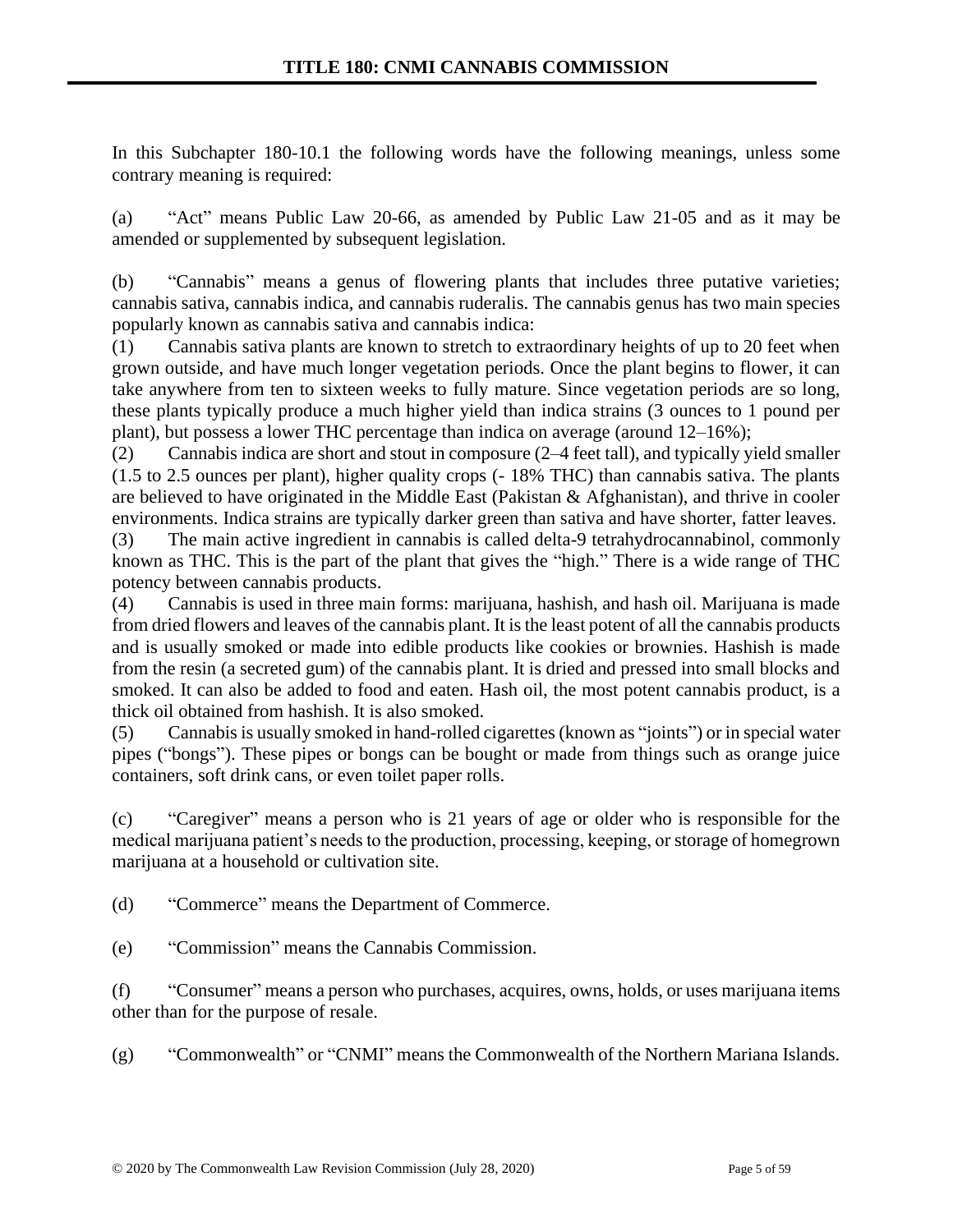(h) "Cultivation site" means a site in which marijuana is produced other than a household for non-commercial purposes. A cultivation site may include, but is not limited to, a farm, ranch, land parcel, lot, greenhouse, warehouse, building, room, or container.

(i) "Debilitating medical condition" means:

(1) cancer, glaucoma, positive status for human immunodeficiency virus (HIV), acquired immune deficiency syndrome (AIDS), hepatitis C, amyotrophic lateral sclerosis, Crohn's disease, ulcerative colitis, agitation of Alzheimer's disease, post-traumatic stress disorder, or the treatment of these conditions;

(2) a chronic or debilitating disease or medical condition or its treatment that produces one or more of the following: stroke, diabetes, Parkinson's disease, Wilson's disease, traumatic brain injury, ADD/ADHD, muscular dystrophy (MD), cerebral palsy, asthma, and other types of immunemodulated inflammatory diseases, cachexia or wasting syndrome; severe, debilitating pain; severe nausea; seizures; or severe and persistent muscle spasms, including, but not limited to, those characteristic of multiple sclerosis; or

(3) any other serious medical condition or its treatment provided for by the Commission regulation in consultation with the Commonwealth Healthcare Corporation (CHCC) or other medical professionals.

(j) "Division of Agriculture" means the Department of Lands and Natural Resources Division of Agriculture.

(k) "Controlled substance" means a drug or its immediate precursor classified in Schedules I through V by 6 CMC §§ 2111–2123. The term "controlled substance," as used in the Commonwealth Code does not include marijuana.

(l) "Financial consideration," except as provided in of this subsection, means value that is given or received directly or indirectly through sales, barter, trade, fees, charges, dues, contributions, or donations.

- (1) "Financial consideration" does not mean any of the following:
- (i) Homegrown marijuana made by another person.
- (ii) Homemade marijuana products made by another person.

(m) "Hemp" means the plant of the genus cannabis and any part of the plant, whether growing or not, with a delta9-tetrahydrocannabinol concentration that does not exceed three tenths percent (0.3%) on a dry weight basis for any part of the plant cannabis, or per volume or weight of marijuana product, or the combined percent of delta-9-tetrahydrocannabinol and tetrahydrocannabinolic acid in any part of the plant cannabis regardless of moisture content.

(n) "Homegrown" or "homemade" means grown or made by a person 21 years of age or older for non-commercial purposes.

(o) "Homegrown marijuana registry" means a record maintained by the Commission of the names and addresses of persons who are 21 years of age or older or medical marijuana patients authorized to produce, process, keep, or store homegrown marijuana at a household or a cultivation site for non-commercial purposes.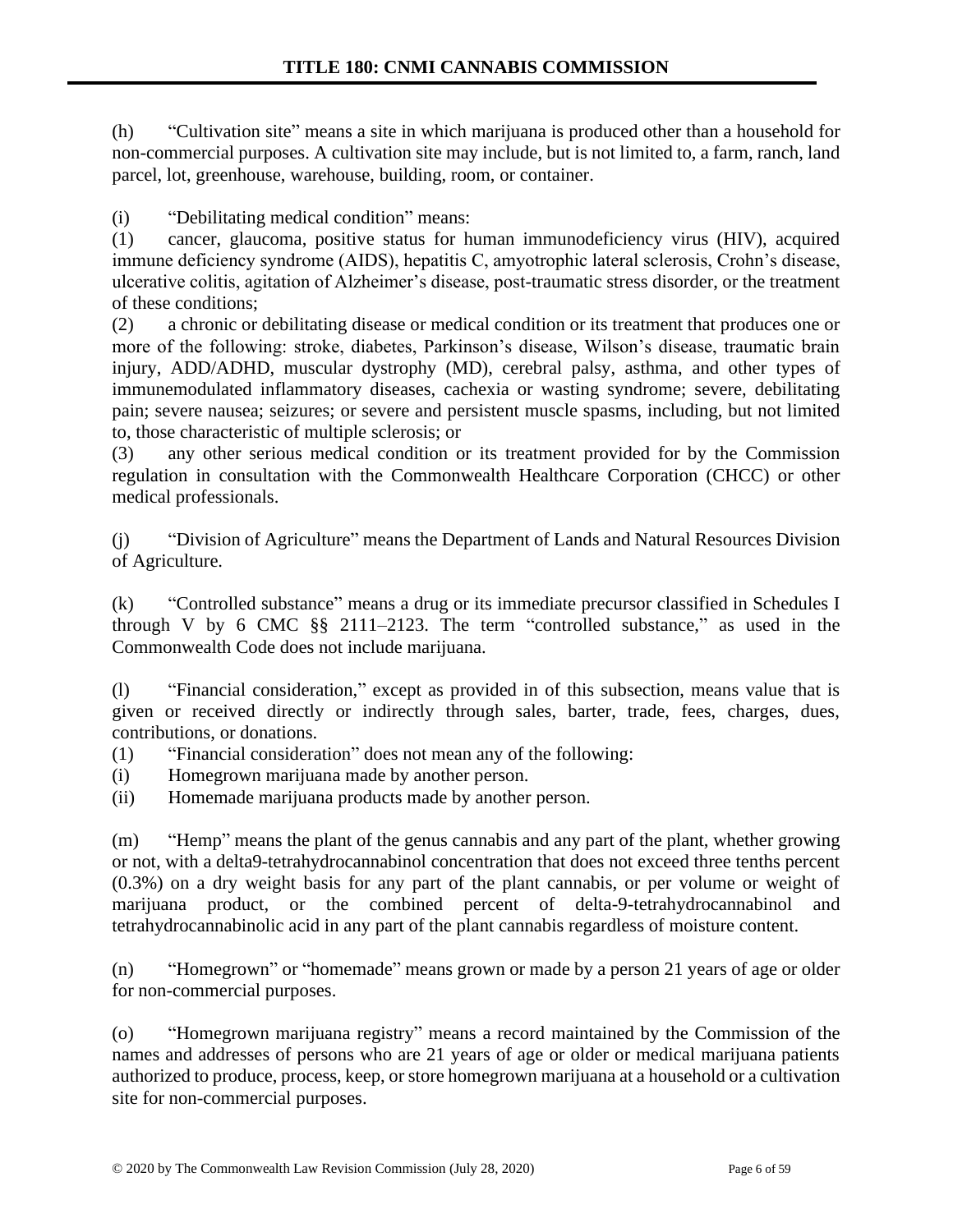(p) "Homegrown marijuana registry card" means a card issued by the Commission to a person who is 21 years of age or older or a medical marijuana patient that is authorized to produce, process, keep, or store homegrown marijuana at a household or a cultivation site for noncommercial purposes.

(q) "Household" means a housing unit, and includes any place in or around the housing unit at which the occupants of the housing unit are producing, processing, keeping, or storing marijuana, marijuana products, or marijuana extracts, whether homemade or purchased.

(r) "Housing unit" means a house, an apartment, a mobile home, a group of rooms, or a single room that is occupied as separate living quarters, in which the occupants live and eat separately from any other persons in the building and which have direct access from the outside of the building or through a common hall.

(s) "Immature marijuana plant" means a marijuana plant with no observable flowers or buds.

(t) "Licensee" means any person holding a license issued under this chapter, or any person holding a license or permit issued under any regulation promulgated pursuant to this chapter.

(u) "Licensee representative" means an owner, director, officer, manager, employee, agent, or other representative of a licensee, to the extent such person acts in such representative capacity.

(v) "Marijuana" means all parts of the plant of the genus cannabis, the seeds thereof, and every compound, manufacture, salt derivative, mixture, or preparation of the plant and its seeds whether growing or not, regardless of moisture content, other than marijuana extracts. "Marijuana" does not include hemp, nor does it include fiber produced from the stalks, oil or cake made from the seeds of the plant, sterilized seed of the plant which is incapable of germination, or the weight of any other ingredient combined with marijuana to prepare topical or oral administrations, food, drink, or other product.

(w) "Marijuana establishment" means an entity licensed by the Commission as a marijuana producer, marijuana lounge, marijuana testing facility, marijuana processor, a marijuana retailer, or a marijuana wholesaler.

(x) "Marijuana extract" or "Marijuana concentrate" means a product obtained by separating resins from marijuana by solvent extraction, using solvents other than water or vegetable glycerin, such as butane, hexane, isopropyl alcohol, ethanol, and carbon dioxide: which is produced only by a licensed marijuana establishment.

(y) (1) "Marijuana flowers" means the flowers of the plant cannabis family Moraceae.

- (2) "Marijuana flowers" does not include any part of the plant other than the flowers.
- (z) "Marijuana items" means marijuana, marijuana products, and marijuana extracts.
- (1) "Marijuana leaves" means the leaves of the plant Cannabis family Moraceae.
- (2) "Marijuana leaves" does not include any part of the plant other than the leaves.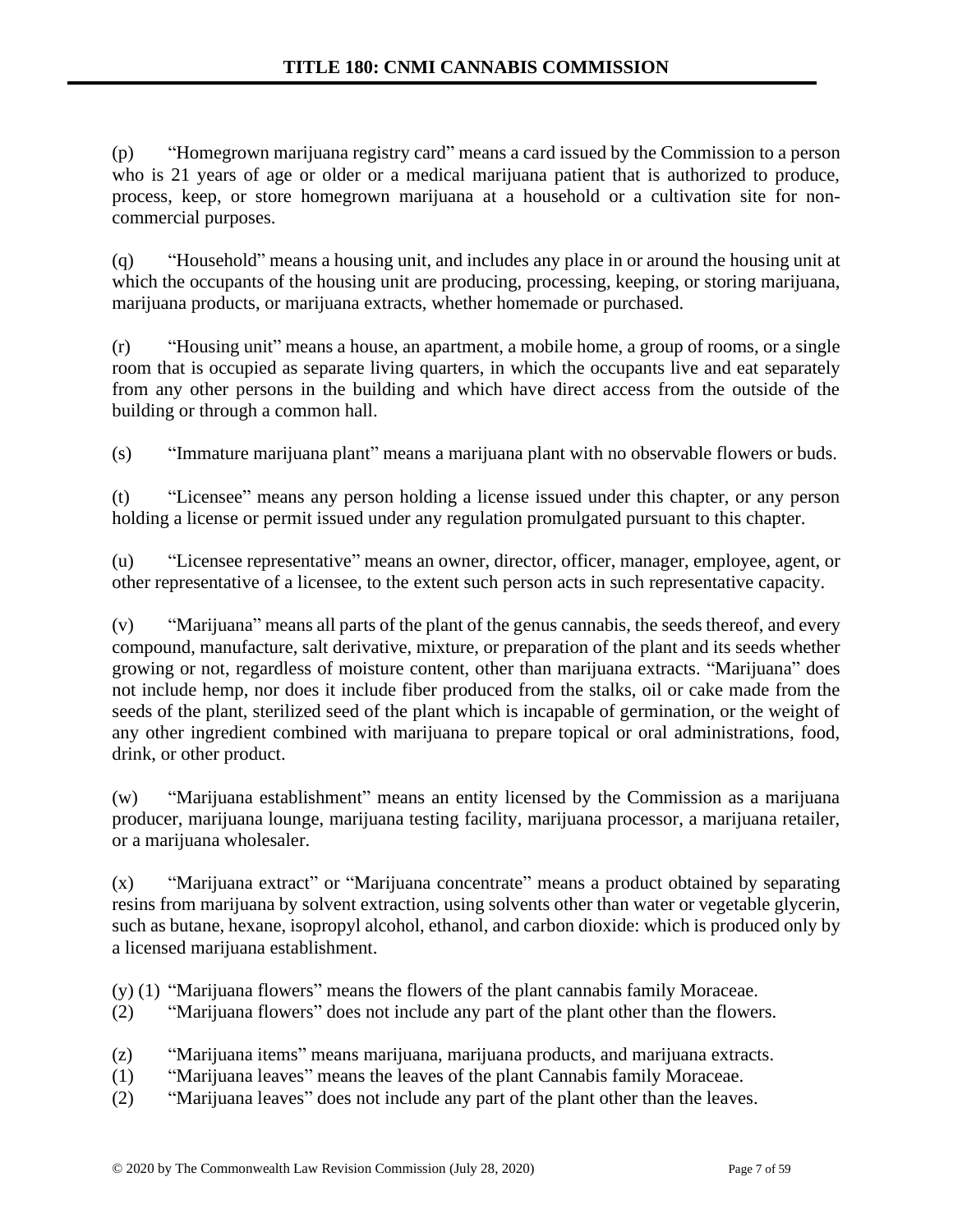(aa) "Marijuana Lounge" means an entity licensed by the Commission to sell and/or allow for the on-site consumption of marijuana items.

(1) "Class 1" means an entity licensed to sell marijuana items for on-site consumption.

(2) "Class 2" means an entity licensed to allow for the on-site consumption of marijuana items, but for which the sale of marijuana items is prohibited.

(bb) "Marijuana processor" means a person who processes marijuana items in this Commonwealth.

(cc) "Marijuana producer" means a person who produces marijuana in this Commonwealth.

(dd) (1) "Marijuana products" means products that contain marijuana or marijuana extracts and are intended for consumption, that include, but are not limited to, being edible, drinkable, or topical.

(2) "Marijuana products" does not mean:

- (i) Marijuana, by itself; or
- (ii) A marijuana extract, by itself.

(ee) "Marijuana retailer" means a person who sells marijuana items to a consumer in this Commonwealth.

(ff) "Marijuana testing facility" means an entity licensed by the Commission to analyze and certify the safety and potency of marijuana items.

(gg) "Marijuana wholesaler" means a person who purchases marijuana items in this Commonwealth for resale to a person other than a consumer in this Commonwealth, such as a licensed marijuana establishment.

(hh) "Mature marijuana plant" means any marijuana plant that is not an immature marijuana plant. A mature marijuana plant has observable flowers or buds.

(ii) "Medical marijuana" or "medicinal marijuana" means marijuana used by a person for medical or medicinal purposes.

(jj) "Medical marijuana patient" means a person who uses marijuana as recommended by a doctor or other medical authority in the treatment of a debilitating medical condition or any other medical condition.

(kk) "Micro producer" means a person with a micro production license to produce marijuana in this Commonwealth.

(ll) "Minor" means a person under the age of 21 years old for purposes of this chapter.

(mm) "Non-commercial" means not dependent or conditioned upon the provision or receipt of financial consideration.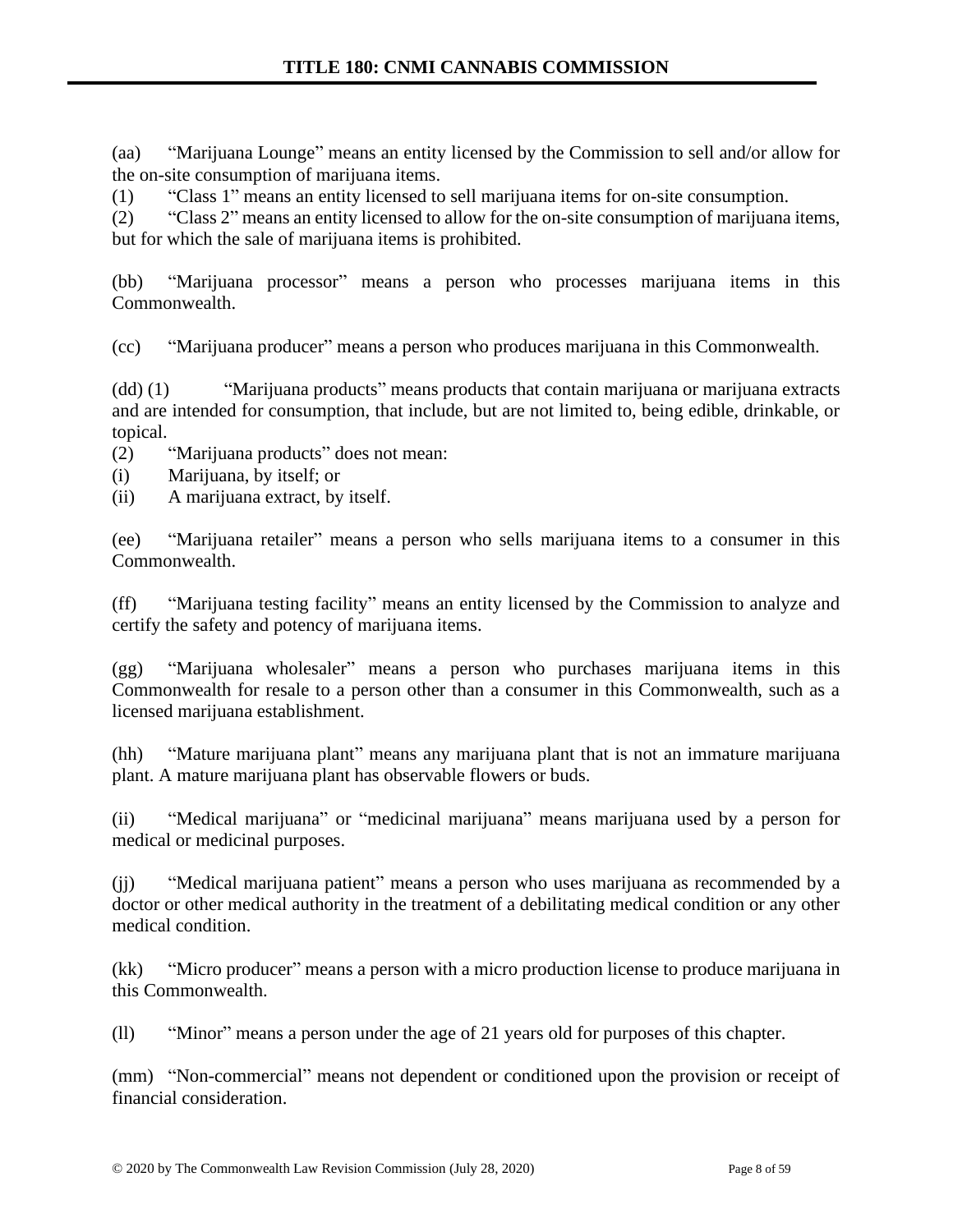(nn) "Person" means any natural person, corporation, professional corporation, nonprofit corporation, cooperative corporation, profit or nonprofit unincorporated association, business trust, limited liability company, general or limited partnership, joint venture, or any other legal entity.

(oo) "Premises" or "licensed premises" or "marijuana establishment" means a location licensed under this chapter and includes:

(1) All enclosed areas at the location that are used in the business operated at the location, including offices, kitchens, rest rooms, and storerooms, including all public and private areas;

(2) All areas outside of a building that the Commission has specifically licensed for the consumption, production, processing, wholesale sale, or retail sale of marijuana items; and

(3) For a location that the Commission has specifically licensed for the production of marijuana outside of a building, the entire lot or parcel, that the licensee owns, leases, or has a right to occupy.

(pp) (1) "Processes" means:

(i) The processing, compounding, or conversion of marijuana into marijuana products or marijuana extracts;

(ii) The processing, compounding, or conversion of marijuana, either directly or indirectly by extraction from substances of natural origin, or independently by means of chemical synthesis, or by a combination of extraction and chemical synthesis;

(iii) The packaging or repackaging of marijuana items; or

(iv) The labeling or relabeling of any package or container of marijuana items.

(2) "Processes" does not include:

(i) The drying of marijuana by a marijuana producer, if the marijuana producer is not otherwise processing marijuana; or

(ii) The packaging and labeling of marijuana by a marijuana producer in preparation for delivery to a marijuana processor, marijuana retailer, marijuana wholesaler, or marijuana lounge.

(qq) (1) "Produces" means the manufacture, planting, cultivation, growing, or harvesting of marijuana.

(2) "Produces" does not include:

(i) The drying of marijuana by a marijuana processor, if the marijuana processor is not otherwise producing marijuana; or

(ii) The cultivation and growing of an immature marijuana plant by a marijuana processor, marijuana lounge, marijuana wholesaler, or marijuana retailer if the marijuana processor, marijuana lounge, marijuana wholesaler, or marijuana retailer purchased or otherwise received the plant from a licensed marijuana producer.

(rr) "Public place" or "public property" means a place to which the general public has access and includes, but is not limited to, beaches, hallways, lobbies and other parts of apartment houses and hotels not constituting rooms or apartments designed for actual residence, and highways, streets, schools, places of amusement, parks, playgrounds, and premises used in connection with public passenger transportation or any property owned by the CNMI or Department of Public Lands (DPL).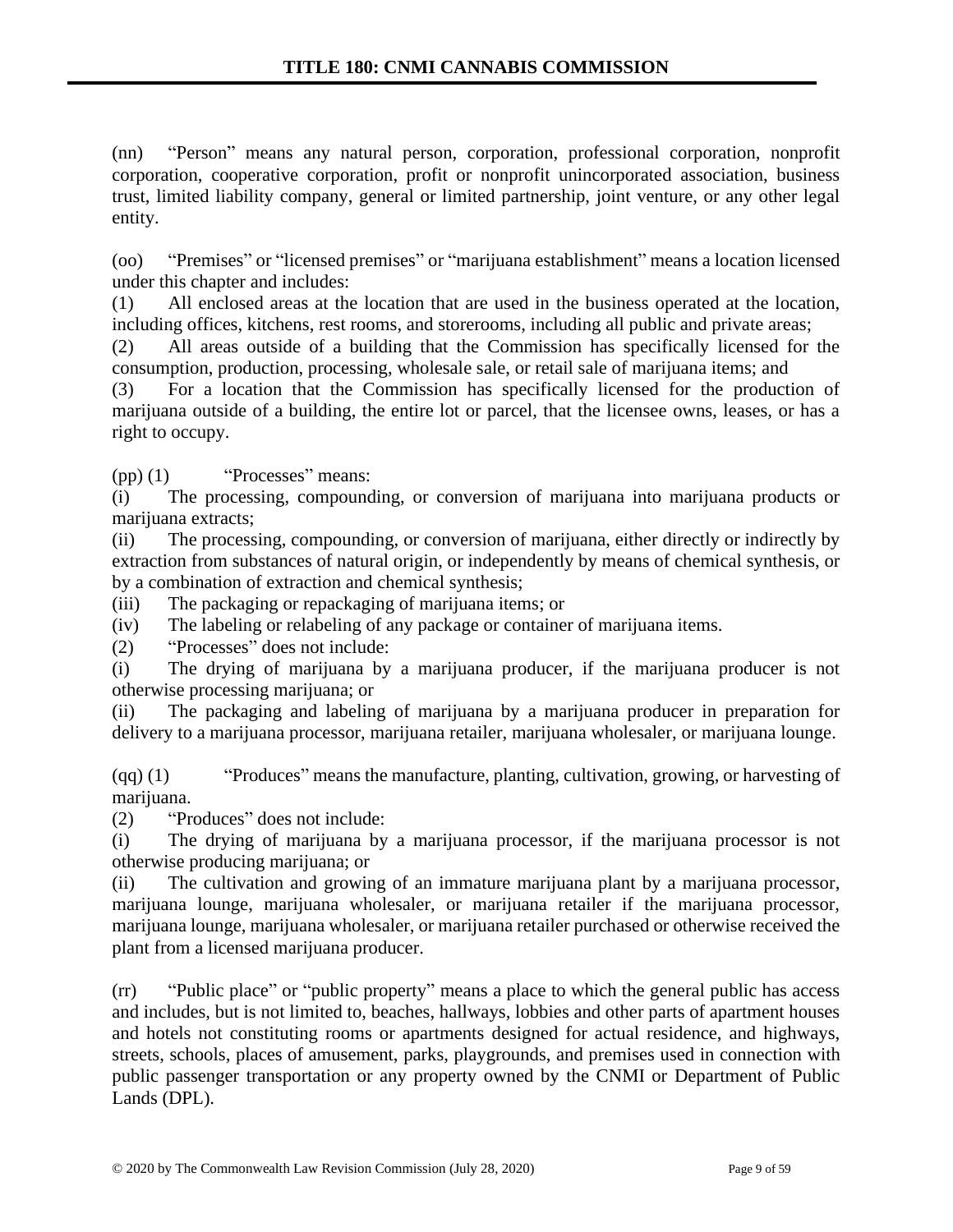(ss) "Sale" or "sold" means:

(1) Any transfer, exchange, or barter, in any manner or by any means, for a consideration, and includes and means all sales made by any person. It includes a gift by a person engaged in the business of selling marijuana, for advertising, as a means of evading this chapter, or for any other purpose.

(2) If a marijuana producer also holds one or more processor licenses, one or more wholesale licenses, one or more marijuana lounge licenses, or one or more retail licenses, a sale of marijuana flowers, marijuana leaves, or immature marijuana plants will be deemed to occur if and when the marijuana producer processes or takes any other action with respect to such marijuana flowers, marijuana leaves, or immature marijuana plants for which a processor license, wholesale license, marijuana lounge license, or retail license is required, regardless of whether the marijuana producer continues to own or possess the marijuana flowers, marijuana leaves, or immature marijuana plants.

(tt) "Single Serving" of marijuana is defined as containing 10 mg of delta-9 tetrahydrocannabinol

(uu) (1) "Useable marijuana" means the dried leaves and flowers of marijuana.

- (2) "Useable marijuana" does not include:
- (i) Marijuana seeds;
- (ii) The stalks and roots of marijuana; or
- (iii) Waste material that is by-product of producing or processing marijuana.

Modified, 1 CMC § 3806(g).

History: Adopted 42 Com. Reg. 43719 (July 28, 2020); Proposed 42 Com. Reg. 43356 (Mar. 18, 2020).

### **§ 180-10.1-050 Further Definitions**

[Reserved.]

History: Adopted 42 Com. Reg. 43719 (July 28, 2020); Proposed 42 Com. Reg. 43356 (Mar. 18, 2020).

### **Part 100 - CNMI Cannabis Commission: Organization and Administration**

### **§ 180-10.1-101 CNMI Cannabis Commission**

(a) Commonwealth of the Northern Mariana Islands (CNMI) Cannabis Commission herein thereafter referred to as "The Commission."

(b) The Commission was established pursuant to Public Law 20-66, and as amended in Public Law 21-5, herein thereafter referred to as "The Act."

Modified, 1 CMC § 3806(f).

History: Adopted 42 Com. Reg. 43719 (July 28, 2020); Proposed 42 Com. Reg. 43356 (Mar. 18, 2020).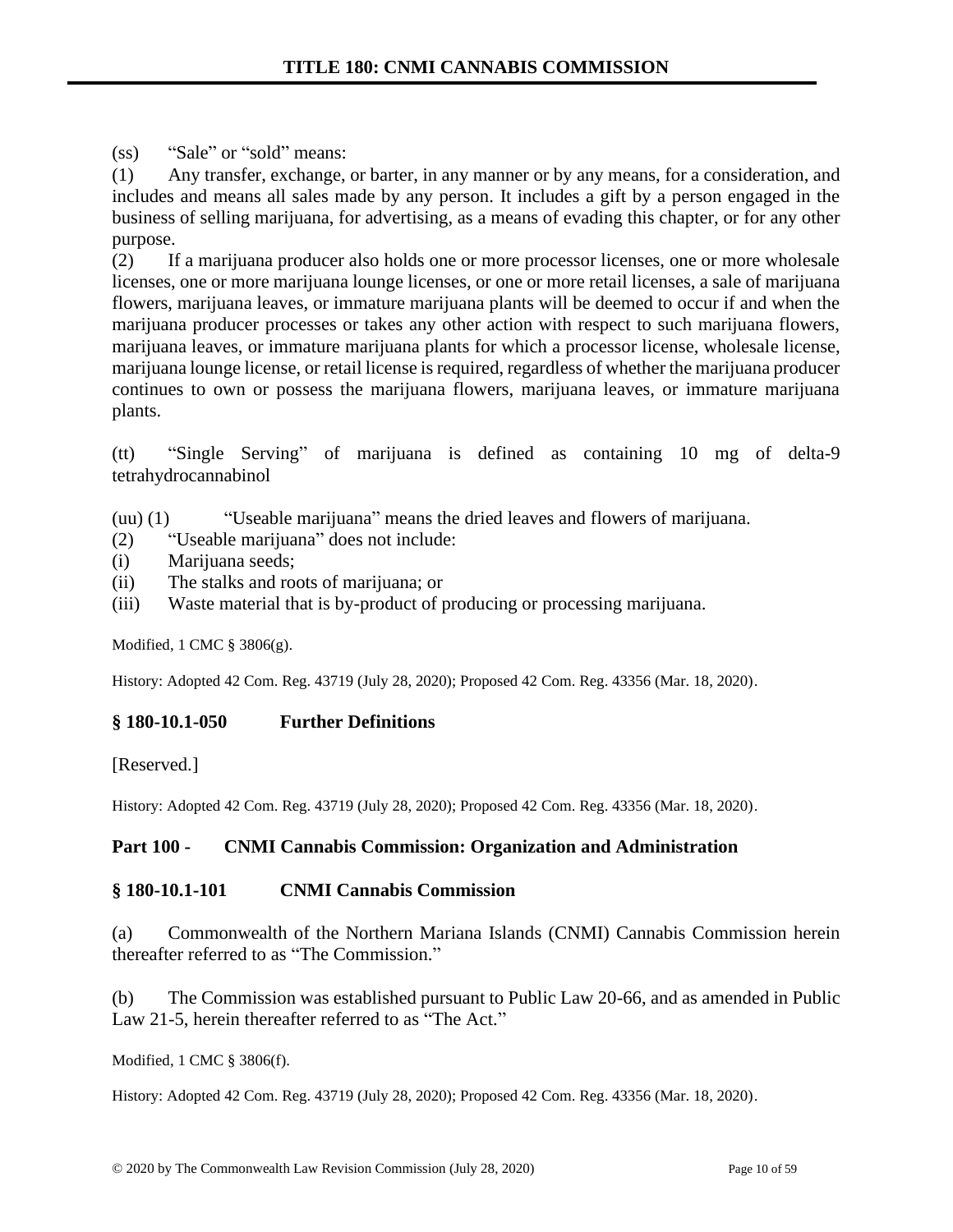## **§ 180-10.1-105 Powers and Duties**

The Commission shall have all the powers and authority necessary to carry out the purposes of The Act, including, without limitation, the responsibility:

(a) To conduct hearings pertaining to the violation of the Act or regulations promulgated thereto; including hearings for the purpose of approving marijuana or hemp licenses and other business allowed under the Act.

(b) To promulgate such rules and regulations, as may be necessary to fulfill the intent, policies and purposes of this chapter. The Commission may use such rules and regulations to interpret, enlarge upon, except provisions defining the authority and powers of the Commission, or define, or any provision of this chapter to the extent that such provision is not specifically defined by the Act. The rules and regulations, at a minimum, provide for the following:

(1) A code of ethics for the members of the Commission and its officers and employees.

(2) Supervision, monitoring and investigation or other means to ensure suitability and compliance with the legal, statutory and contractual obligations of owners, operators, and employees of the marijuana or hemp businesses and other persons licensed under this title.

(3) The examination, supervision and monitoring of the continuing fiscal and financial capability and transactions of marijuana or hemp business owners, operators, concessionaires and other parties with any direct relation to the marijuana or hemp business operators and to protect the public in the event that such capability is significantly diminished.

(4) To collaborate in the definition, coordination and execution of the social, environmental and economic policies for the operations of the marijuana and hemp businesses.

(5) To authorize and certify all the equipment, facilities, and tools or utensils used by the operations of marijuana or hemp businesses.

(6) To issue licenses for marijuana and hemp businesses and other authorized activities under the Act.

(7) To examine, supervise and monitor the eligibility of all authorized and licensed marijuana and hemp businesses or activities authorized under this title; including their partners and principal employees.

(8) To investigate and penalize any administrative infractions practiced according to the appropriate substantial and procedural legislations.

(9) To ensure that the relationship of the licenses marijuana and hemp businesses and individuals or entities authorized for personal or medicinal use of marijuana with the government and the public is in compliance with the Commission's regulations and provides the highest interest to the CNMI.

(10) The exclusion and removal of undesirable persons from the marijuana and hemp businesses.

(11) Civil penalties for the violation of provisions or regulations imposed under The Act.

(12) Penalties for the late payment of applicable fines, or fees.

(c) To levy fines and penalties for the violation of provisions of The Act and the regulation promulgated by the Commission.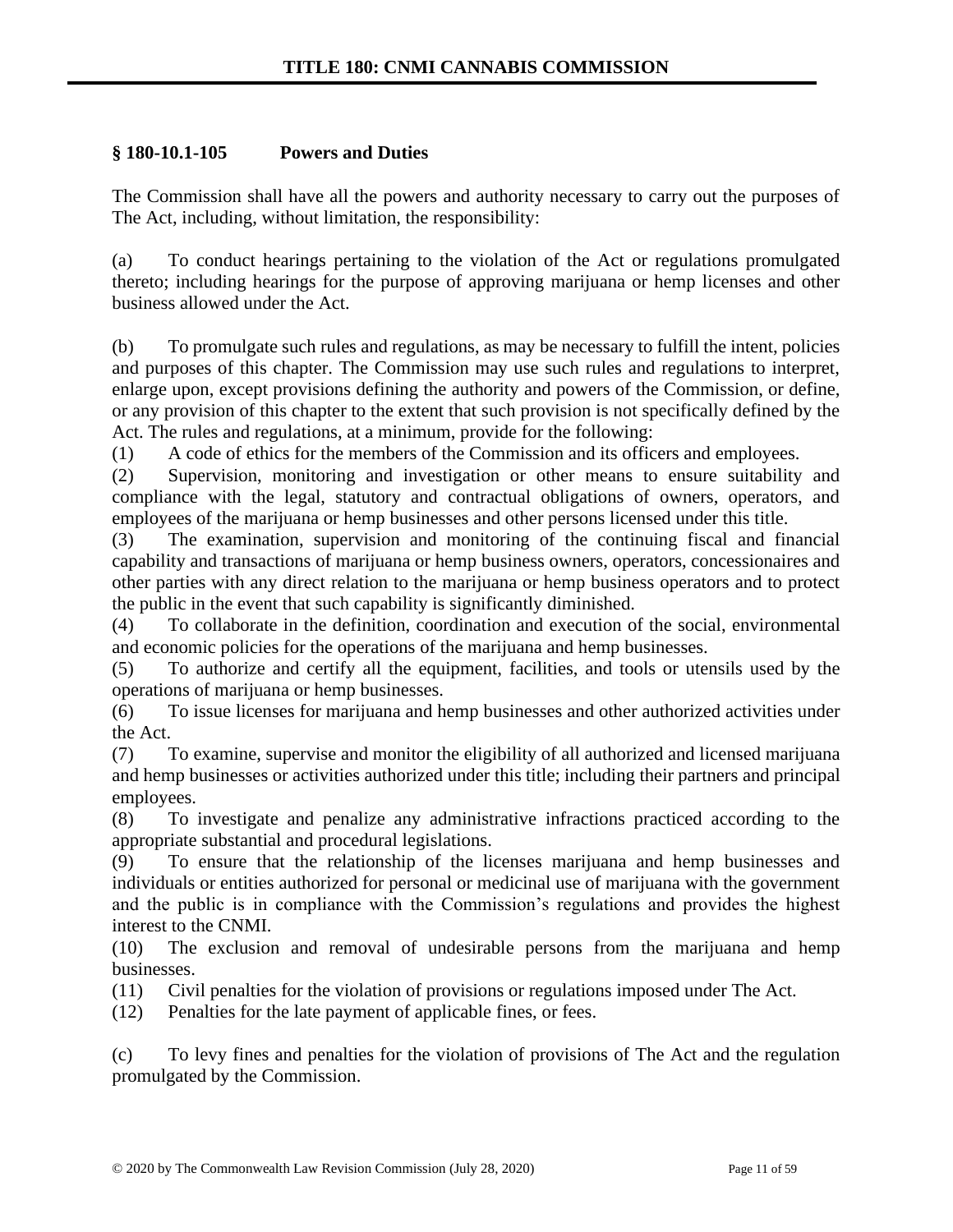(d) To require and demand access to and inspect, examine, photocopy, and audit all papers, books and records of the license marijuana and hemp businesses on its premises or elsewhere as practical, including inspecting the gross income produced by the marijuana and hemp businesses and verification of their income, and all other matters affecting the enforcement of the Commission's policy or as required pursuant to The Act.

(e) For the types of licenses or permits to be covered by the marijuana and hemp license and their structure.

(f) The Commission shall regulate fees.

(g) To regulate the purchase, sale, production, processing, transportation, and delivery of marijuana items in accordance with the provisions of the Act.

(h) To grant, refuse, suspend or cancel licenses for the sale, processing, or production of marijuana items, or other licenses in regard to marijuana items, and to permit, in its discretion, the transfer of a license of any person.

(i) To investigate and aid in the prosecution of every violation of CNMI statutes relating to marijuana items, and cooperating in the prosecution of offenders before the Superior Court for the CNMI.

(j) To adopt such regulations as necessary and feasible for carrying out the intent and provisions of The Act and to amend or repeal such regulations. When such regulations are adopted they shall have the full force and effect of law.

(k) To exercise all powers incidental, convenient or necessary to enable it to administer or carry out any of the provisions of The Act.

(l) To regulate and prohibit any advertising by manufacturers, processors, wholesalers or retailers of marijuana items by the medium of newspapers, letters, billboards, radio, online social media platforms, or otherwise.

(m) To regulate the use of marijuana items for scientific, pharmaceutical, manufacturing, mechanical, industrial and other purposes.

(n) To adopt separate regulations as are necessary and feasible for the development of a medical marijuana program.

(o) To adopt separate regulations as are necessary and feasible for the development of a hemp program for strains of cannabis that do not exceed three tenths percent (0.3%) on a dry weight basis of any part of the plant cannabis, or per volume or weight of marijuana product, or the combined percent of delta-9-tetrahydrocannabinol and tetrahydrocannabinolic acid in any part of the plant cannabis regardless of moisture content.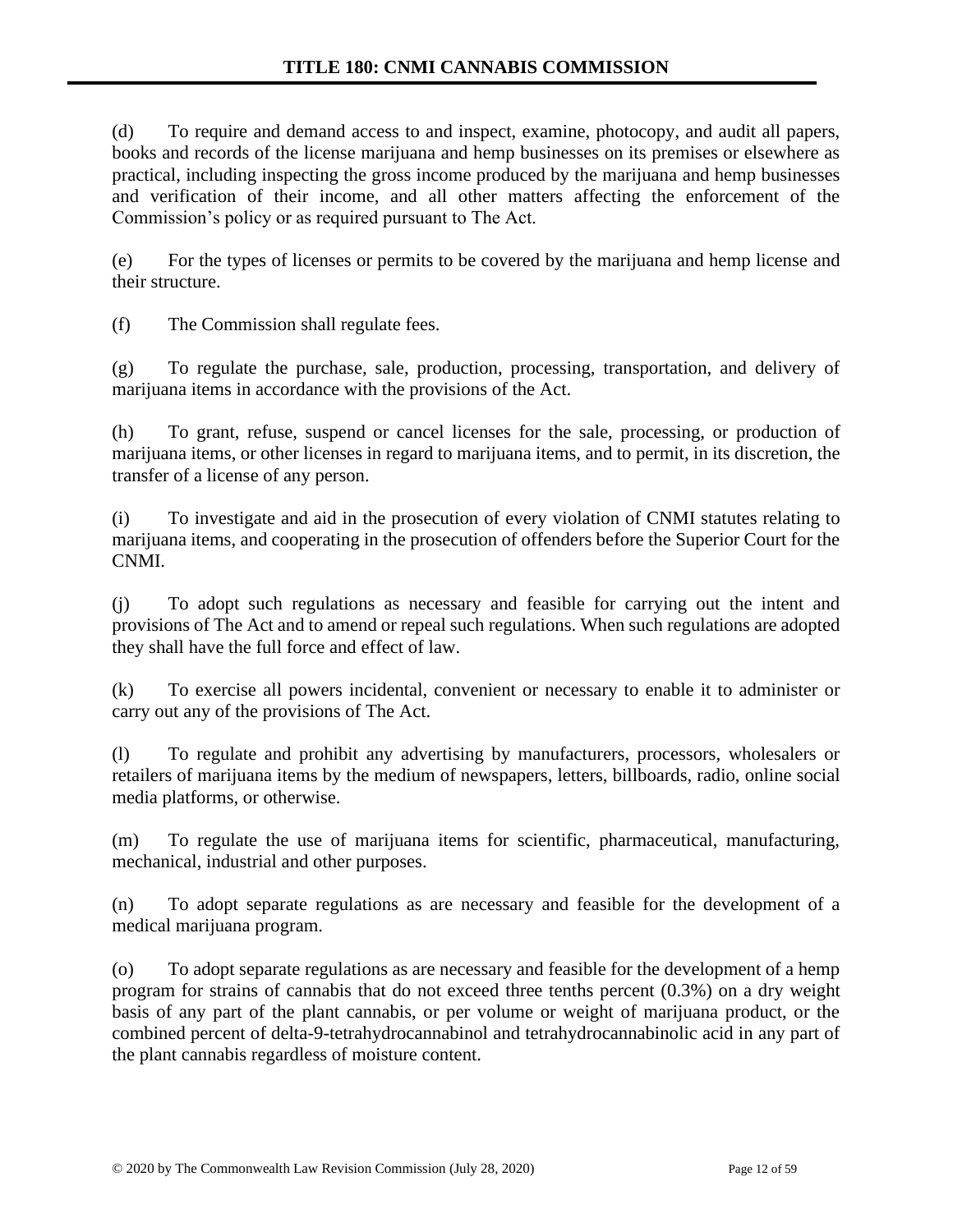(p) To conduct an annual summit with the Commonwealth Healthcare Corporation, the Department of Public Safety, the Department of Lands and Natural Resources and other stakeholders in the government and private sectors to discuss the regulation of cannabis in the Commonwealth.

(q) Develop an educational curriculum piece for Homegrown Registry applicants to enroll in prior to issuance of licenses by the Commission.

(r) Update such curriculum as necessary to meet with population demands.

(s) Monitor and study federal laws, regulations and policies regarding cannabis.

(t) Determine if the limitation of licenses is necessary for the viability of the industry.

Modified, 1 CMC § 3806(g).

History: Adopted 42 Com. Reg. 43719 (July 28, 2020); Proposed 42 Com. Reg. 43356 (Mar. 18, 2020).

## **§ 180-10.1-110 Commissioners**

Pursuant to The Act, the composition of the Commission will be as follows:

(a) The Commission is an autonomous public agency of the government of the Commonwealth of the Northern Mariana Islands and shall consist of five (5) Commissioners:

(1) The Governor shall appoint from the Third Senatorial District three (3) members to the Commission, subject to the advice and consent of the Saipan and Northern Islands Legislative Delegation, provided that one of the three members appointed by the Governor shall be a voter from the Northern Islands and selected by the Northern Islands' mayor.

(2) The Mayor of Rota shall appoint from the First Senatorial District one (1) member to the Commission, subject to the advice and consent of the Rota Legislative Delegation.

(3) The Mayor of Tinian shall appoint from the Second Senatorial District one (1) member to the Commission, subject to the advice and consent of the Tinian and Aguiguan Legislative Delegation.

(b) Terms of Office

(1) Each member shall serve for a term of four (4) years, except that of the members first appointed, two (2) shall serve a term of two (2) years, and three (3) shall serve a term of four (4) years, however, each member shall serve no more than two (2) terms.

(2) A term of a member is defined as the time a member serves as a Commissioner regardless of duration.

(3) The Terms of all the members first appointed shall begin from September 12, 2019, regardless of the actual date of appointment.

(4) Any vacancy shall be filled in the same manner as the original appointment and for the unexpired term thereof.

(5) A member removed from the Commission for cause shall not be re-appointed to the Commission.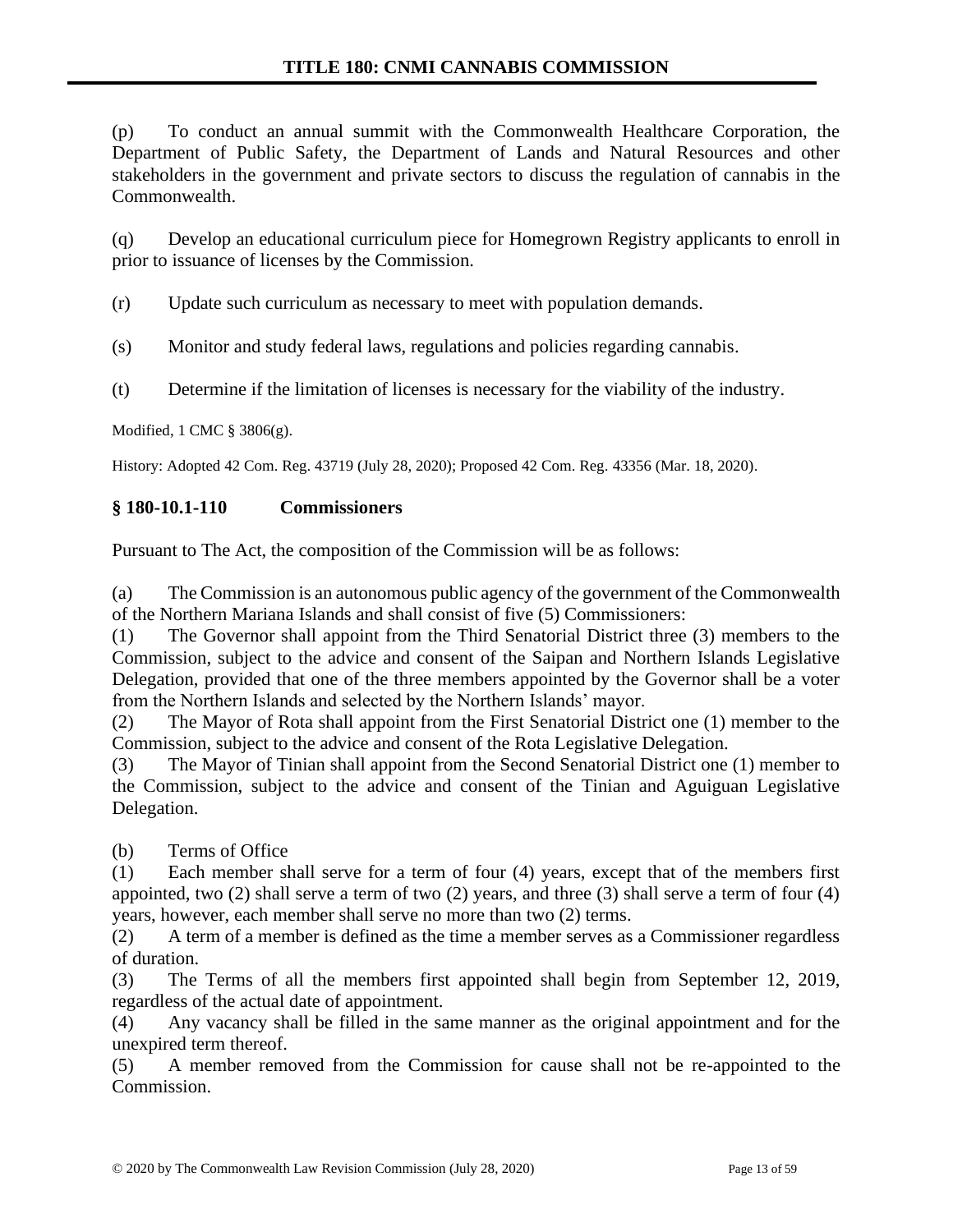(c) Removal of a Commissioner: For Cause Only

(1) The Governor may, for cause only, suspend or remove any Commission member, without regard to who appointed said member, subject to judicial review by the Superior Court, which may stay such removal or suspension pending such review.

(2) Membership on the Commission shall be automatically forfeited upon violation of subsection (e) of Article V, upon conviction of a felony, or upon conviction of any crime or offense involving moral turpitude.

(3) The Commission shall not be considered an agency of the local government for purposes of Article VI, Section 8, of the Constitution.

(d) Members of the Commission shall each be compensated pursuant to law.

(e) The members of the Commission are not employees of the Commission or the CNMI government.

(f) The minimum number of members needed to constitute a quorum for the conduct of Commission business shall be three (3) members; provided at least one member of the Senatorial District of Tinian or Rota is counted in the quorum. A member who appears at a meeting telephonically or via videoconference shall be deemed present to constitute a quorum.

History: Adopted 42 Com. Reg. 43719 (July 28, 2020); Proposed 42 Com. Reg. 43356 (Mar. 18, 2020).

# **§ 180-10.1-115 Limitations on Powers**

The Commission itself has no power to purchase, own, sell, or possess any marijuana items.

History: Adopted 42 Com. Reg. 43719 (July 28, 2020); Proposed 42 Com. Reg. 43356 (Mar. 18, 2020).

### **§ 180-10.1-120 Managing Director**

The Commission shall hire a Managing Director who will be responsible for the overall administration of the Commission and the supervision of the marijuana and hemp licensees and others pursuant to the Act.

(a) Qualifications of the Managing Director

The Managing Director shall possess the following minimum qualifications:

(1) A bachelor's degree from a United States accredited educational institution; and

(2) Five years' work experience in professional, administrative, or management in government or private sectors; and

(3) Good ethical and moral character; and

(4) The Commission shall not hire any person for the Managing Director's position who has been convicted of a crime in any jurisdiction of the United States, or any foreign country carrying a minimum sentence of imprisonment of more than six months, excepting traffic offenses.

(5) The Managing Director shall not have any interest, directly or indirectly, in any business under the jurisdiction of the Commission.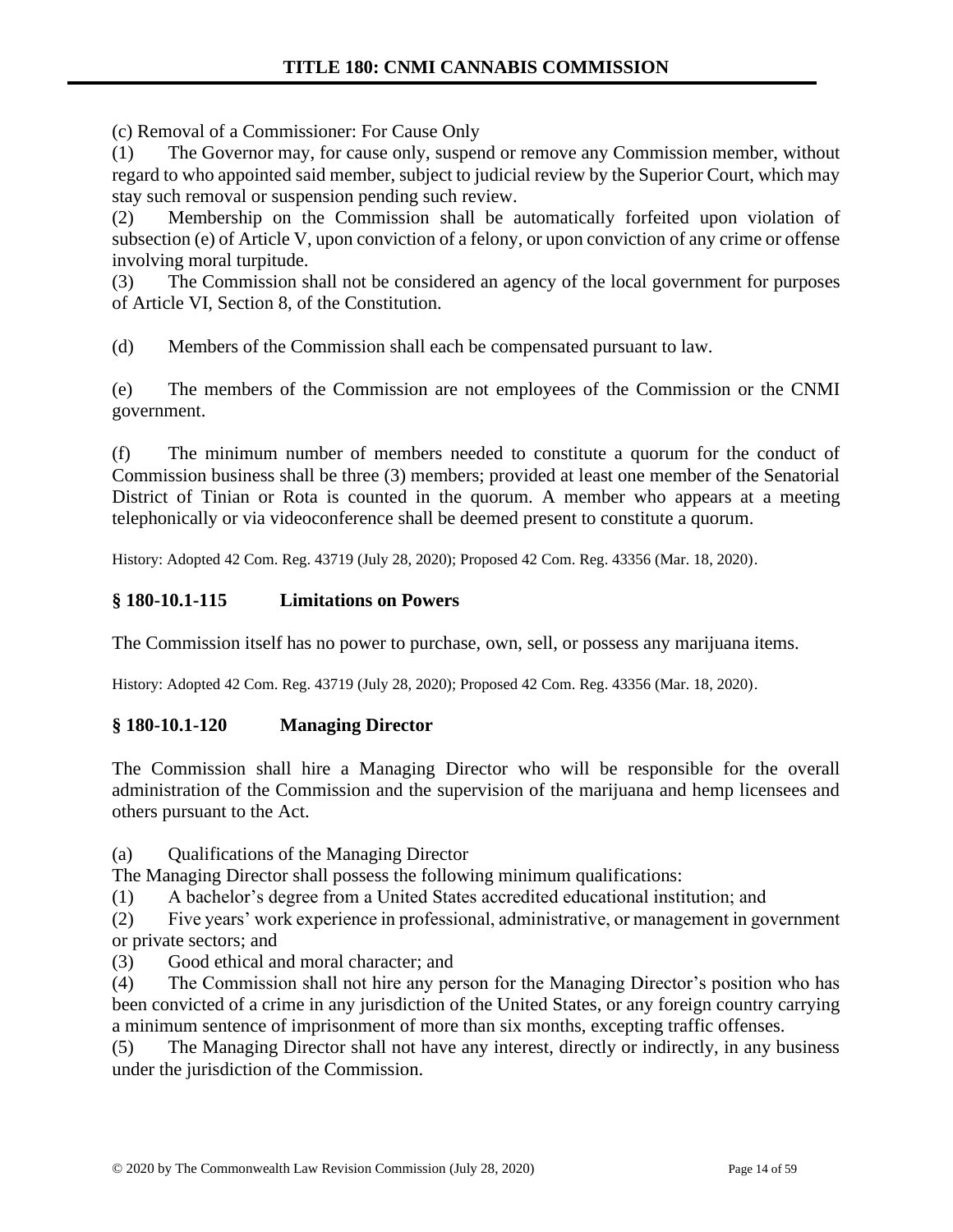(b) The Managing Director shall be the head of the administration of the Commission, and subject to the general oversight and direction of the Commission, shall organize the work of the Commission in a manner that will ensure its efficient and effective operation and, subject to the budgetary authority, the Managing Director may hire and terminate such staff necessary to carry out the purpose of the Commission. Such staff shall be exempt from the civil service. The Managing Director shall obtain such equipment, rent or build such additional office space, and generally make such regular office expenditure and acquisitions as necessary to establish and maintain a working office suitable for the Commission to effectively function pursuant to the Act.

(c) The Managing Director shall have such other duties as may be assigned or delegated by the Commission.

(d) The Managing Director serves at the pleasure of the Commission.

(e) The Managing Director's annual salary shall be established by the Commission, not to exceed seventy thousand dollars (\$70,000.00) per year.

(f) The Managing Director shall be reimbursed for actual, necessary, and reasonable expenses incurred in the performance of his or her duties as allowed by the Commission, but in event not to exceed Twenty-Five Thousand Dollars (\$25,000.00) in reimbursements per calendar year. All travel will be subject to 1 CMC § 7407.

History: Adopted 42 Com. Reg. 43719 (July 28, 2020); Proposed 42 Com. Reg. 43356 (Mar. 18, 2020).

### **§ 180-10.1-125 Delegation of Officers**

(a) Delegation to Chair

(1) The Commission hereby delegates to the Chairman the authority to issue preliminary rulings on scheduling, procedural, and evidentiary matters, and other matters provided by these Regulations, that may be presented to the Commission during the course of conducting a meeting, or that may arise when the Commission is not meeting.

(2) The Commission may, upon a majority vote in a specific case, temporarily abrogate the general delegation granted pursuant to subsection (a) of this section.

(3) Any specific ruling or decision of the Chairman pursuant to subsection (a) of this section is subject to consideration by the entire Commission upon request of any Commissioner, or upon timely motion of a person affected by the ruling or decision.

(4) The Commission shall be deemed to have ratified an action of the Chairman taken pursuant to subsection (a), under the following circumstances:

(i) If the Chairman's action occurred at the time other than during a meeting, the Chairman's action is ratified if the Commission does not overturn or address the action at that meeting.

(ii) If the Chairman's action occurred at a time other than during a meeting, if the Commission does not overturn or address the Chairman's action at the next meeting concerning that particular matter.

(5) The Chairman may sign all orders on behalf of the Commission.

(6) Where the Commission is a party to civil litigation, the Chairman may give guidance regarding the course of the litigation to the attorney for the Commonwealth.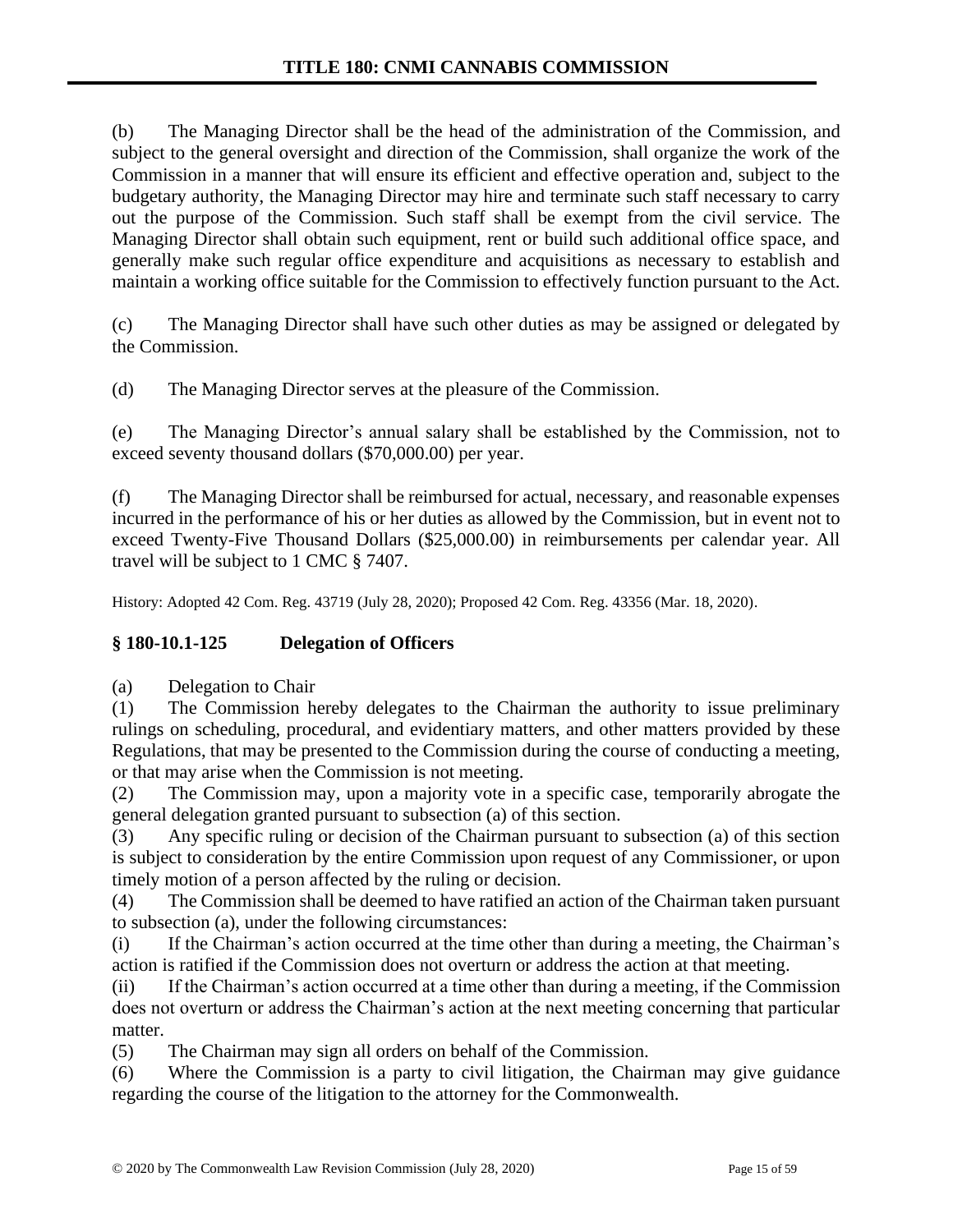(7) The Chair will preside over CCC meetings. In case of a scheduled absence of both the Chair and Vice-chair, the Chair will select another member to preside over that upcoming meeting. (8) The Chair will be the Expenditure Authority for the Commission and may delegate this authority as necessary.

(b) Delegation to Vice-chair

(1) The Vice-chair has all the rights, duties and responsibilities of a regular Commissioner, including the right to introduce motions and proposals, as well as to speak and vote on issues before the board.

(2) The Vice-chair will act for the Chair in the Chair's absence.

(3) The Vice-chair will assist the Chair in performing Commission duties as delegated by the Chair.

(c) Delegation to Treasurer. The Treasurer of the Commission has primary responsibility for the financial well-being of the corporation but does not take day-to-day responsibility, included in the board treasurer's duties are:

(1) Creates and maintains the Commission's annual budget for each fiscal (financial) year. This responsibility includes presenting the budget to the Commission for approval.

(2) Creates, implements and reviews financial policies for the Commission.

(3) Reviews the investment activities of the Commission.

(4) Oversees the annual financial audit of the Commission (if public) and other audits of Commission records and finances.

(5) Chairs the Board's Finance Committee.

(6) Represents Commission on legislative meetings involving budgetary appropriations.

(d) Delegation to Secretary

(1) Records minutes and circulates to commissioners for review; all minutes should be provided to commission members prior to commission's next meeting in preparation for adoption on subsequent agenda.

(2) Stores all pertinent meeting minutes for shared access by all commissioners; this information should be readily available for the Commission to review at any time.

(3) Solicits meeting agendas for draft review by the Commission and garners final approval by Chairperson for circulation to the rest of the Commission.

(4) Keeps all records in a safe place for sharing with commissioners or in preparation of audits, if needed.

History: Adopted 42 Com. Reg. 43719 (July 28, 2020); Proposed 42 Com. Reg. 43356 (Mar. 18, 2020).

# **§ 180-10.1-130 Commission Meetings**

(a) Regular meetings of the Commission shall be held at least once per month in the CNMI, on such dates and at such times as the Commission shall establish. All public meetings must conform to the Open Government Act as stated on 1 CMC Section 9901.

(b) Special meetings of the Commission will be held from time to time on such dates and at such times and places as the Commission may deem convenient.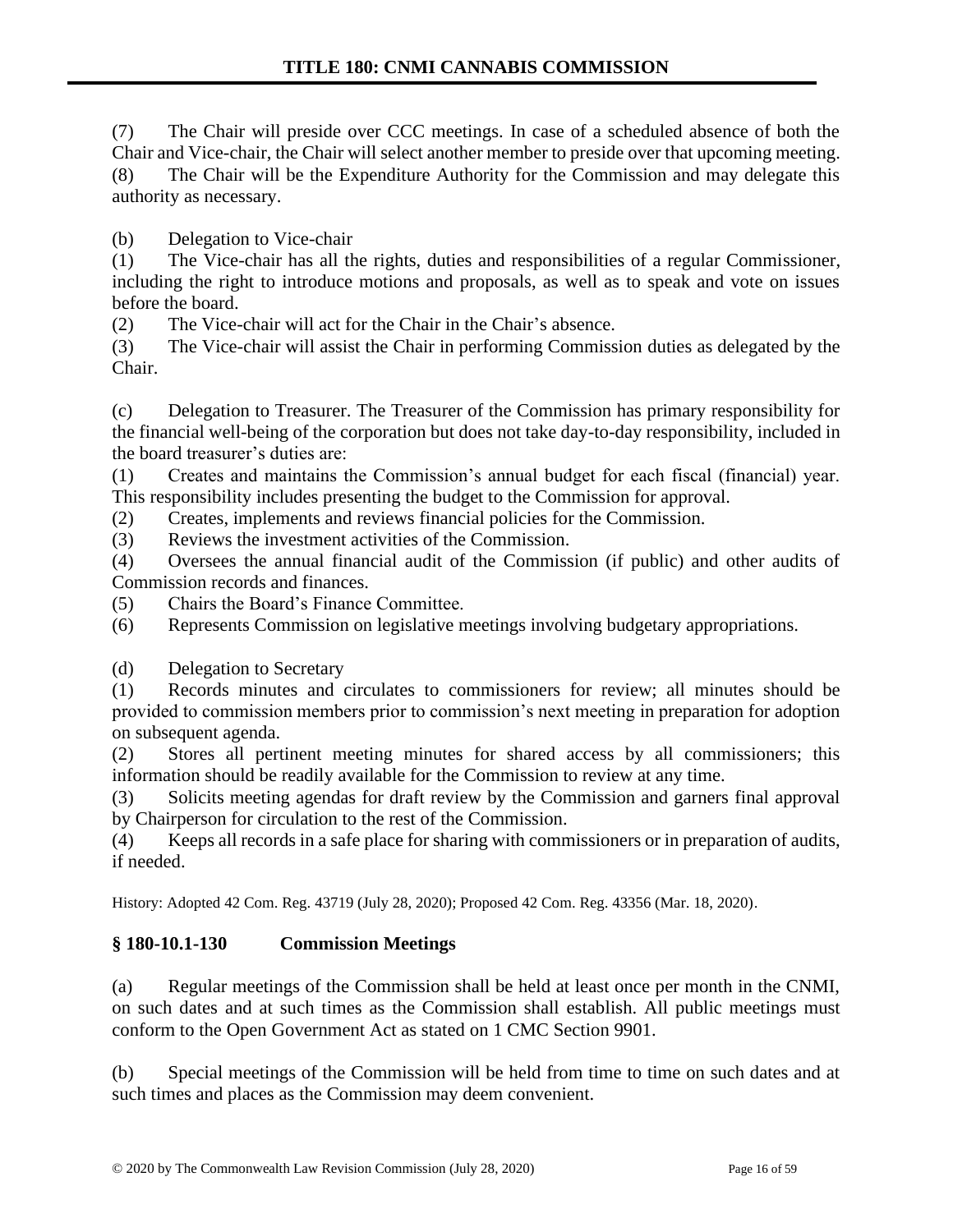(c) Except as otherwise specifically provided by these regulations, any member of the Commission may place an item on a Commission agenda for consideration by the entire Commission.

(d) The Chairman may alter the order in which matters on the Commission agenda are heard.

(e) Requests for special meetings will be granted only upon a showing of exceptional circumstances. The Commission may require that a person requesting a special meeting pay the costs associated with such meeting, in addition to those costs usually assessed against an applicant.

(f) In the absence of incapacity of the Chairman, the Vice-chairman may call a special meeting. In the absence or incapacity of both, any two (2) members of the Commission may call a special meeting.

(g) Unless otherwise ordered by the Chairman, requests for continuances of any matter on the Commission agenda must be in writing, must set forth in detail the reasons a continuance is necessary, and must be received by the Secretary no later than two (2) calendar days before the meeting.

(h) Unless otherwise ordered by the Chairman, the original of any documentation supplementing an application as required by the Commission must be received by the Secretary no later than eight (8) calendar days before the meeting. Documentation not timely received will not be considered by the Commission unless the Commission, in its discretion, otherwise consents.

(i) The Chairman may defer to another meeting any matter with respect to which documentation has not been timely submitted. The applicant and its enrolled attorney or agent, if any, must appear at the meeting to which the matter is deferred, unless the Chairman waives their appearances.

History: Adopted 42 Com. Reg. 43719 (July 28, 2020); Proposed 42 Com. Reg. 43356 (Mar. 18, 2020).

### **§ 180-10.1-135 Resolutions and Minutes**

(a) The records of the Commission shall include a minute book and a resolution book which may be stored electronically. The vote on any matter before the Commission shall be set forth in the minutes in substantial compliance with requirements of (b) below, unless the Chairman or the Commission determines otherwise. If the Commission determines to memorialize the vote on a particular matter by the preparation of a formal resolution, the resolution shall be prepared in substantial compliance with the requirements of (c) below and shall be recorded in the resolution book.

(b) Every vote of the Commission recorded in the minutes shall include the following information:

(1) The substance of the matter considered;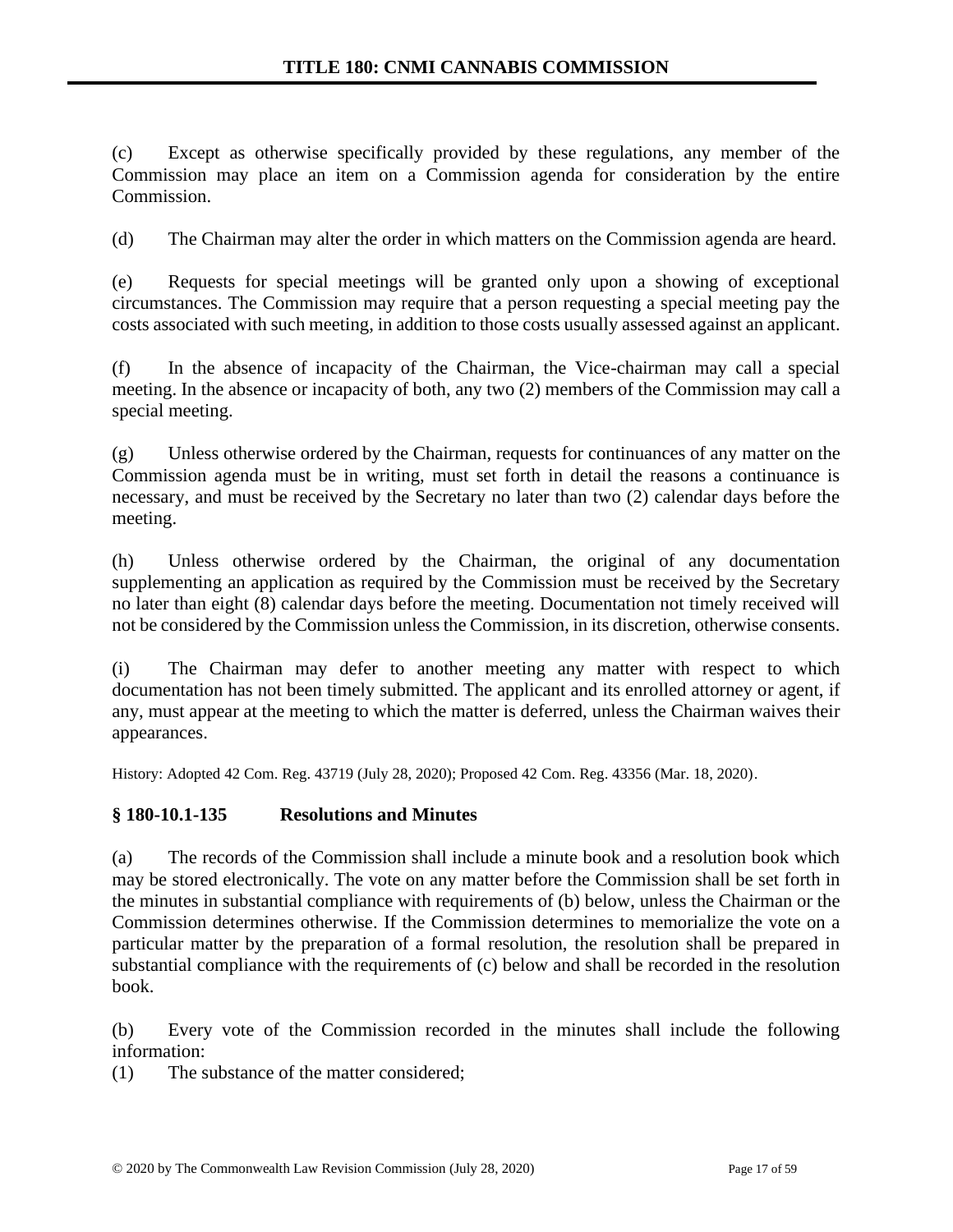(2) The vote of the Commission, including the names of any Commissioner dissenting or abstaining;

- (3) If appropriate, reference to the existence of a formal resolution concerning the matter; and
- (4) Certification by the Secretary of the Commission.
- (c) Every formal resolution of the Commission shall include the following information:
- (1) A concise statement of the issues presented and the relevant procedural history;
- (2) The statutory authority for the action taken;

(3) A precise statement of the action taken by the Commission, including any terms or conditions attached thereof; and

(4) Certification by the Secretary of the Commission.

(d) The failure to substantially comply with the requirements of (a), (b), or (c) above shall not invalidate the vote of the Commission.

History: Adopted 42 Com. Reg. 43719 (July 28, 2020); Proposed 42 Com. Reg. 43356 (Mar. 18, 2020).

# **§ 180-10.1-140 Appearances**

(a) Except as provided in § 180-10.1-140(b) or unless an appearance is waived by the Chairman, all persons, and their enrolled attorneys and agents, if any, must appear at the Commission meeting at which their matter is to be heard. Requests for waivers of appearances must be in writing, must be received by the Secretary no later than eight (8) business days before the meeting, and must explain in detail the reasons for requesting the waiver. If at the time of its meeting the Commission has any questions of an applicant who has been granted a waiver and is not present, the matter may be deferred to another meeting of the Commission.

(b) Unless the Commission otherwise instructs, the following persons, and their enrolled attorneys and agents, are hereby granted a waiver of appearance for the Commission meeting:

(1) Applicants who have received unanimous recommendation of approval from the Commission;

(2) Licensees and Commission counsel on stipulations between the licensees and the Commission, where the stipulations filly resolve petitions for redeterminations, claims for refunds or other issues.

(3) Where the Commission is to consider a stipulation between the Managing Director and a licensee settling a disciplinary action and revoking, suspending or conditioning a license, the licensee shall be prepared to respond on the record to questions regarding the terms of the stipulation and the licensee's voluntariness in entering into the stipulation.

Modified, 1 CMC § 3806(g).

History: Adopted 42 Com. Reg. 43719 (July 28, 2020); Proposed 42 Com. Reg. 43356 (Mar. 18, 2020).

### **§ 180-10.1-145 Recessed Meetings**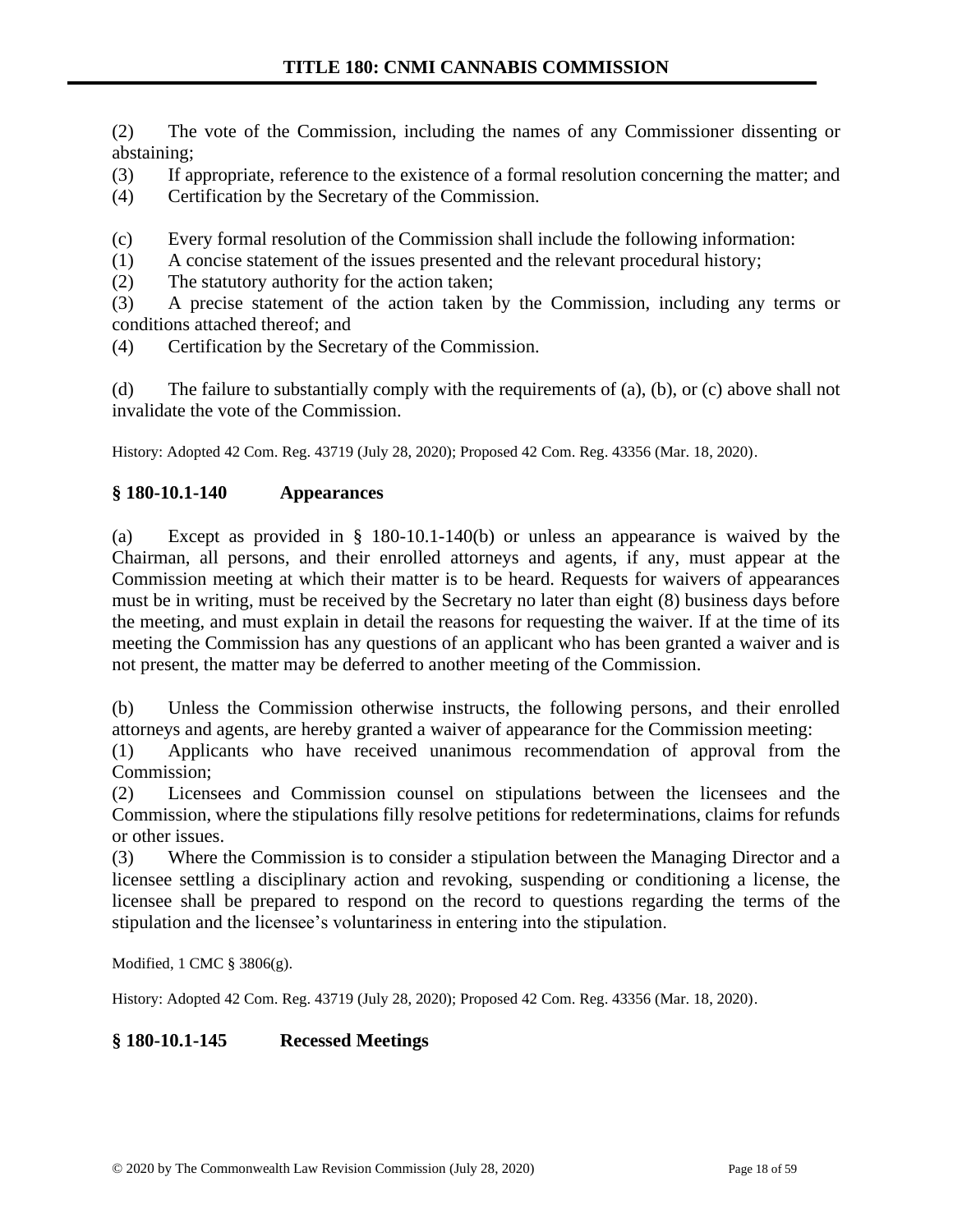(a) Any meeting of the Commission may be recessed to consider matters which were duly noticed as items on the agenda of that meeting and must not exceed a time period of more than 24 hours.

(b) Notice of a recessed meeting to consider matters which were duly noticed as items on the agenda may be given by announcement at the meeting, but where any other matters are to be considered at a recessed meeting, such matters must be duly noticed as required by these Regulations or as otherwise required by statute.

Modified, 1 CMC § 3806(f).

History: Adopted 42 Com. Reg. 43719 (July 28, 2020); Proposed 42 Com. Reg. 43356 (Mar. 18, 2020).

# **§ 180-10.1-150 Investigative Hearings**

Investigative hearings may be conducted by one (1) or more members of the Commission with the concurrence of a majority of the Commission at such times and places, within the Commonwealth, as the member or members may deem convenient.

History: Adopted 42 Com. Reg. 43719 (July 28, 2020); Proposed 42 Com. Reg. 43356 (Mar. 18, 2020).

### **§ 180-10.1-155 Appointment of Committees**

The Chairman may at his or her discretion appoint committees to study and report to the Commission any matter appropriate to the Commission's administration of The Act or these regulations, subject to objection by majority vote by the Commission.

Modified, 1 CMC § 3806(f).

History: Adopted 42 Com. Reg. 43719 (July 28, 2020); Proposed 42 Com. Reg. 43356 (Mar. 18, 2020).

### **§ 180-10.1-160 Service of Notice in General**

(a) Each licensee and applicant shall provide an electronic mail address to the Commission for the purposes of sending notices and other communications from the Commission. Each licensee and applicant shall update this electronic mail address immediately as often as it is otherwise necessary. The original provision and subsequent updates of electronic mail addresses shall be made to the Commission's custodian of records by means designated by the Chairman. The Applicant or Licensee is accountable for the monitoring and the function of their email addresses provided to the Commission.

(b) Except as otherwise provided by law or in these regulations, notices and other communications may be sent to an applicant or licensee by electronic mail at the electronic mail address of the establishment as provided to the Commission for the purpose of sending notices and other communications. Except as otherwise provided by law or in these regulations, notices and other communications sent by electronic mail shall satisfy any requirement to mail a notice or other communication.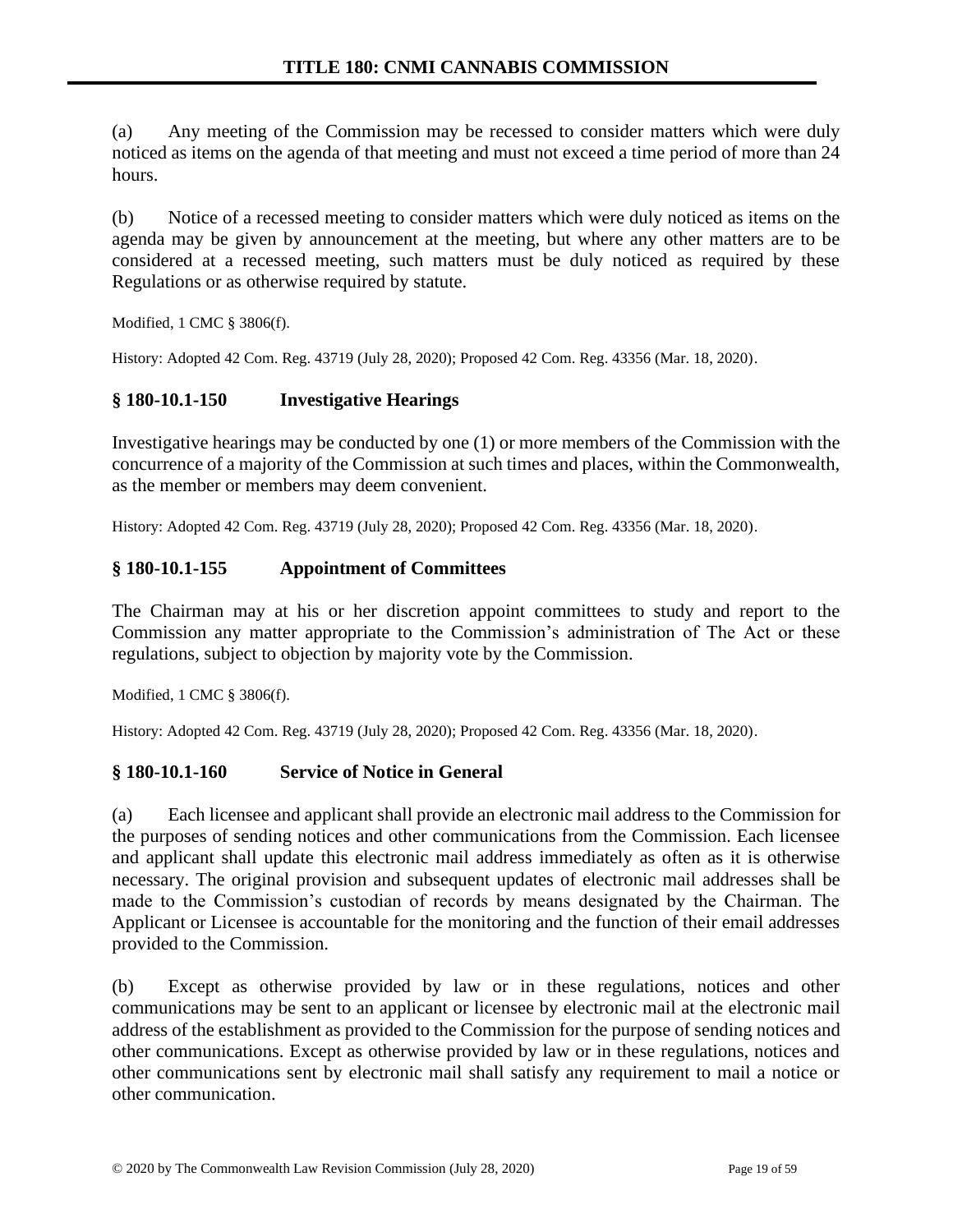(c) Notices shall be deemed to have been served on the date the Commission sent such notices to the electronic mail address provided to the Commission by a licensee or applicant, and the time specified in any such notice shall commence to run from the date of such mailing.

(d) Any applicant or licensee who desires to have notices or other communications mailed to a physical address shall file with the Commission a specific request for that purpose, and notices and other communications will, in such case, be sent to the applicant or licensee at such address, but the Commission may charge a fee therefore.

(e) An applicant or licensee will be addressed under the name or style designation in the application or license, and separate notices or communications will not be sent to individuals named in such application or license unless a specific request for that purpose is filed with the Commission. In the absence of such specific request, a notice addressed under the name or style designated in the application or license shall be deemed to be notice to all individuals named in such application or license.

History: Adopted 42 Com. Reg. 43719 (July 28, 2020); Proposed 42 Com. Reg. 43356 (Mar. 18, 2020).

# **§ 180-10.1-165 Subpoenas**

[Reserved.]

History: Adopted 42 Com. Reg. 43719 (July 28, 2020); Proposed 42 Com. Reg. 43356 (Mar. 18, 2020).

### **§ 180-10.1-170 Employment and Termination of Employees**

The Managing Director shall be responsible for the employment and termination of Commission employees. Members of the Commission are responsible only for the employment of the Managing Director and shall not interfere with the Managing Director's employment decisions. The Managing Director shall create, and from time to time, update, an employee handbook or manual which reflect the Commission's personnel policies. At a minimum, the handbook or manual shall provide for the hiring, discipline (up to and including termination), and appeal processes governing employment with the Commission.

Modified, 1 CMC § 3806(f).

History: Adopted 42 Com. Reg. 43719 (July 28, 2020); Proposed 42 Com. Reg. 43356 (Mar. 18, 2020).

### **Part 200 - Information and Filings**

### **§ 180-10.1-201 Office Mailing Address and Hours**

Office Mailing Address and Hours. The main mailing address of the Commission is:

CNMI Cannabis Commission P.O. Box 500135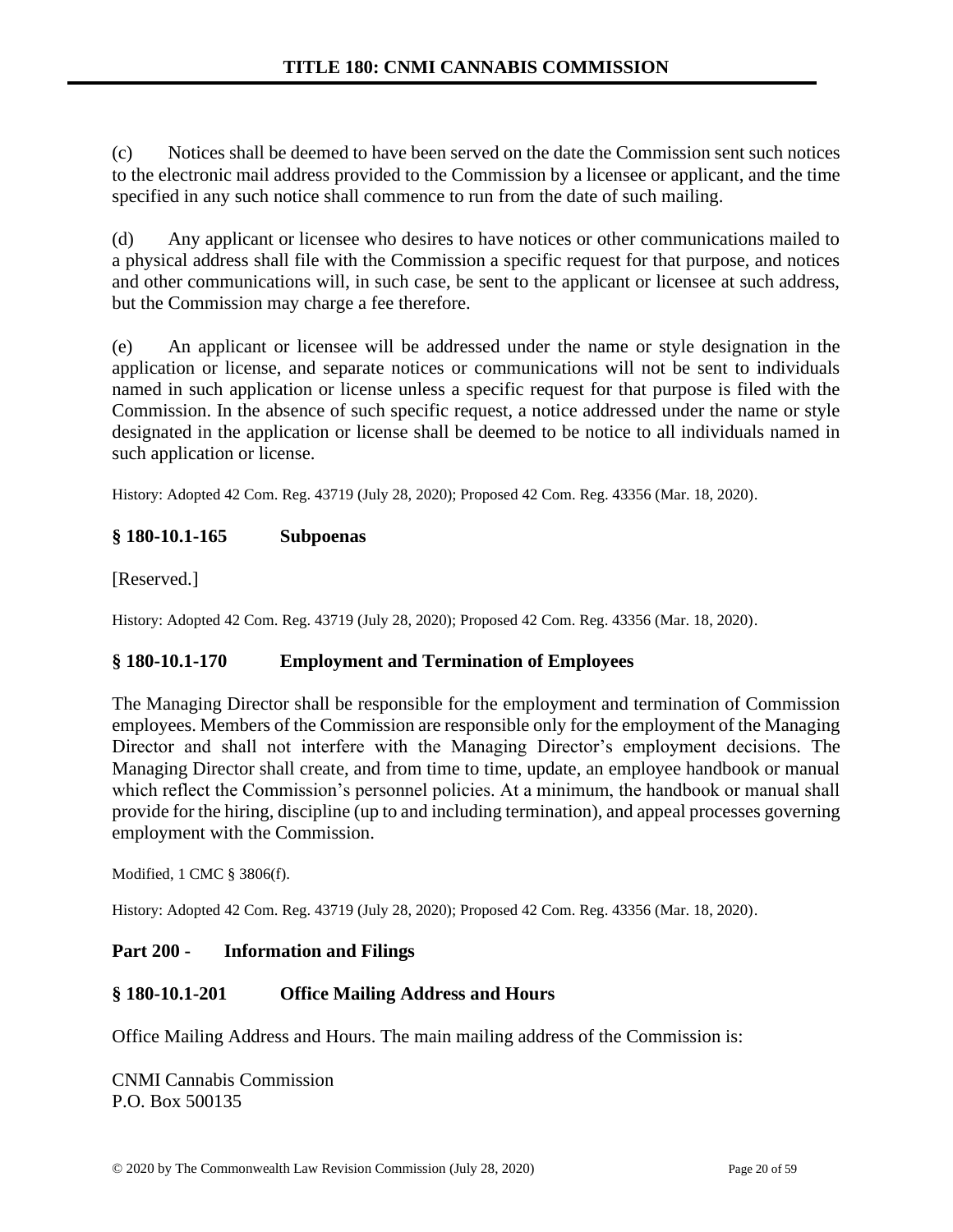Saipan, MP 96950

The normal office hours of the Commission are: 8:00 am to 5:00 pm, Monday through Friday, unless otherwise authorized by the Commission.

The office of the Commission is closed to the public on legal holidays authorized by the CNMI government. The Commission may maintain work schedules for Commission employees during any hour of any day.

Modified, 1 CMC § 3806(g).

History: Adopted 42 Com. Reg. 43719 (July 28, 2020); Proposed 42 Com. Reg. 43356 (Mar. 18, 2020).

### **§ 180-10.1-205 Official Records; Fees for Copies**

(a) No original official record of the Commission shall be released from the custody of the Commission unless upon the express direction of the Chairman or Managing Director or upon the order of a court of competent jurisdiction.

(b) Copies of the official records of the Commission which are required by law to be made available for public inspection will be made available during the hours provided for in Article XXVI, and upon the payment of appropriate fees.

(c) No person shall, directly or indirectly, procure or attempt to procure from the records of the Commission or from other sources, information of any kind which is not made available by proper authority.

(d) No application, petition, notice, report, document, or other paper will be accepted for filing by the Commission and no request for copies of any forms, pamphlets, records, documents, or other papers will be granted by the Commission, unless such papers or requests are accompanied by the required fees, charges, or deposits.

(e) The cost of copies of official records of the Commission which are required by law to be made available for public inspection where copies are provided shall by One Dollar (\$1.00) per page. Where copies are not provided, the cost for the mere inspection of documents is seventy cents (\$0.70) per minute of the Commission's legal counsel's time reviewing, redacting and copying the inspected documents.

(f) All payments of taxes, fees, deposits, and charges which are to be made to the Commonwealth Treasury shall be made by check payable to the order of the Commonwealth Treasurer and mailed to the Department of Finance with an original receipt delivered to the main office of the Commission or posted by certified mail to the mailing address of the Commission.

(g) The Commission may provide for payment by wire transfer.

History: Adopted 42 Com. Reg. 43719 (July 28, 2020); Proposed 42 Com. Reg. 43356 (Mar. 18, 2020).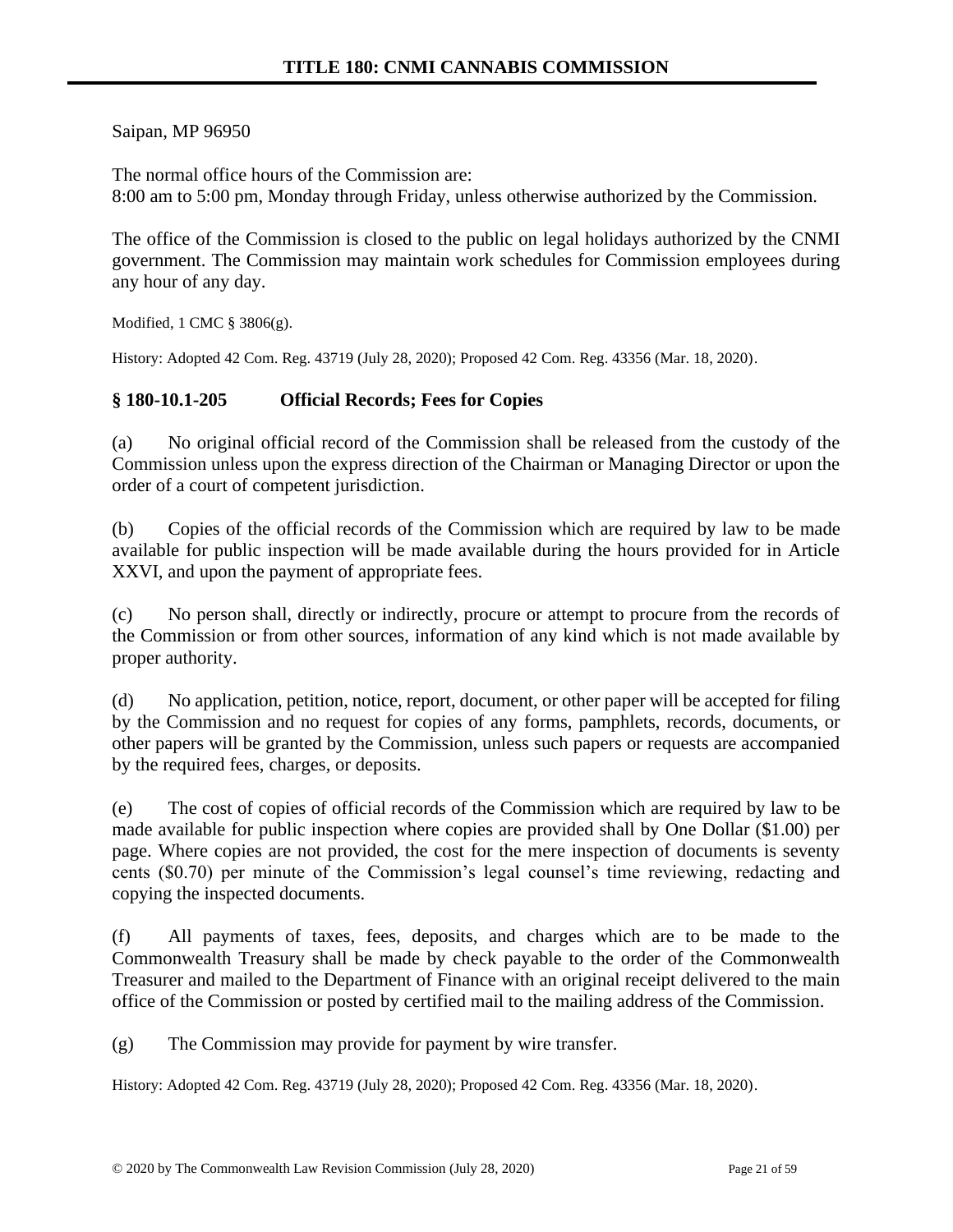### **§ 180-10.1-210 Communications/Notices to Commission**

(a) Except as otherwise provided, all papers, process, or correspondence other than fees deposits or charges, relating to the Commission should be addressed to or served upon the Commonwealth Cannabis Commission main office.

(b) All such papers, process, or correspondence shall be deemed to have been received or served when delivered to the main office of the Commission but a Commissioner or such individual members of the Commission's staff as the Chairman may designate, may in his or her discretion receive papers or correspondence or accept service of process.

History: Adopted 42 Com. Reg. 43719 (July 28, 2020); Proposed 42 Com. Reg. 43356 (Mar. 18, 2020).

#### **§ 180-10.1-215 Public Information Office**

Requests for information regarding the Commission may be sent to:

CNMI Cannabis Commission Attn: Managing Director Caller Box 10007 Saipan, MP 96950

The official spokesperson for the Commission shall be the Chairperson, Managing Director or their designated appointee.

History: Adopted 42 Com. Reg. 43719 (July 28, 2020); Proposed 42 Com. Reg. 43356 (Mar. 18, 2020).

#### **§ 180-10.1-220 Filing of Petitions and Applications**

Petitions for formal action by the Commission shall be addressed to the Chairman of the Commission and should be certified mailed or delivered to:

CNMI Cannabis Commission Attn: Chairman Caller Box 10007 Saipan, MP 96950

History: Adopted 42 Com. Reg. 43719 (July 28, 2020); Proposed 42 Com. Reg. 43356 (Mar. 18, 2020).

#### **§ 180-10.1-225 Petitions for Rulemaking**

(a) Any interested person may file a petition with the Commission for the adoption, amendment, or repeal of any rule, pursuant to Commission regulation. Such petition shall be in writing, be signed by the petitioner, and include the following information:

- (1) The name and address of the petitioner;
- (2) The substance or nature of the requested rulemaking;
- (3) The reasons for the request;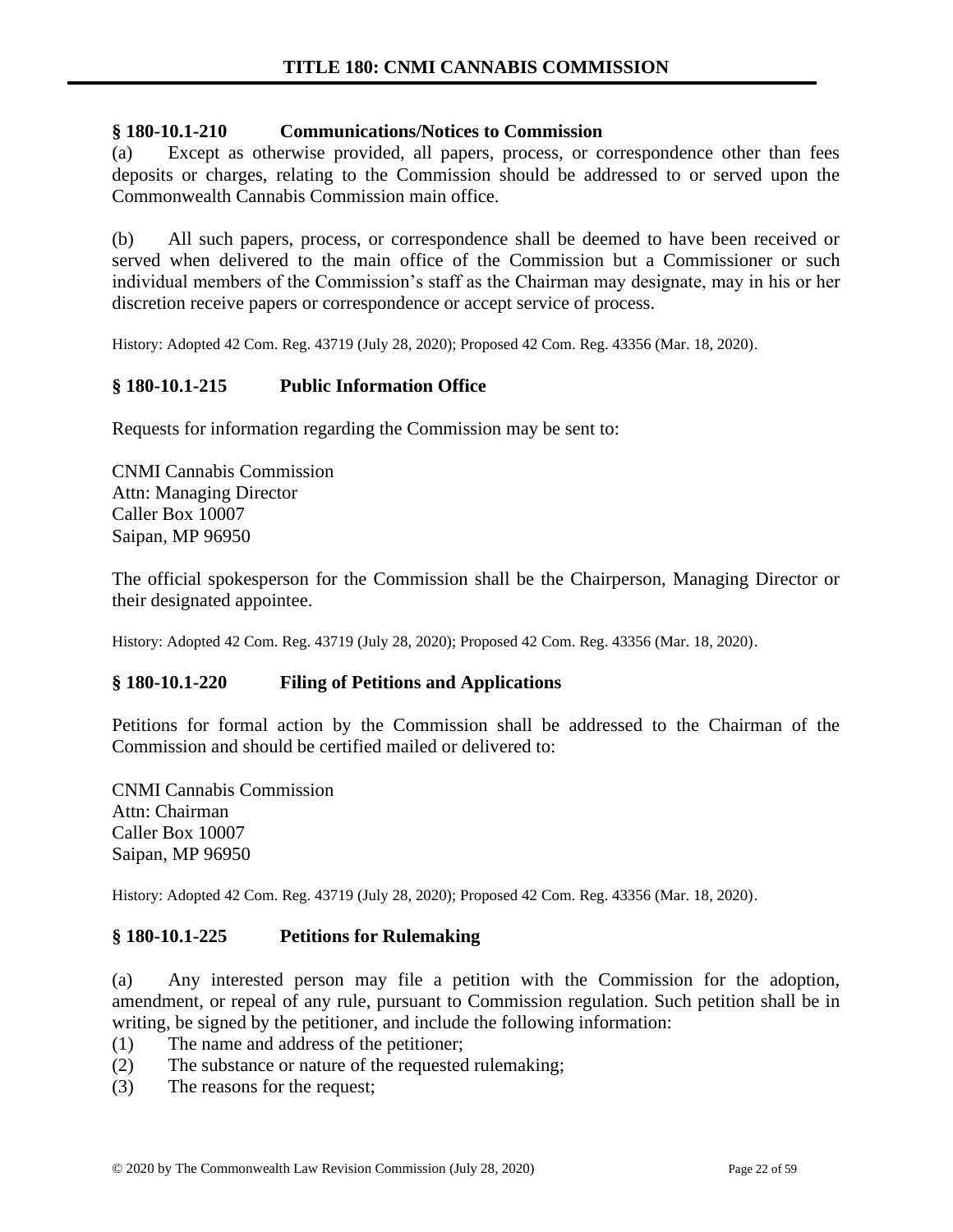(4) The specific legal rights, duties, obligations, privileges, benefits, or other specific legal relations of the interested persons which are affected by the requested rulemaking; and

(5) Reference to the statutory authority under which the Commission may take the requested action; and

(b) A petition for rulemaking shall be scheduled for consideration at a public meeting of the Commission. The petitioner shall be given an opportunity to make a statement in support of the requested rulemaking.

(c) Within thirty (30) days of receipt of a petition which is in compliance with this section, the Commission shall mail to the petitioner a notice of action on the petition, which shall include the nature or substance of the Commission's action upon the petition and a brief statement of reasons for the Commission's actions.

(d) Commission action on a petition for rulemaking may include:

- (1) Approval or denial of the petition;
- (2) Filing a notice of proposed rule; or

(3) Referral of the matter for further deliberations, the nature of which will be specified, and which conclude upon a specified date. The results of these further deliberations shall be mailed to the petitioner.

History: Adopted 42 Com. Reg. 43719 (July 28, 2020); Proposed 42 Com. Reg. 43356 (Mar. 18, 2020).

### **Part 300 - License and Registration Requirements**

### **§ 180-10.1-301 Receipt**

All application papers, unless otherwise directed by the Commission or these Regulations, shall initially be submitted to and received by the Managing Director, or such members of the Commission staff, or partnering government entities as the Managing Director may designate.

History: Adopted 42 Com. Reg. 43719 (July 28, 2020); Proposed 42 Com. Reg. 43356 (Mar. 18, 2020).

### **§ 180-10.1-305 Filing**

(a) The Managing Director, or such members of the Commission staff as the Managing Director may designate, shall determine the date of filing as to each application received and shall issue cause to be endorsed thereon the date of such filing. No application shall deem filed until the applicant satisfies all appropriate requirements, to wit:

(1) That all papers presented conform to all requirements relating to format, signature, oath or affirmation, attorney certification, and copies;

(2) That all appropriate application, business entity disclosure forms, personal history disclosure forms, and supplemental to personal history disclosure forms have been properly completed and presented;

(3) That all required consents, waivers, photographs or handwriting exemplars have been properly presented;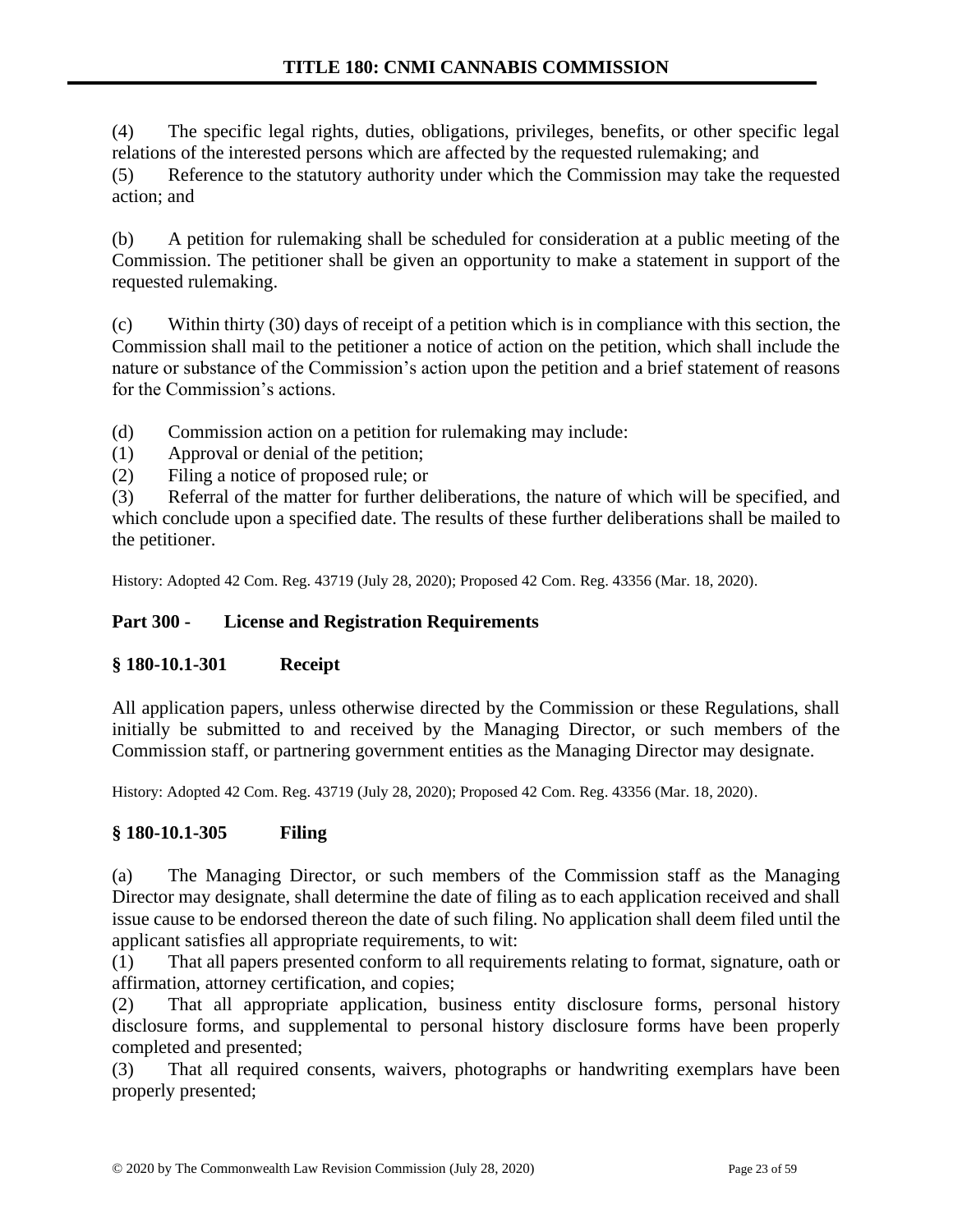(4) That all other information, documentation, assurances, and other materials required or requested at that preliminary stage pertaining to qualifications have been properly presented; and (5) That all required fees have been properly paid and all required bonds have been properly furnished.

Modified, 1 CMC § 3806(g).

History: Adopted 42 Com. Reg. 43719 (July 28, 2020); Proposed 42 Com. Reg. 43356 (Mar. 18, 2020).

#### **§ 180-10.1-310 Processing**

(a) A person may submit an application to the Commission, on a form prescribed by the Commission, for a marijuana producer, processor, wholesaler, retail, lounge, research certificates, or laboratory license.

(b) An application for a license and all documentation required in the application instructions and in subsection § 180-10.1-310(c) of this provision must be submitted in a manner specified by the Commission. The application fee specified in 4 CMC § 53036 must also be paid in a manner specified by the Commission.

(c) An individual or legal entity are applicants if any individual or legal entity that has an ownership interest in the business proposed to be licensed.

(d) If a legal entity is an applicant, the following individuals within a legal entity are also applicants:

(1) All general partners in a limited partnership;

(2) Limited partners whose investment commitment is ten percent or more of the total investment commitment;

(3) All members in a limited liability company or partnership whose investment commitment or membership interest is ten percent or more;

(4) All directors who own or control three percent or more of the voting stock

(5) Principal officers of corporate applicants and;

(6) All natural person stockholders owning or controlling ten percent or more of the voting stock of a corporate entity.

(e) Applicants must submit the following:

(1) Information for individual applicants and individuals within a legal entity who have been identified as applicants;

(2) Any forms required by the Commission and any information identified in the form that is required to be submitted;

(3) A map or sketch of the premises proposed for licensure, including the defined boundaries of the premises and the location of any primary residence located on the same lot as the licensed premises;

(4) A scaled floor or plot plan sketch of all enclosed areas with clear identification of walls, partitions, counters, windows, all areas of ingress and egress, and all limited access areas;

(5) Proof of right to occupy the premises proposed for licensure;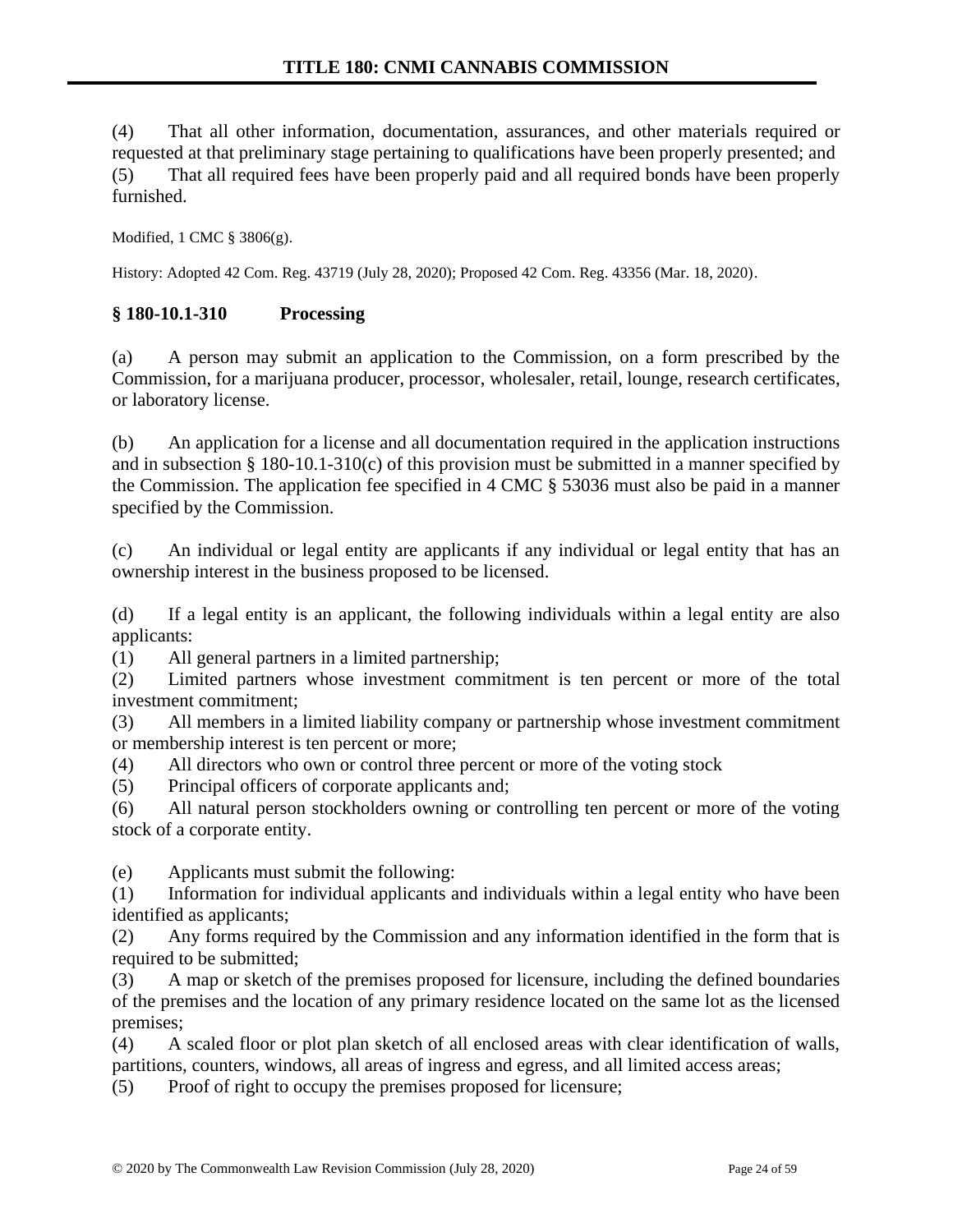(6) An operating plan that demonstrates at a minimum, how the applicant's proposed premises and business will comply with the applicable laws and rules regarding:

- (i) Security;
- (ii) Employee qualifications and training;
- (iii) Transportation of product;
- (iv) Prevention of minors from entering the licensed premises;
- (v) Preventing minors from obtaining or attempting to obtain marijuana items; and
- (vi) Disposal of marijuana waste plan
- (7) For producers:

(i) The proposed canopy size and tier as described in 4 CMC § 53036 and a designation of the canopy area within the license premises.

(ii) A report describing the applicant's electricity and water usage, on a form prescribed by the Commission.

(A) For initial licensure and renewal, the report must describe the estimated electricity and water usage taking into account all portions of the premises and expected requirements of the operation for the next twelve months.

(B) In addition to requirements of  $\S 180-10.1-310(f)*(7)(ii)(A)$ , for renewal, the report must describe the actual electricity and water usage for the previous year taking into account all portions of the premises.

(iii) A description of the growing operation including growing media, a description of equipment to be used in the production, and whether production will be indoor, outdoor or both.

(iv) Proof of a legal source of water as evidenced by a statement that water is supplied from a public or private water provider.

(8) For processors:

(i) On a form prescribed by the Commission, the proposed endorsements as described in these regulations.

(ii) A description of the type of products to be processed, a description of equipment to be used, including any solvents, gases, chemicals or other compounds used to create extracts or concentrates.

(9) For lounges:

(i) On form prescribed by the Commission, applicants shall submit in addition to the requirements under § 180-10.1-310(f)\*(1)-(6):

(A) A description or rendering of the interior design schematics;

(B) Hours of operation

(ii) If the proposed lounge will be providing food intended to be consumed, the applicant shall submit the necessary permits from the CNMI Bureau of Environmental Health and must maintain compliance and good standing with the standards set by the Bureau of Environmental Health

(f) In addition to submitting the application form and the items described in  $\S$  180-10.1-310(e), the Commission may require the following to be submitted:

(1) Any forms required by the Commission and any information identified in the form that is required to be submitted.

(2) Any additional information if there is a reason to believe that the information is needed to determine the merits of the license application.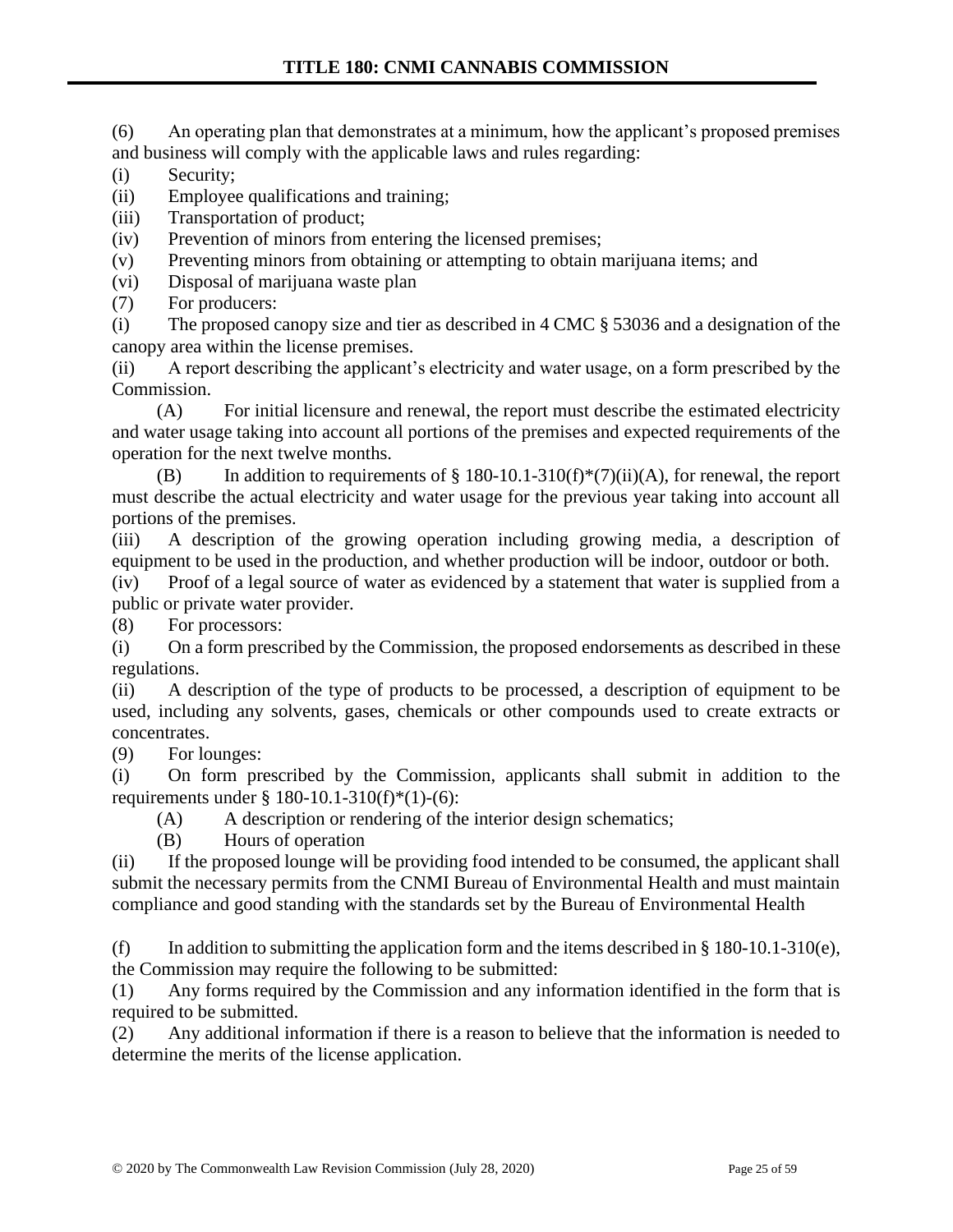(g) The Commission must review an application to determine if it is complete. An application will be considered incomplete if an application form is not complete, the full application fee has not been paid, or some or all of the additional information required under these rules is not submitted.

(h) An applicant may submit a written request for reconsideration of a decision that an application is incomplete. Such request must be received by the Commission within ten (10) days of the date the incomplete notice was mailed to the applicant. The Commission shall give the applicants the opportunity to be heard if an application is rejected. A hearing under this subsection will be held within the standards set by Commission regulations.

(i) If, prior to an application being acted upon by the Commission, there is a change with regard to who is an applicant or who is a person with a financial interest in the proposed business, the new applicant or person with a financial interest must submit a form, prescribed by the Commission, that:

(1) Identified the individual or person;

(2) Describes the individual's or person's financial interest in the business proposed for licensure; and

(3) Includes any additional information required by the Commission, including but not limited to information required for a criminal background check.

(j) Failure to comply with § 180-10.1-310(j)<sup>†</sup> may result in an application being denied.

\* So in original. Correct reference might be to subsection (e). † So in original.

Modified, 1 CMC § 3806(a), (g).

History: Adopted 42 Com. Reg. 43719 (July 28, 2020); Proposed 42 Com. Reg. 43356 (Mar. 18, 2020).

### **§ 180-10.1-315 True Name on Application**

(a) True name on application. An application for a license must specify the real and true names of all individuals and legal entities that have an ownership interest in the business proposed to be licensed by identifying all such persons and legal entities as applicants.

(b) License privileges. License privileges are available only to applicants identified in the application and their authorized representatives and only for the premises designated by the licenses.

(c) Ownership interest. The Commission may refuse to issue a license if the applicant is not the owner of the business proposed to be licensed, a person with an ownership interest is not identified as an applicant, or an undisclosed ownership interest exists. For the purposes of this provision, an "ownership interest, is indicated by the following behaviors, benefits or obligations: (1) Any person or legal entity, other than an employee acting under the direction of the owner, that exercises control over, or is entitled to exercise control over, the business;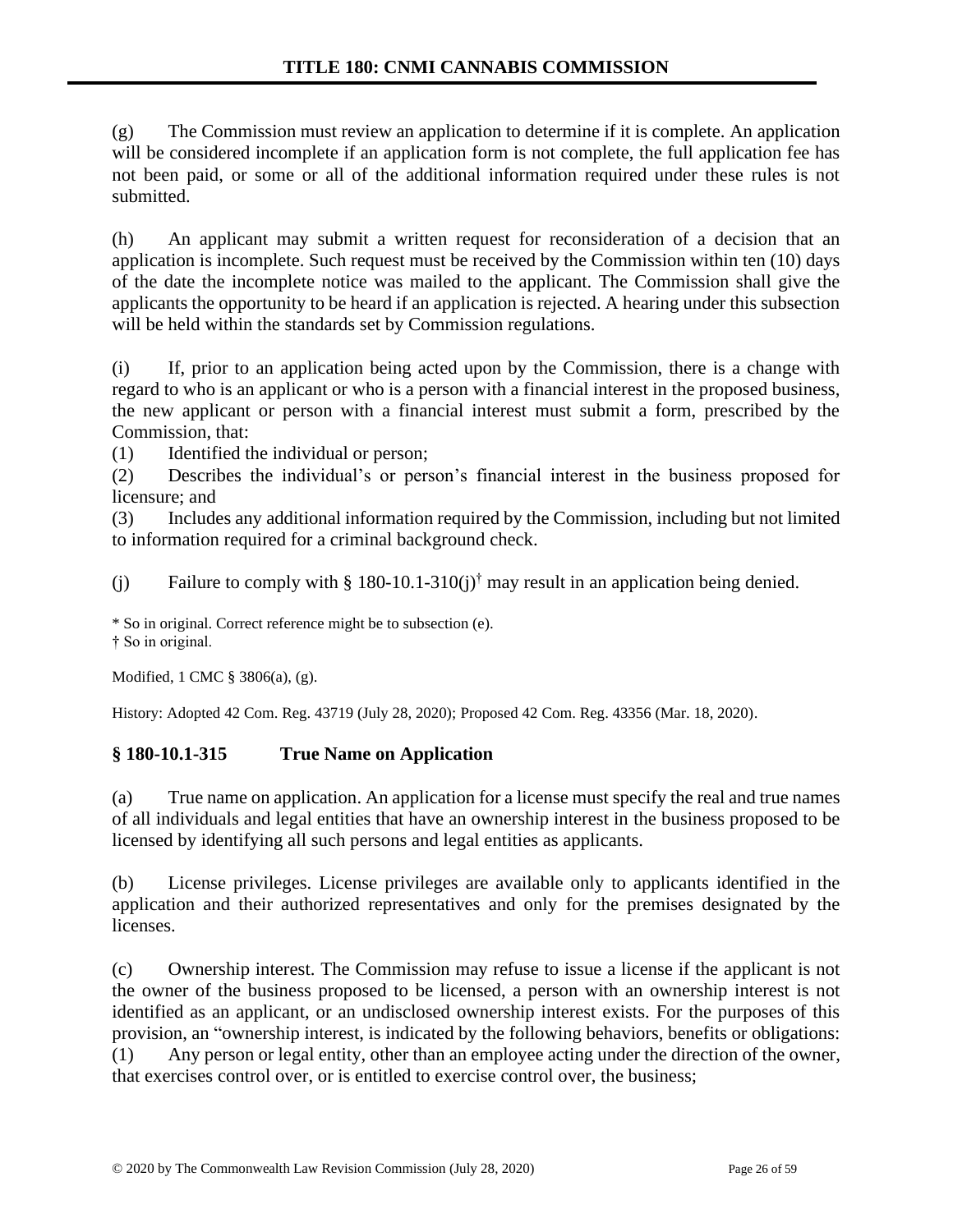(2) Any person or legal entity, other than an employee acting under the direction of the owner, that incurs, or is entitled to incur, debt or similar obligations on behalf of the business;

(3) Any person or legal entity, other than an employee acting under the direction of the owner, that enters into, or is entitled to enter into, a contract or similar obligations on behalf of the business; or

(4) Any person or legal entity identified as the lessee of the premises proposed to be licensed.

Modified, 1 CMC § 3806(a), (f).

History: Adopted 42 Com. Reg. 43719 (July 28, 2020); Proposed 42 Com. Reg. 43356 (Mar. 18, 2020).

# **§ 180-10.1-320 Fees**

(a) If the Commission approves an application and grants an annual license, the following fees must be paid:

- (1) Producers:
- (i) Micro Production
	- (A) \$250 Application Fee
	- (B) \$500 License Fee
- (ii) Class 1 Less than 750 square feet under cultivation
	- (A) \$500 Application Fee
	- (B) \$1000 License Fee
- (iii) Class  $2 750$  to 2,999 square feet under cultivation
	- (A) \$750 Application Fee
	- (B) \$3,700 License Fee
- (iv) Class  $3 3,000$  to 5,000 square feet under cultivation
	- (A) \$1,000 Application Fee
	- (B) \$6,500 License Fee
- (2) Processor License
- (i) \$1,000 Application Fee
- (ii) \$4,500 License Fee
- (3) Wholesale License
- (i) \$250 Application Fee
- (ii) \$2,000 License Fee
- (4) Retail License
- (i) \$1,000 Application Fee
- (ii) \$6,000 License Fee
- (5) Marijuana Lounge License
- (i) Class 1
	- (A) \$1,500 Application Fee
	- (B) \$5,000 License Fee
- (ii) Class 2
	- (A) \$1,500 Application Fee
	- (B) \$3,500 License Fee
- (6) Marijuana Testing Facility License
- (i) \$1,500 Application Fee
- (ii) \$4,500 License Fee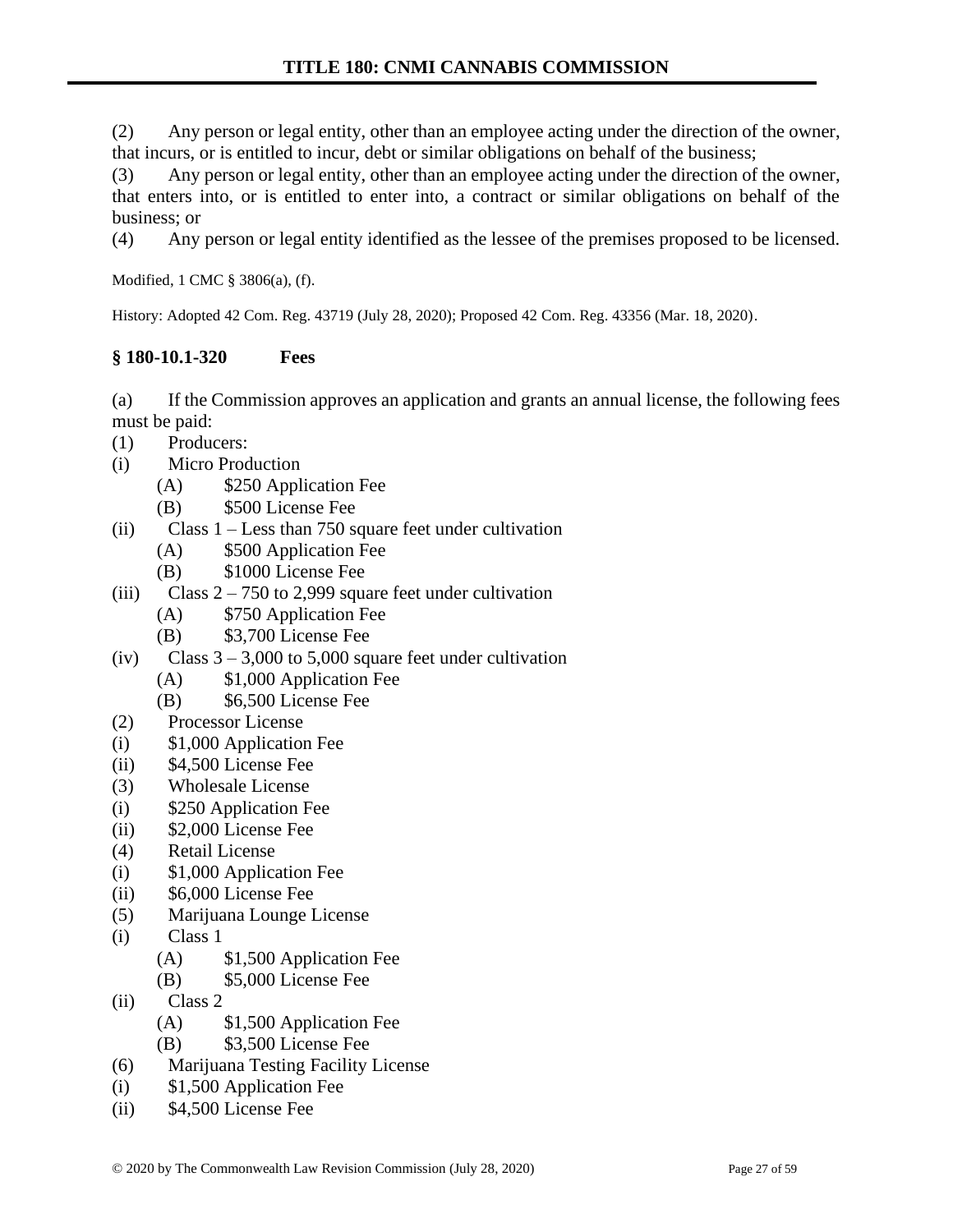- (7) Transfer of Ownership
- (i) \$500 Application Fee

(b) If the Commission approves an application and grants a research certificate, the fee is \$4,000 for a three-year term with an application fee of \$500.

(c) Applicants must pay the non-refundable application fee at the time of license or certificate application renewal.

(d) If the Commission approves a renewal application the renewal license or certificate fees must be paid in the amounts specified in subsection  $(a)(1)-(6)$  of this provision.

- (e) The Commission shall charge the following fees:
- (1) Transfer of location of premises review: \$1,000 per license
- (2) Packaging preapproval: \$100
- (3) Labeling preapproval: \$100
- (4) Change to previously approved package or label: \$25

Modified, 1 CMC § 3806(a), (g).

History: Adopted 42 Com. Reg. 43719 (July 28, 2020); Proposed 42 Com. Reg. 43356 (Mar. 18, 2020).

### **§ 180-10.1-325 Application Review**

(a) Once the Commission has determined that an application is complete it must review the application to determine compliance with the Act and these regulations.

(b) The Commission:

(1) Must, prior to acting on an application for a new license, a change to a larger producer canopy designation, a change to producer cultivation method designation or change in processor endorsement type, receive the appropriate zoning authorizations (if applicable) for the applicant's proposed premises is located.

(2) May, in its discretion, prior to acting on an application:

(i) Contact any applicant or individual with a financial interest and request additional documentation or information; and

(ii) Verify any information submitted by the applicant.

(c) The requirements of  $\S$  180-10.1-325(b)(1) of this rule do not apply to applicants for a producer license if the applicant demonstrates in a form and manner specified by the Commission that:

(1) The applicant is applying for a license at a location where a marijuana grow site registered under 4 CMC § 53021 is located; or

(2) The location is within the municipalities of Rota, or Tinian;

(d) The Commission must inspect the proposed premises prior to issuing a license.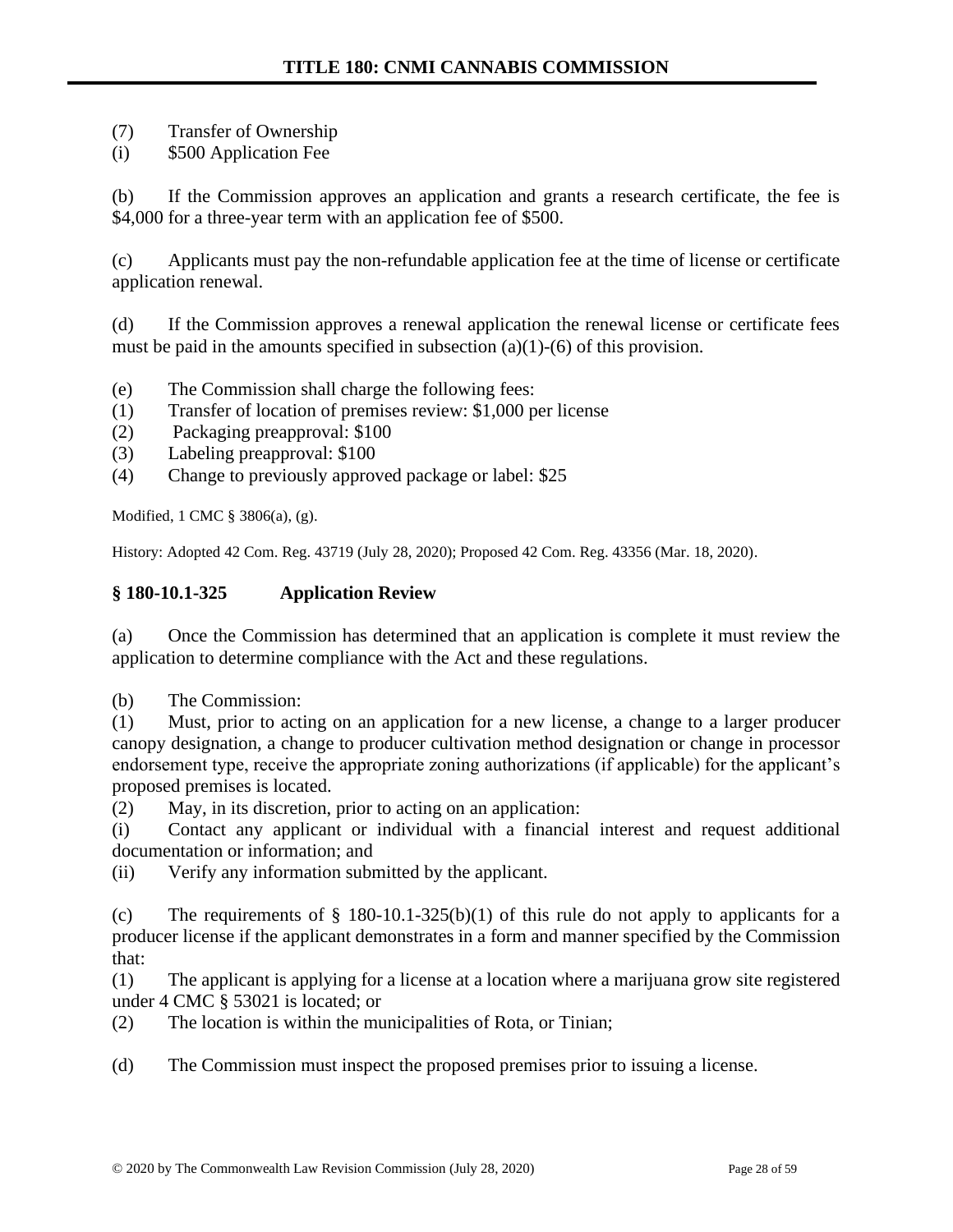(e) If during an inspection the Commission determines the applicant is not in compliance with these rules, the applicant will be provided with a notice of the failed inspection and the requirements that have not been met.

(1) An applicant that fails an inspection will have 15 calendar days from the date the notice was sent to submit a written response that demonstrates the deficiencies have been corrected.

(2) An applicant may request in writing one extension of the 15-day time limit in § 180-10.1-  $325(d)(1)$ <sup>\*</sup> of this provision, not to exceed 30 days.

(f) If an applicant does not submit a timely plan of correction or if the plan of correction does not correct the deficiencies in a manner that would bring the applicant into compliance, the Commission may deny the application.

(g) If the plan of correction appears, on its face, to correct the deficiencies, the Commission will schedule another inspection.

(h) If an applicant fails a second inspection, the Commission may deny the application unless the applicant shows good cause for the Commission to perform additional inspections.

\* So in original. Correct reference might be to subsection (e)(1).

Modified, 1 CMC § 3806(g).

History: Adopted 42 Com. Reg. 43719 (July 28, 2020); Proposed 42 Com. Reg. 43356 (Mar. 18, 2020).

# **§ 180-10.1-330 Approval of Application and Issuance of License**

(a) If, after the application review and inspection, the Commission determines that an applicant is in compliance with these regulations the Commission must notify the applicant in writing that the application has been approved and after payment by the applicant of the license fee, provide the applicant with proof of licensure that includes a unique license number, the effective date of the license, date of expiration, and a description of premises for which the license was issued. If the applicant paid the license fee with a check the Commission will not issue a license until it has confirmation that the check has cleared.

(b) A licensee:

(1) May not operate until on or after the effective date of the license.

(2) Must display proof of licensure in a prominent place on the premises.

(3) May not use the Commission name or logo on any signs at the premises, on the business' website, or in any advertising or social media, except to the extent that information is contained on the proof of licensure or is contained in part of warnings, signage or other documents required by these rules.

(c) Licensure is only valid for the premises indicated on the license and is only issued to the individuals or entities listed on the application or subsequently approved by the Commission.

History: Adopted 42 Com. Reg. 43719 (July 28, 2020); Proposed 42 Com. Reg. 43356 (Mar. 18, 2020).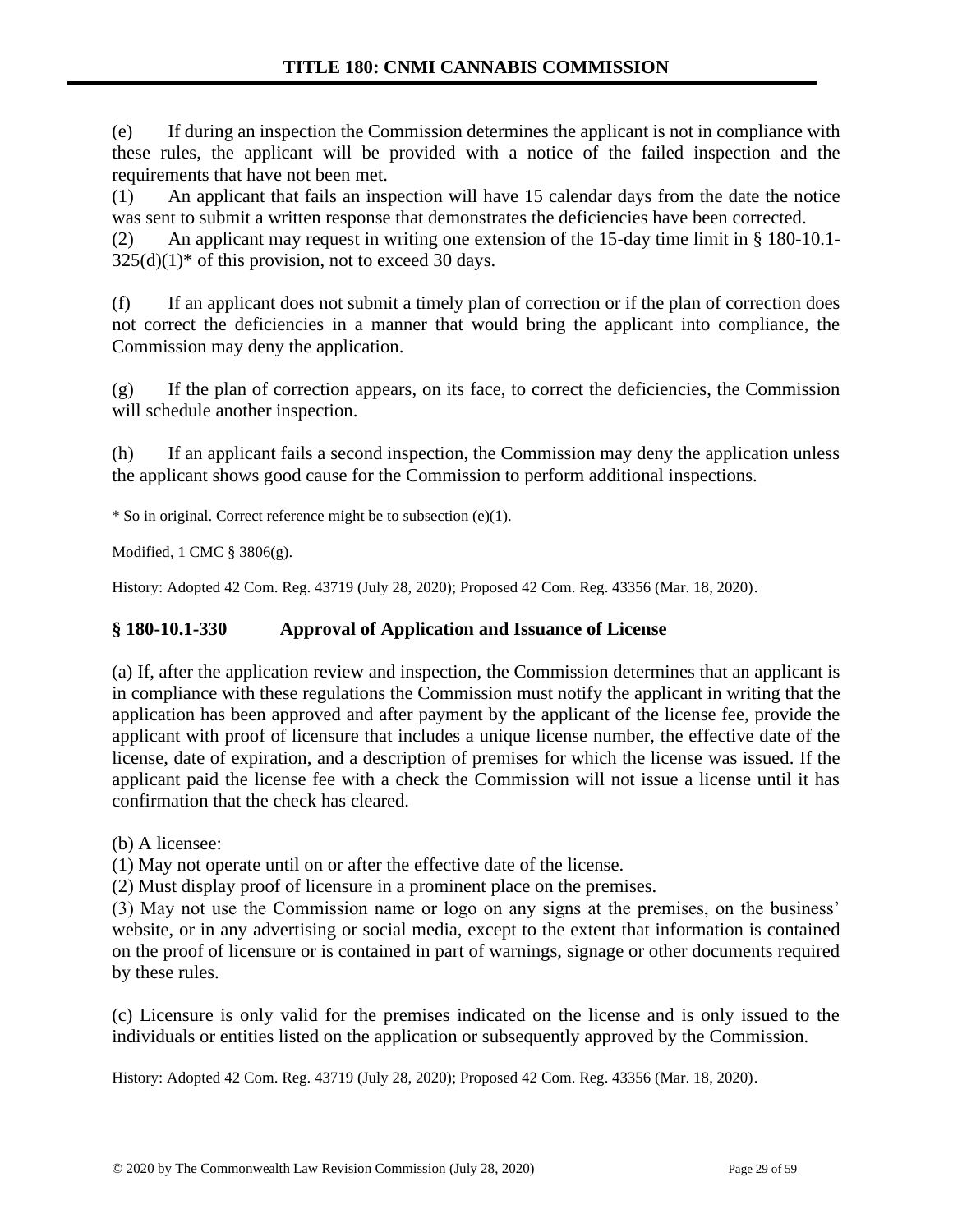# **§ 180-10.1-335 Denial of Application**

(a) The Commission must deny an initial or renewal application if:

(1) An applicant is under the age of 21.

(2) The applicant's location is within an area that is determined to be prohibited in the applicable zone, if a zoning permit is required.

(3) The proposed licensed premises is located:

(i) On federal property.

(ii) CNMI Public Lands, with the exemption provided under 4 CMC § 53074

(iii) At the same location or address, as a retail, processor or wholesale license, unless all of the licenses at the address or location are held or sought by identical applicants.

(iv) The location proposed to be licensed is prohibited under 4 CMC § 53021.

(v) The proposed licensed premises of a producer is located on the same lot, as a site registered with the Commission for the production of industrial hemp, unless the applicant submits and the Commission approves a control plan describing how the registered site will be separated from the premises proposed to be licensed and how the applicant will prevent transfer of industrial hemp to the licensed premises.

(vi) The proposed licensed premises of a processor who has applied for an endorsement to process extracts is located in an area that is zoned exclusively for residential use.

(vii) The proposed licensed premises of a retail applicant is located at the time the license is issued:

(A) Within 500 feet of:

(I) A public or private school;

(II) Any church, hospital, medical clinic;

(III) Daycare center;

(IV) Youth center; or

(V) In an area that is outside of the approved location for marijuana retail establishments.

(4) The proposed licensed premises of a wholesaler applicant is in an area zoned exclusively for residential use.

(b) The Commission may deny an initial or renewal application, unless the applicant shows good cause to overcome the denial criteria, if it has reasonable cause to believe that:

(1) The applicant:

(i) Has made false statements to the Commission.

(ii) Is incompetent or physically unable to carry on the management of the establishment proposed to be licensed.

(iii) Is not of good repute and moral character.

(iv) Does not have a good record of compliance with this Act to, or these regulations, prior to or after licensure including but not limited to:

(A) The giving away of marijuana items as a prize, premium or consideration for a lottery, contest, game of chance or skill, or competition of any kind, in violation of 4 CMC  $\S$ 53046;

(B) Providing marijuana items to an individual without checking that the individual is 21 or older;

(C) Unlicensed transfer of marijuana items for financial consideration; or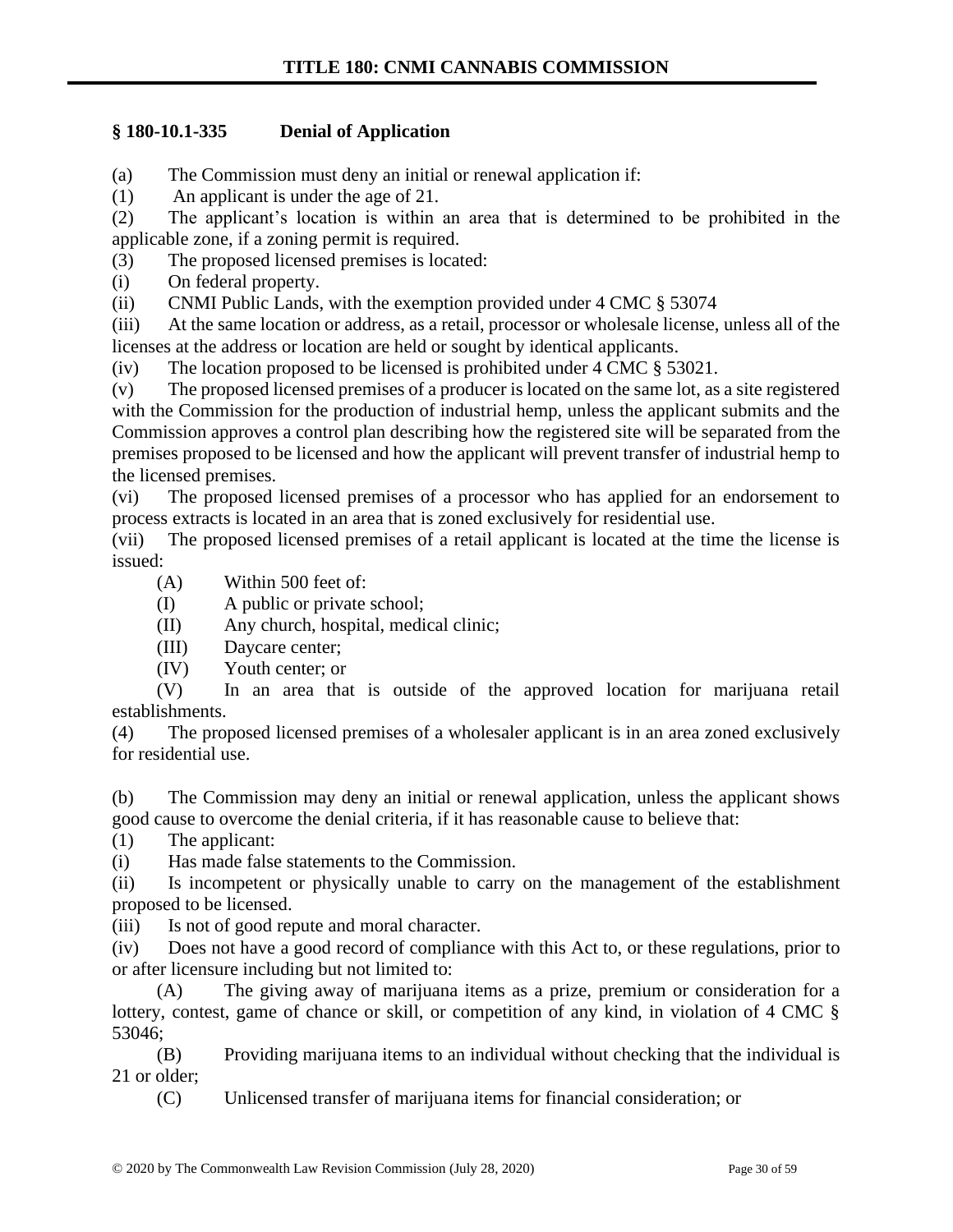(D) Violations of Commonwealth law adopted, pending or adjudicated by the Commonwealth government

(v) Does not have a good record of compliance with this Act or any regulations adopted thereunder.

(vi) Is not possessed of or has not demonstrated financial responsibility sufficient to adequately meet the requirements of the business proposed to be licensed.

(vii) Is unable to understand the laws of the Commonwealth relating to marijuana or these Regulations. Inability to understand laws and rules of the Commonwealth related to marijuana may be demonstrated by violations documented by the Commission.

(2) Any individual listed on the application has been convicted of violating CNMI law or law of another state, or of violating a federal law, if the conviction is substantially related to the fitness and ability of the applicant to lawfully carry out activities under the license, except as specified in 4 CMC § 53037(c).

(3) Any applicant is not the legitimate owner of the business proposed to be licensed, or other persons have an ownership interest in the business have not been disclosed to the Commission.

(4) The proposed licensed premises of a producer applicant is on the same lot, as another producer licensee under common ownership.

(5) The proposed licensed premises of a producer applicant is on the same lot, as another producer licensee under diverse ownership if the Commission reasonably believes that the presence of multiple producers on the same lot creates a compliance risk or other risk to public health and safety.

(c) The Commission may refuse to issue a license to any license applicant or refuse to renew the license of any licensee when conditions exist in relation to any person having a financial interest in the business or in the place of business which would constitute grounds for refusing to issue a license or for revocation or suspension of a license if such person were the license applicant or licensee.

(d) If the Commission denies an application because an applicant submitted false or misleading information to the Commission, the Commission may prohibit the applicant from re-applying for five years.

(e) A notice of denial must be issued in accordance with § 180-10.1-160.

(f) Notwithstanding § 180-10.1-335(b), in determining whether the Commission may refuse to license an applicant, the Commission may not consider the prior conviction of the applicant or any owner, director, officer, manager, employee, agent, or other representative of the applicant for:

(1) The manufacture of marijuana, if:

(i) The date of the conviction is more than ten years before the date of the application; and

(ii) The person has not been convicted more than once for the manufacture or delivery of marijuana;

(2) The delivery of marijuana to a person 21 years of age or older, if:

(i) The date of the conviction is more than ten years before the date of the application; and

(ii) The person has not been convicted more than once for the manufacture or delivery of marijuana; or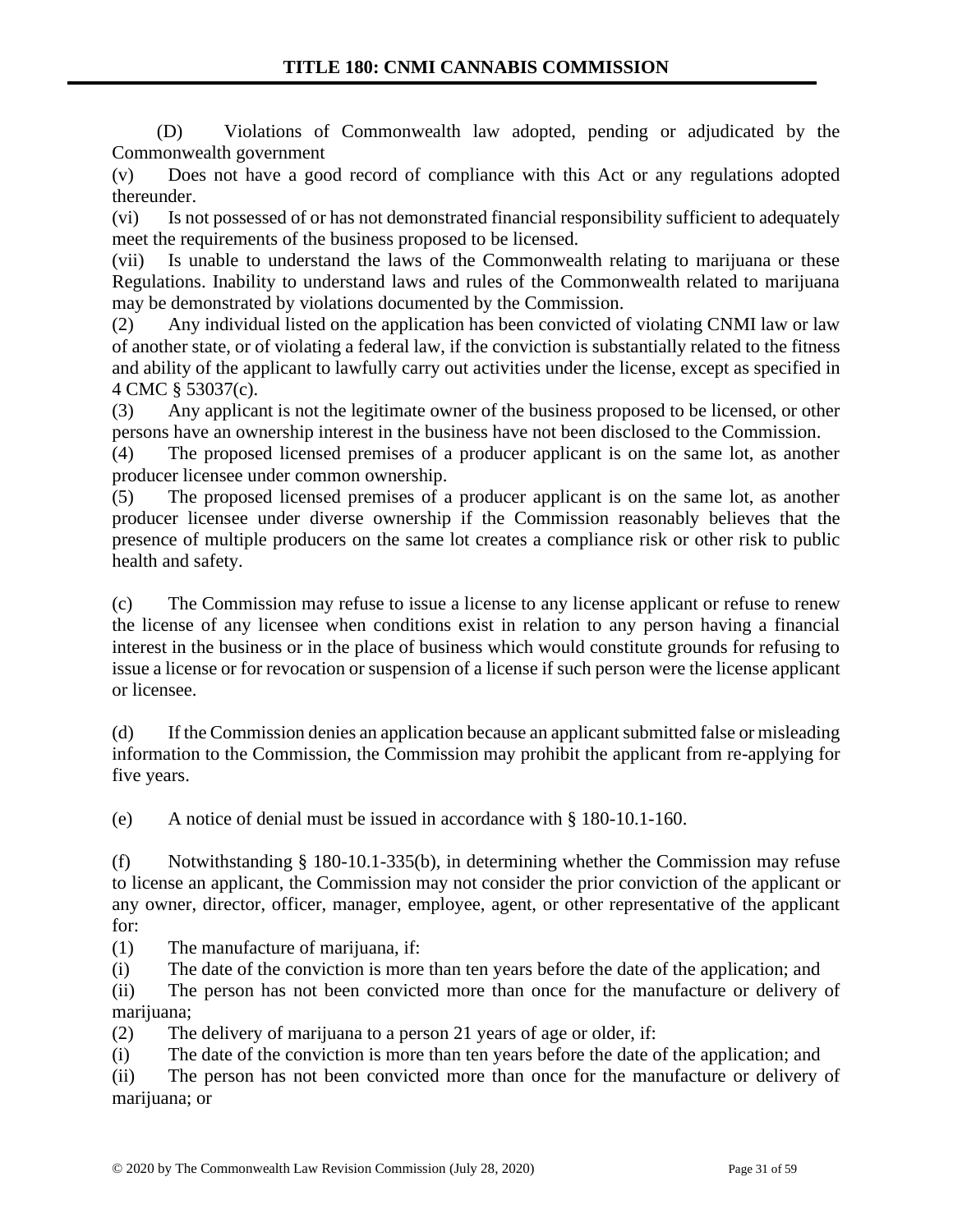(3) The possession of marijuana.

Modified, 1 CMC § 3806(a), (g).

History: Adopted 42 Com. Reg. 43719 (July 28, 2020); Proposed 42 Com. Reg. 43356 (Mar. 18, 2020).

# **§ 180-10.1-340 Public Inspection of Information**

No information in the possession of the Commission relating to any application shall be made available for public inspection prior to the time that the said application shall be accepted for filing and docketed in accordance with the rules and regulations. Thereafter, the Commission may release information to the public on its own initiative or upon proper request as may be required by law.

History: Adopted 42 Com. Reg. 43719 (July 28, 2020); Proposed 42 Com. Reg. 43356 (Mar. 18, 2020).

# **§ 180-10.1-345 Amendment**

It shall be the duty of each applicant to promptly file with the Commission, or such members of the Commission staff as the Managing Director shall designate, a written amendment to the application explaining any changed facts or circumstances whenever any material or significant change of facts or circumstances shall occur with respect to any matter set forth in the application or other papers relating thereto. Any applicant may be permitted by the Managing Director or designee to file any other amendment to the application at any time prior to final action made by the Commission.

History: Adopted 42 Com. Reg. 43719 (July 28, 2020); Proposed 42 Com. Reg. 43356 (Mar. 18, 2020).

# **§ 180-10.1-350 Withdrawal**

(a) Except as otherwise provided in § 180-10.1-350(b), a written notice of withdrawal of application may be filed by any applicant at any time prior to final Commission action. No application shall be permitted to be withdrawn, however, unless the applicant shall have first established to the satisfaction of the Commission that withdrawal of the application would be consistent with the public interest and policies of the Act. Unless the Commission shall otherwise direct, no fee or other payment relating to any application shall become refundable in whole or in part by reason of withdrawal of the application. The Commission shall not direct the refunding, in whole or in part, of any fee or other payment relating to any application unless the Commission determines that the refunding of the fee is in the best interest of the Commonwealth.

(b) Where a hearing on an application has been requested by a party or directed by the Commission, the Commission shall not permit withdrawal of said application after:

(1) The application matter has been assigned to any other hearing examiner authorized by law or these Regulations to hear such matter; or

(2) The Commission has made a determination to hear the application matter directly.

(3) Notwithstanding the foregoing, the Commission may accept and consider written notice of withdrawal after the time specified herein if extraordinary circumstances so warrant.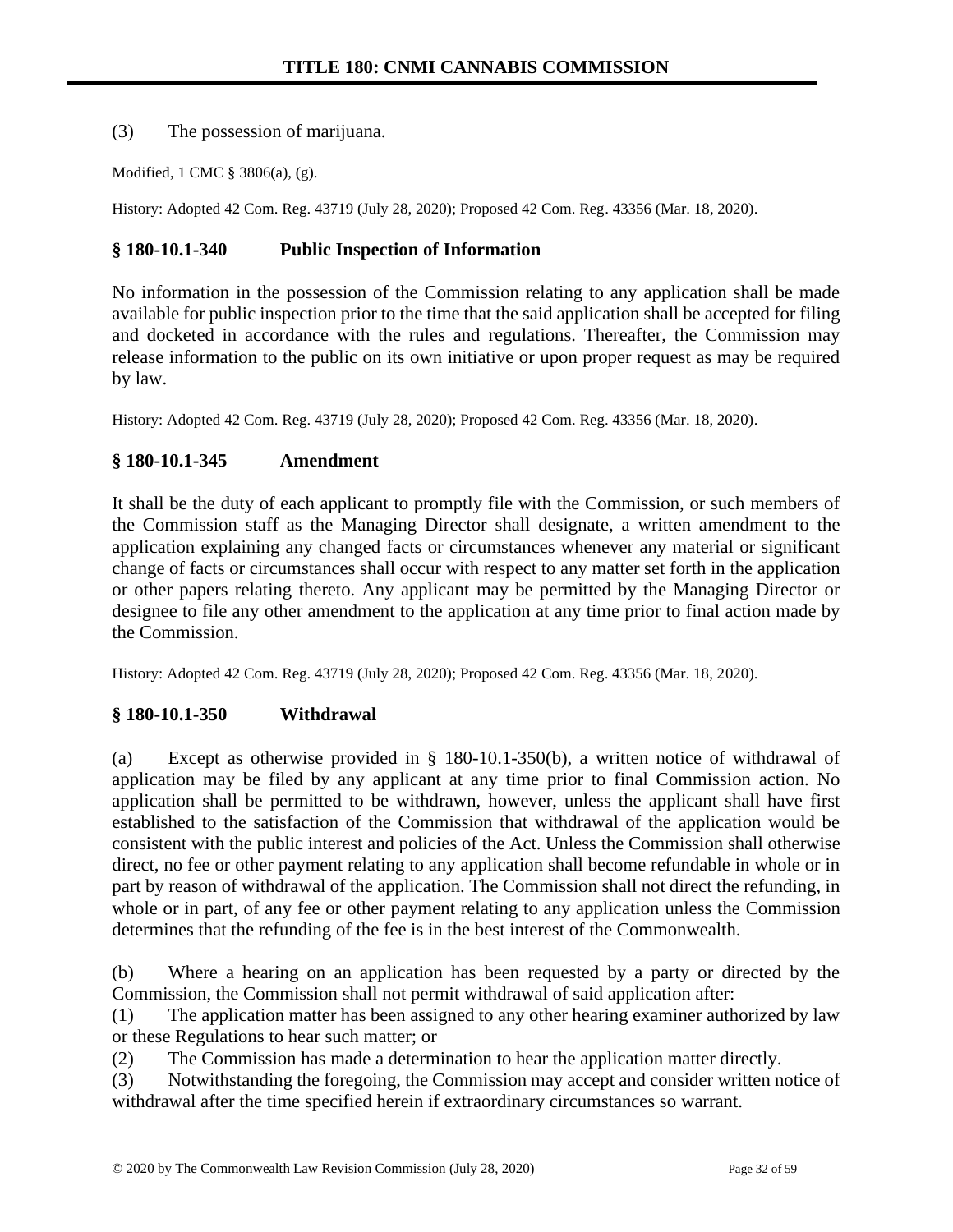Modified, 1 CMC § 3806(g).

History: Adopted 42 Com. Reg. 43719 (July 28, 2020); Proposed 42 Com. Reg. 43356 (Mar. 18, 2020).

#### **§ 180-10.1-355 Limitation on Number of Licenses**

By resolution of the Commission, the number of available licenses may be limited. Once the number of approved licenses is reached, the Commission shall not receive additional applications until such time limitations are increased or removed.

Modified, 1 CMC § 3806(f).

History: Adopted 42 Com. Reg. 43719 (July 28, 2020); Proposed 42 Com. Reg. 43356 (Mar. 18, 2020).

#### **Part 400 - Licensee Responsibilities; General Responsibilities**

#### **§ 180-10.1-401 Financial and Business Records**

In addition to any other recordkeeping requirements in these rules, a licensee must have and maintain records that clearly reflect all financial transactions and the financial condition of the business. The following records may be kept in either paper or electronic form and must be maintained for a three-year period and must be made available for inspection if requested by an employee of the Commission:

(a) Purchase invoices and supporting documents for items and services purchased for use in the production, processing, research, testing and sale of marijuana items that include from whom the items were purchased and the date of purchase;

(b) Bank statements for any accounts relating to the licensed business;

(c) Accounting and tax records related to the licensed business;

(d) Audited Financial Statements

(e) Documentation of all financial transactions related to the licensed business, including contracts and agreements for services performed or received that relate to the licensed business; and

(f) All employee records, including training.

Modified, 1 CMC § 3806(a).

History: Adopted 42 Com. Reg. 43719 (July 28, 2020); Proposed 42 Com. Reg. 43356 (Mar. 18, 2020).

### **§ 180-10.1-405 Licensee Responsibility**

A licensee is responsible for: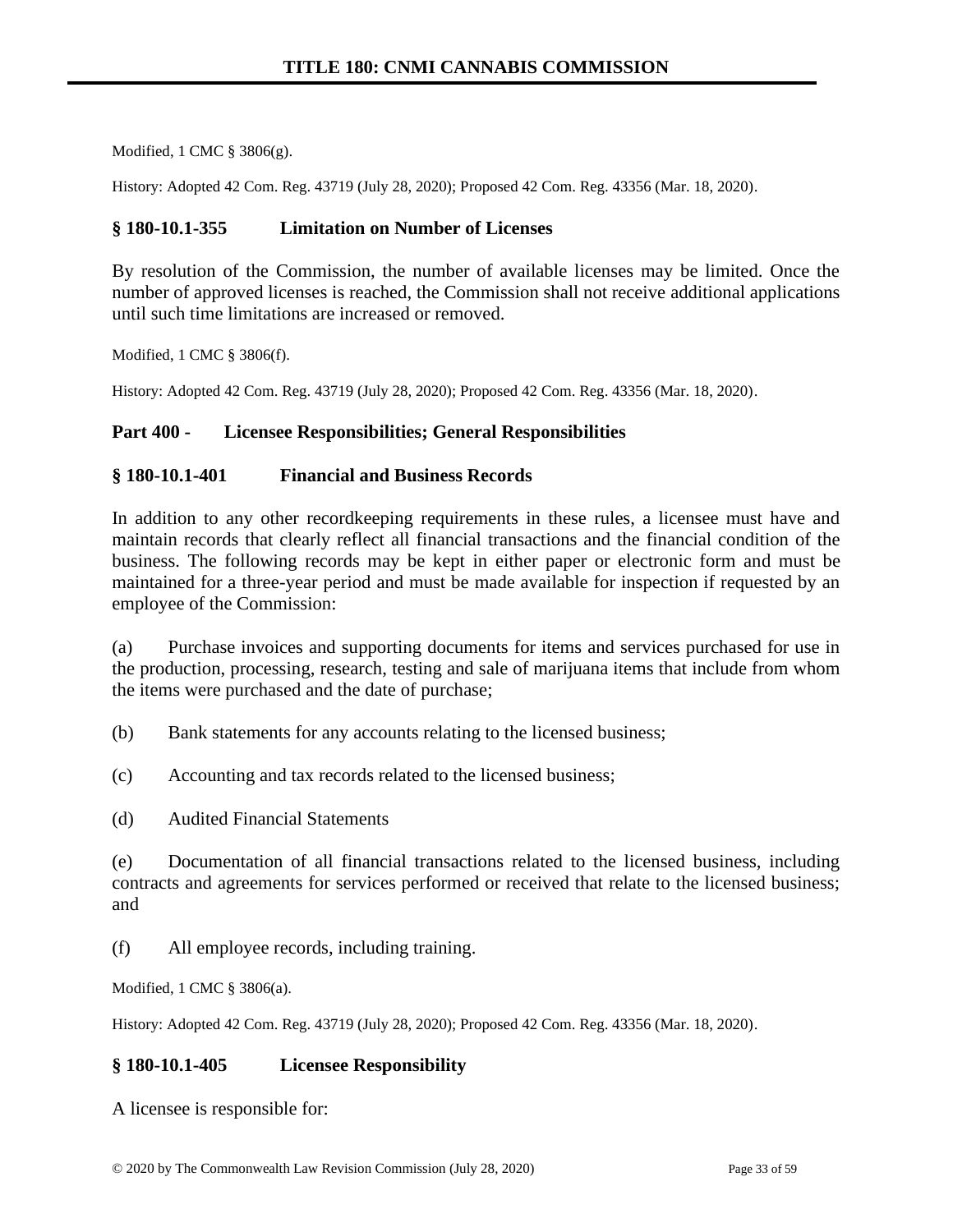(a) The violation of any administrative rule of the Commission; any provision of affecting the licensee's license privileges.

(b) Any act or omission of a licensee representative in violation of any administrative rule of the Commission or any provision of the regulations or Commonwealth law affecting the licensee's license privileges.

History: Adopted 42 Com. Reg. 43719 (July 28, 2020); Proposed 42 Com. Reg. 43356 (Mar. 18, 2020).

# **§ 180-10.1-410 Licensee Prohibitions**

(a) A licensee may not:

(1) Import into the Commonwealth or export from the Commonwealth any marijuana items unless permitted by the Commission;

(2) Give marijuana items as a prize, premium or consideration for a lottery, contest, game of chance or game of skill, or competition of any kind;

(3) Sell, give or otherwise make available any marijuana items to any person who is visibly intoxicated;

(4) Make false representations or statements to the Commission in order to induce or prevent action by the Commission;

(5) Maintain a noisy, disorderly or unsanitary establishment or supply adulterated marijuana items;

(6) Misrepresent any marijuana item to a customer or to the public;

(7) Sell any marijuana item through a drive-up window;

(8) Deliver marijuana to any consumer off the licensed premises except as permitted by [the provision regarding the delivery of marijuana items by retailers];\*

(9) Sell or offer to sell a marijuana item that does not comply with the minimum standards prescribed by the laws of the Commonwealth; or

(10) Use or allow the use of a mark or label on the container of a marijuana item that is kept for sale if the container does not precisely and clearly indicate the nature of the container's contents or in any way might deceive a customer as to the nature, composition, quantity, age or quality of the marijuana item.

(11) Sell any marijuana items during elections.

(12) Sell a whole marijuana plant [Addition]\*

(b) No licensee or licensee representative may be under the influence of intoxicants while on duty.

(1) For purposes of this rule "on duty" means:

(i) The beginning of a work shift that involves the handling or sale of marijuana items, checking identification or controlling conduct on the licensed premises, to the end of the shift including all breaks;

(ii) For an individual working outside a scheduled work shift, the performance of acts on behalf of the licensee that involve the handling or sale of marijuana items, checking identification or controlling conduct on the licensed premises, if the individual has the authority to put himself or herself on duty; or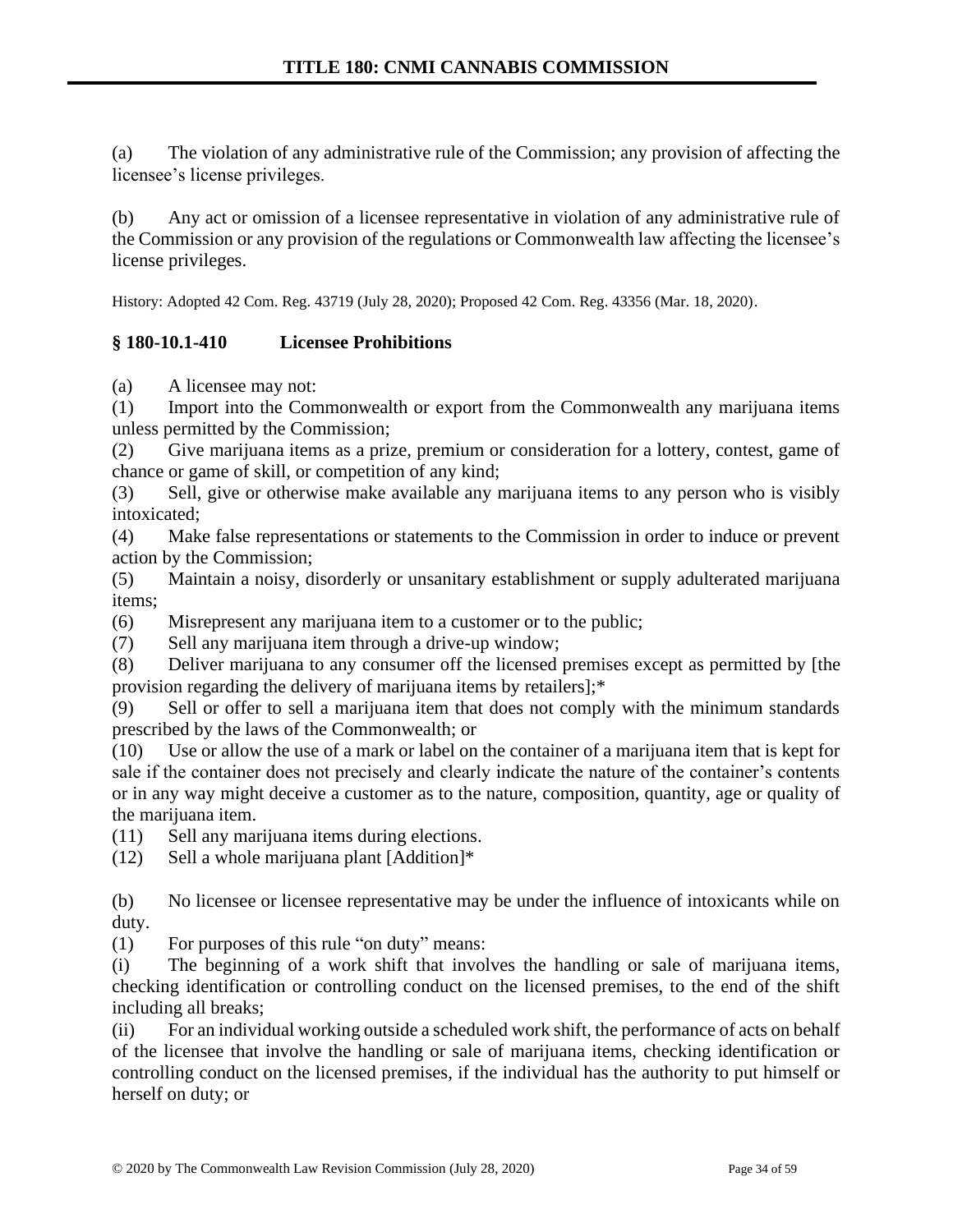(iii) A work shift that includes supervising those who handle or sell marijuana items, check identification or control the licensed premises.

(iv) Whether a person is paid or scheduled for work is not determinative of whether the person is considered "on duty" under this subsection

\* So in original.

History: Adopted 42 Com. Reg. 43719 (July 28, 2020); Proposed 42 Com. Reg. 43356 (Mar. 18, 2020).

### **Part 500 - License Premises**

### **§ 180-10.1-501 Licensed Premises Restrictions and Requirement**

- (a) A licensed premises may not be located:
- (1) On federal property; or
- (2) CNMI Public Lands, with the exemption provided under 4 CMC § 53074.
- (b) The licensed premises of a producer applicant may not be on:
- (1) Public land, with the exemption provided under 4 CMC § 53074; or
- (2) The same lot as another producer licensee under common ownership.
- (c) The licensed premises of a retailer may not be located:
- (1) Within 500 feet of:
- (i) A public or private school;
- (ii) Any church, hospital, medical clinic;
- (iii) Daycare center;
- (iv) Youth center; or
- (v) In an area that is outside of the approved location for marijuana retail establishments.

(d) The licensed premises of a processor who has an endorsement to process extracts may not be located in an area that is zoned exclusively for residential use.

(e) The licensed premises of a processor, wholesaler, laboratory, research certificate holder, and retailer must be enclosed on all sides by permanent walls and doors.

(f) A licensee may not permit:

(1) Any minor on a licensed premises except as described in § 180-10.1-501(g) and (h); or

(2) On-site consumption of a marijuana item, by any individual, except if the premises is licensed under 4 CMC § 53026.

(g) Notwithstanding  $\S 180-10.1-501(f)(1)$ , a minor, other than a licensee's employee, who has a legitimate business purpose for being on the licensed premises, may be on the premises for a limited period of time in order to accomplish the legitimate business purpose. For example, a minor plumber may be on the premises in order to make a repair.

(h) Notwithstanding § 180-10.1-501(f)(1), a minor who resides on the lot where a marijuana producer is licensed may be present on those portions of a producer's licensed premises that do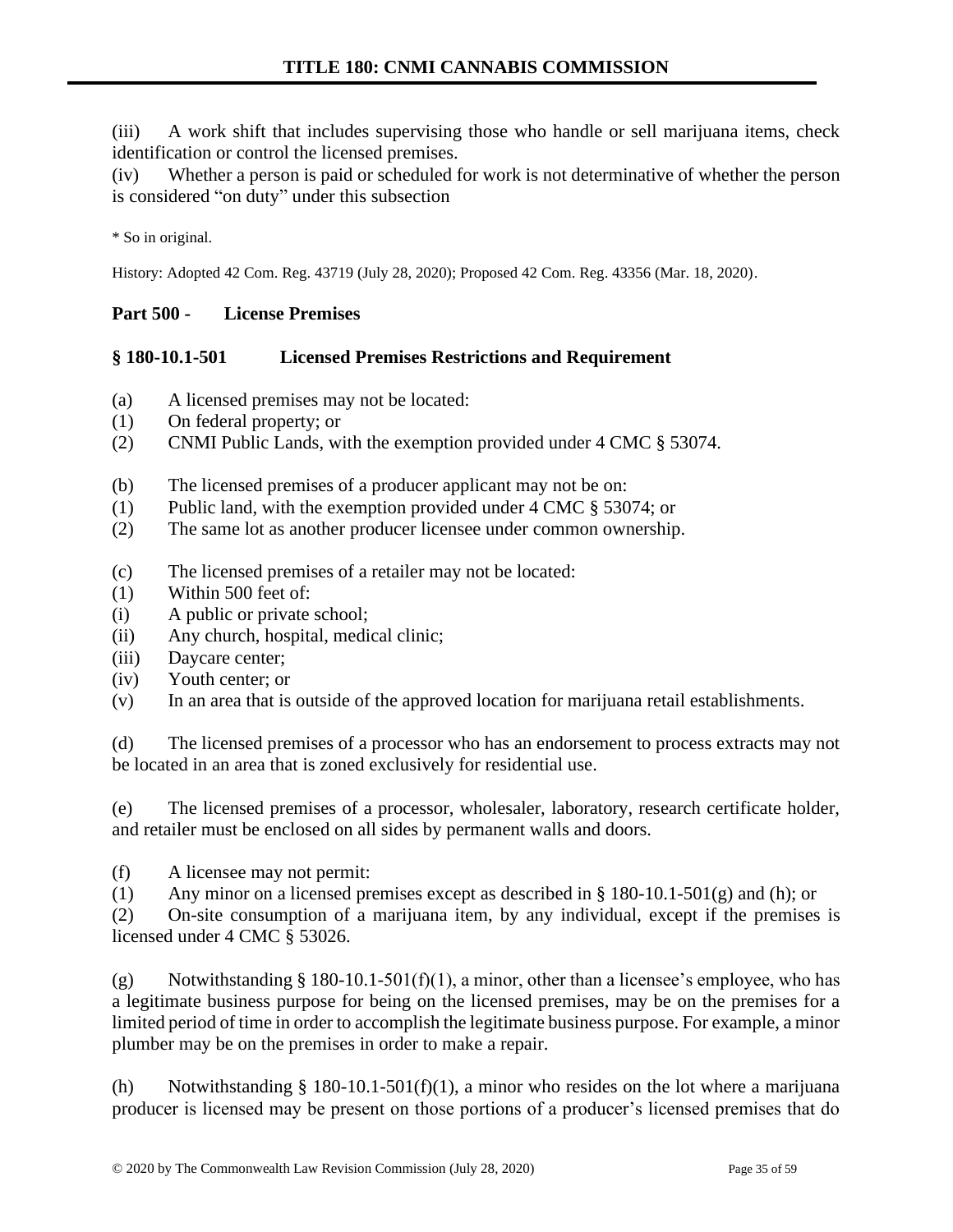not contain usable marijuana or cut and drying marijuana plants or have marijuana items in view or accessible range of the minor.

(i) A licensee must clearly identify all limited access areas in accordance with § 180-10.1- 501(e).

(j) All employees, contractors and licensee representatives present on the licensed premises must wear clothing or a badge issued by the licensee that easily identifies the individual as an employee, contractor or licensee representative.

(1) A licensee must record the name of every current employee and license representative.

(2) The licensee must record the name and date of birth for that individual.

(k) The general public is not permitted in limited access areas on a licensed premises, except for the consumer sales area of a retailer and as provided by  $\S$  180-10.1-501(n). In addition to licensee representatives, the following visitors are permitted to be present in limited access areas on a licensed premises, subject to the requirements in § 180-10.1-501(l) and (m):

(1) Laboratory personnel, if the laboratory is licensed by the Commission;

(2) A contractor, vendor or service provider authorized by a licensee representative to be on the licensed premises;

(3) Another licensee or that licensee's representative;

(4) Invited guests subject to requirements of § 180-10.1-501(l); or

(5) Tour groups as permitted under  $\S 180-10.1-501(n)$ .

(1) Prior to entering a licensed premises all visitors permitted by  $\S 180-10.1-501(k)$  must be documented and issued a visitor identification badge from a licensee representative that must remain visible while on the licensed premises. A visitor badge is not required for government officials. All visitors described in  $\S$  180-10.1-501(k) must be accompanied by a licensee representative at all times.

(m) A licensee must maintain a log of all visitor activity allowed under § 180-10.1-501(k). The log must contain the first and last name and date of birth of every visitor and the date they visited. A licensee is not required to record the date of birth for government officials.

(n) A marijuana producer or research certificate holder may offer tours of the licensed premises, including limited access areas, to the general public if the licensee submits a control plan in writing and the plan is approved by the Commission.

(1) The plan must describe how conduct of the individuals on the tour will be monitored, how access to usable marijuana will be limited, and what steps the licensee will take to ensure that no minors are permitted on the licensed premises.

(2) The Commission may withdraw approval of the control plan if the Commission finds there is poor compliance with the plan. Poor compliance may be indicated by, for example, individuals on the tour not being adequately supervised, an individual on the tour obtaining a marijuana item while on the tour, a minor being part of a tour, or the tours creating a public nuisance.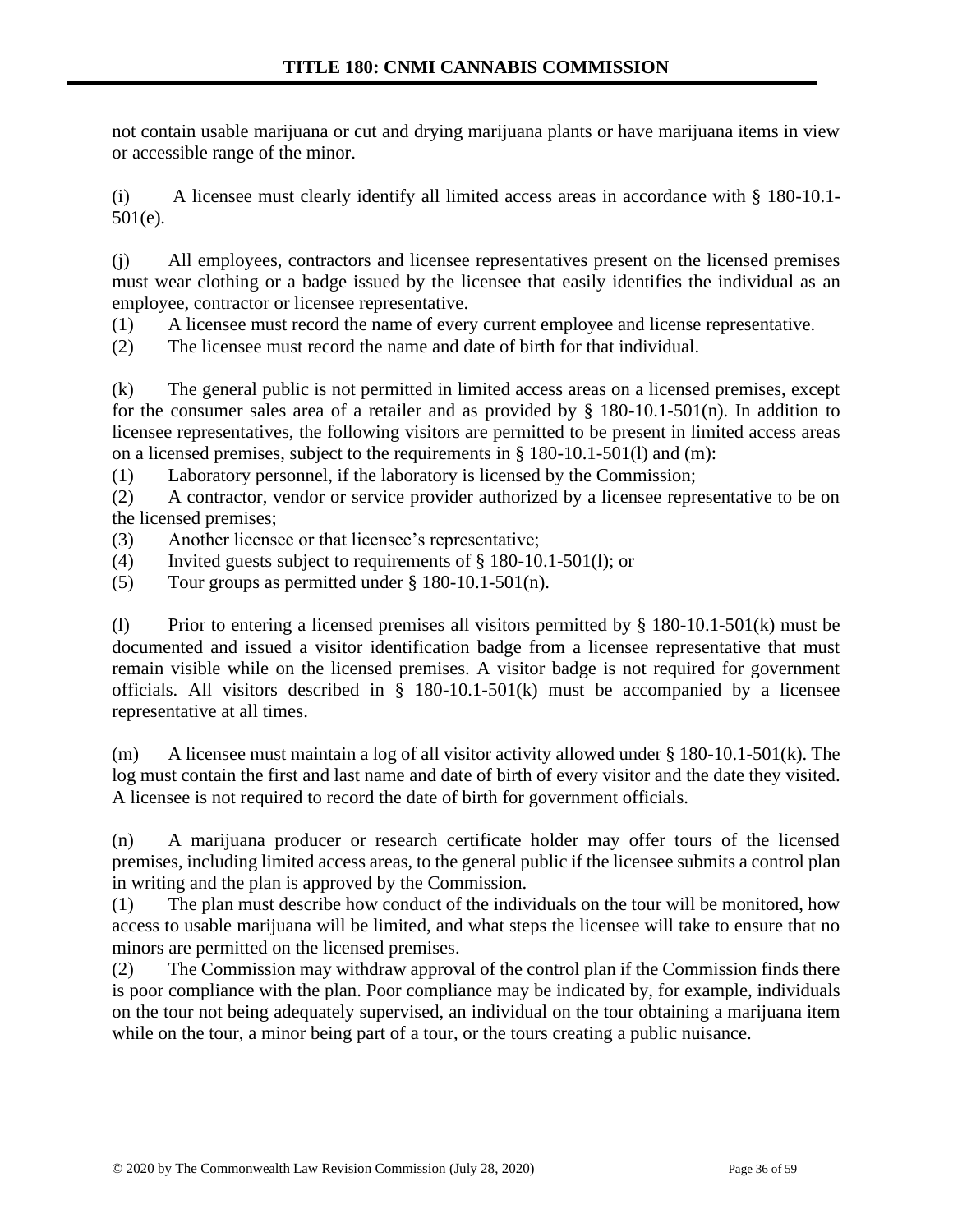(o) Nothing in this rule is intended to prevent or prohibit Commission employees or contractors, or other government officials that have jurisdiction over some aspect of the licensed premises or licensee from being on the licensed premises.

(p) A licensee may not sublet any portion of a licensed premises unless approved by the Commission.

(q) A licensed premises may receive marijuana items only from a marijuana producer, marijuana processor, or marijuana wholesaler for whom a premises has been licensed by the Commission or as otherwise provided by these regulations.

(r) Notwithstanding § 180-10.1-501(f)(1) of this rule, a minor may pass through the licensed area of an outdoor producer in order to reach an unlicensed area, so long as the minor does not have access to areas that contain marijuana items.

Modified, 1 CMC § 3806(g).

History: Adopted 42 Com. Reg. 43719 (July 28, 2020); Proposed 42 Com. Reg. 43356 (Mar. 18, 2020).

### **§ 180-10.1-505 Signage**

(a) A licensee must post:

(1) At every licensed premises signs that read:

(i) "No Minors Permitted Anywhere on This Premises"; and

(ii) "No On-Site Consumption of Marijuana" if the location is not licensed under 4 CMC § 53026 [lounge area];\* and

(2) At all areas of ingress or egress to a limited access area a sign that reads: "Do Not Enter – Limited Access Area – Access Limited to Licensed Personnel and Escorted Visitors."

(b) All signs required by  $\S$  180-10.1-505(a) must be:

(1) Legible, not less than 12 inches wide and 12 inches long, composed of letters not less than one-half inch in height;

(2) In English; and

(3) Posted in a conspicuous location where the signs can be easily read by individuals on the license premises.

\* So in original.

Modified, 1 CMC § 3806(g).

History: Adopted 42 Com. Reg. 43719 (July 28, 2020); Proposed 42 Com. Reg. 43356 (Mar. 18, 2020).

### **Part 600 - Marijuana Producers**

### **§ 180-10.1-601 Privileges; Prohibitions**

(a) A producer may: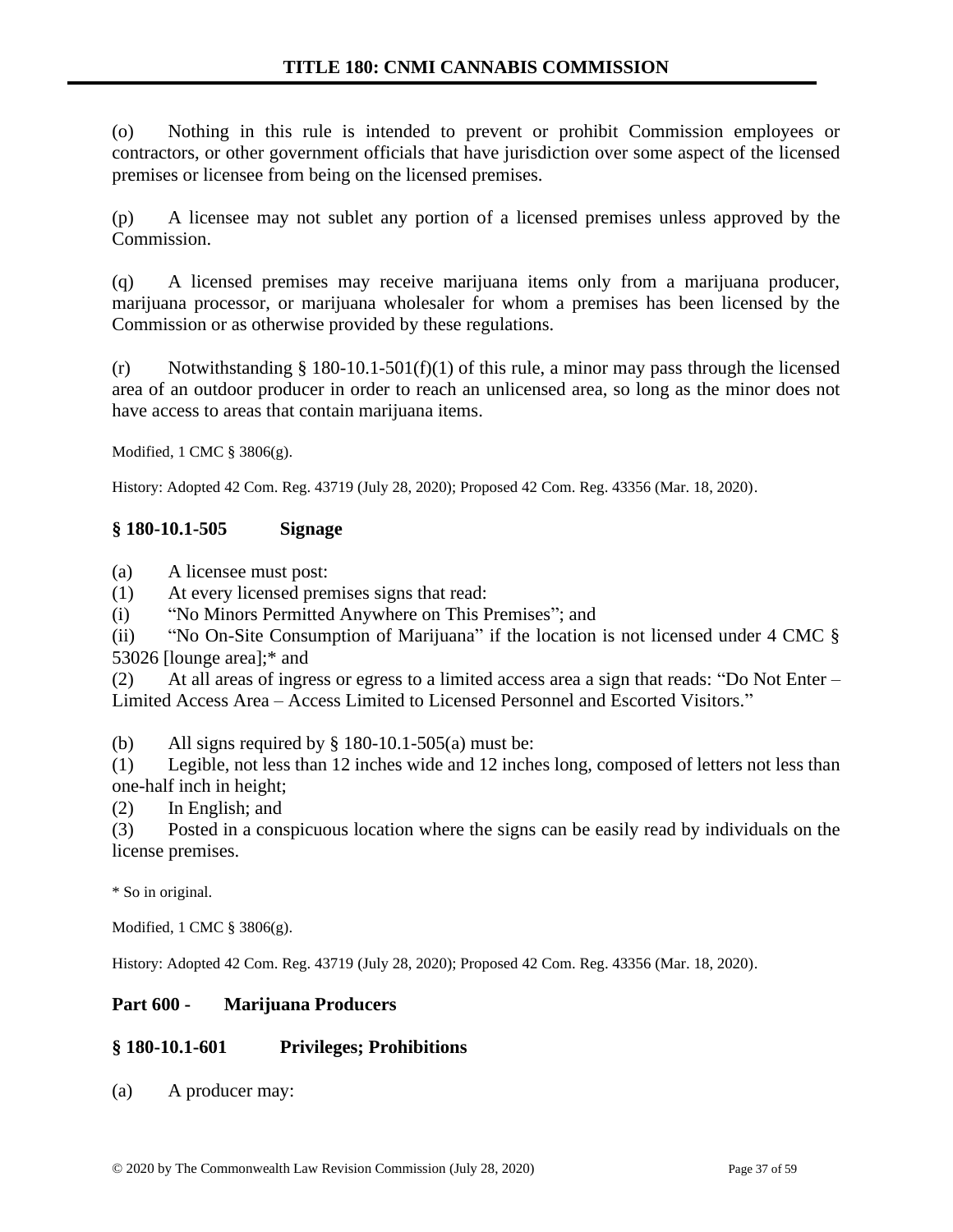(1) Plant, cultivate, grow, harvest and dry marijuana in the manner approved by the Commission and consistent with 4 CMC § 53022 and these regulations;

(2) Engage in indoor or outdoor production of marijuana, or a combination of the two;

(3) Sell or transport:

(i) Usable marijuana to the licensed premises of a marijuana processor, wholesaler, retailer, marijuana lounge, laboratory, or research certificate holder;

(ii) Whole, non-living marijuana plants that have been entirely removed from any growing medium to the licensed premises of a marijuana processor, wholesaler, , or research certificate holder;

(iii) Immature marijuana plants and seeds to the licensed premises of a marijuana producer, wholesaler, retailer or research certificate holder;

(iv) Marijuana waste to a producer, processor, wholesaler, or research certificate holder, an approved waste disposal service.

(4) Purchase and receive:

(i) Immature marijuana plants and seeds from a producer, wholesaler, or research certificate holder;

(ii) Marijuana waste from a producer, processor, wholesaler, retailer, laboratory, or research certificate holder; and

(5) Allow a laboratory licensee to obtain samples for purposes of performing testing as provided in these rules.

(b) A producer may not sell, deliver, purchase, or receive any marijuana item other than as provided in § 180-10.1-601(a).

Modified, 1 CMC § 3806(g).

History: Adopted 42 Com. Reg. 43719 (July 28, 2020); Proposed 42 Com. Reg. 43356 (Mar. 18, 2020).

# **§ 180-10.1-605 Operating Procedures**

(a) A producer must:

(1) Establish written standard operating procedures for the production of marijuana. The standard operating procedures must, at a minimum, include when, and the manner in which, all pesticide and or other chemicals are to be applied during the production process; and

(2) Maintain a copy of all standard operating procedures on the licensed premises.

(b) If a producer makes a material change to its standard operating procedures it must document the change and revise its standard operating procedures accordingly. Records detailing the material change must be maintained on the licensed premises by the producer.

History: Adopted 42 Com. Reg. 43719 (July 28, 2020); Proposed 42 Com. Reg. 43356 (Mar. 18, 2020).

# **§ 180-10.1-610 Start-up Inventory**

(a) Marijuana producers may not receive immature marijuana plants or seeds from any source other than from another licensee, except: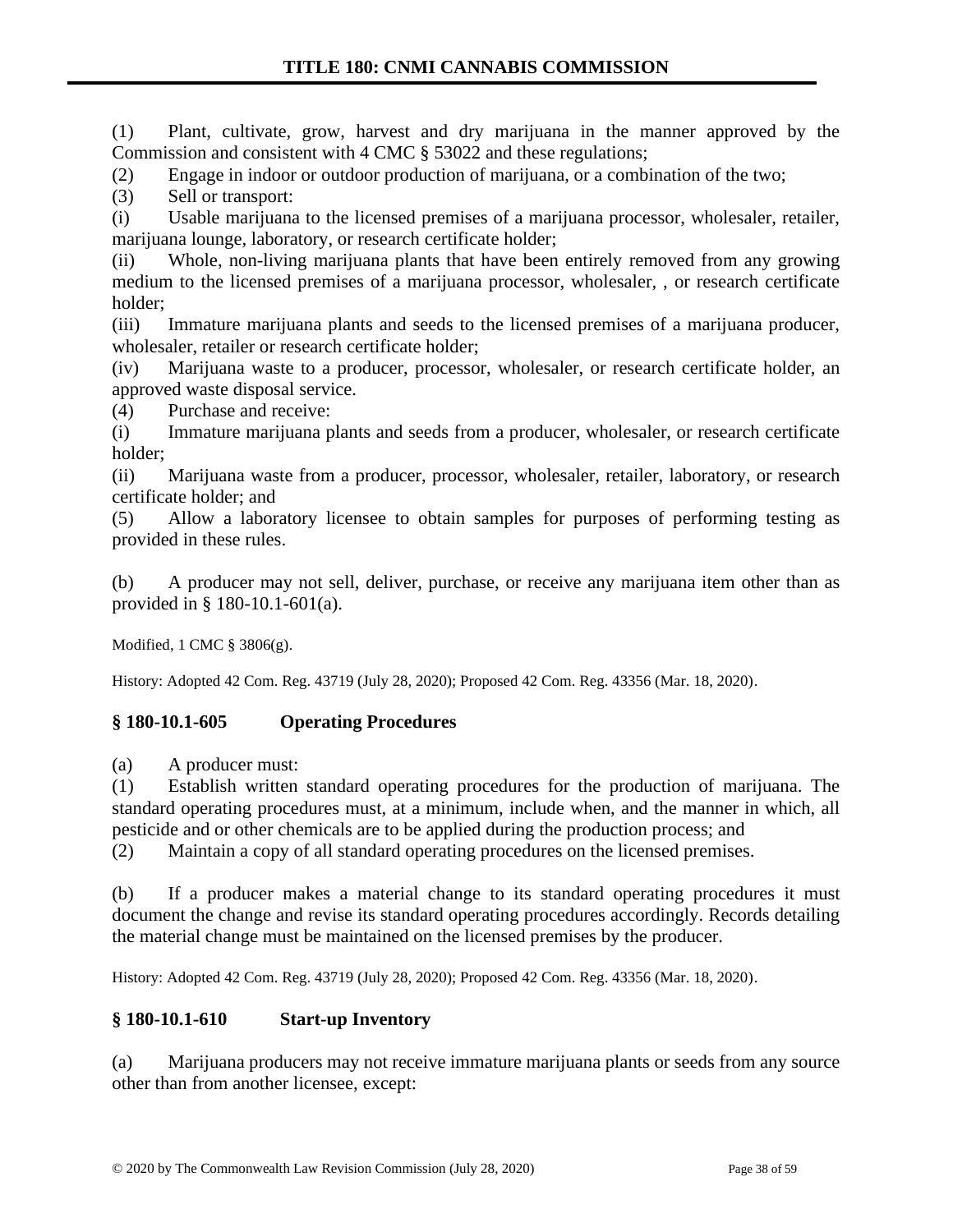(1) Between January 1, 2020 and January 1, 2021 a marijuana producer may receive immature marijuana plants and seeds from any source within the Commonwealth for up to one year following initial licensure by the Commission;

(b) The marijuana producer shall report receipt of the number of immature marijuana plants or seeds received under this section within 24 hours of the plants or seeds arriving at the licensed premises. A producer does not have to document the source of the immature plants or seeds during the one-year start-up period.

(c) Failure to comply with this rule is a violation and could result in license revocation.

History: Adopted 42 Com. Reg. 43719 (July 28, 2020); Proposed 42 Com. Reg. 43356 (Mar. 18, 2020).

# **§ 180-10.1-615 Micro Producers**

(a) A micro producer may:

(1) Possess no more than twenty-five (25) mature marijuana plants;

(2) Harvest and dry marijuana in the manner approved by the Commission and consistent with 4 CMC § 53022 and these regulations;

(3) Engage in indoor or outdoor production of marijuana, or a combination of the two if the micro producer has entered into an agreement with a licensed marijuana wholesaler;

(4) Sell or transport:

(i) Usable marijuana to the licensed premises of a licensed wholesaler in which the micro producer has an existing and valid agreement;

(ii) Whole, non-living marijuana plants that have been entirely removed from any growing medium to the licensed premises of a marijuana wholesaler in which the micro producer has an existing and valid agreement;

(iii) Marijuana waste to a producer, processor, wholesaler, or research certificate holder, an approved waste disposal service.

(5) Purchase and receive:

(i) Immature marijuana plants and seeds from a producer, wholesaler, or research certificate holder;

(ii) Marijuana waste from a producer, processor, wholesaler, retailer, laboratory, or research certificate holder; and

(6) Allow a laboratory licensee to obtain samples for purposes of performing testing as provided in these rules.

(b) A micro producer may not sell, deliver, purchase, or receive any marijuana item other than as provided in § 180-10.1-615(a).

(c) Valid agreements between micro producers and wholesaler must contain:

- (1) the type of marijuana item to be produced by the micro producer;
- (2) the location and license information of the wholesaler; and
- (3) terms in which the wholesaler will purchase marijuana items from the micro producer.

(d) Micro producers must adhere to the requirements listed in § 180-10.1-610.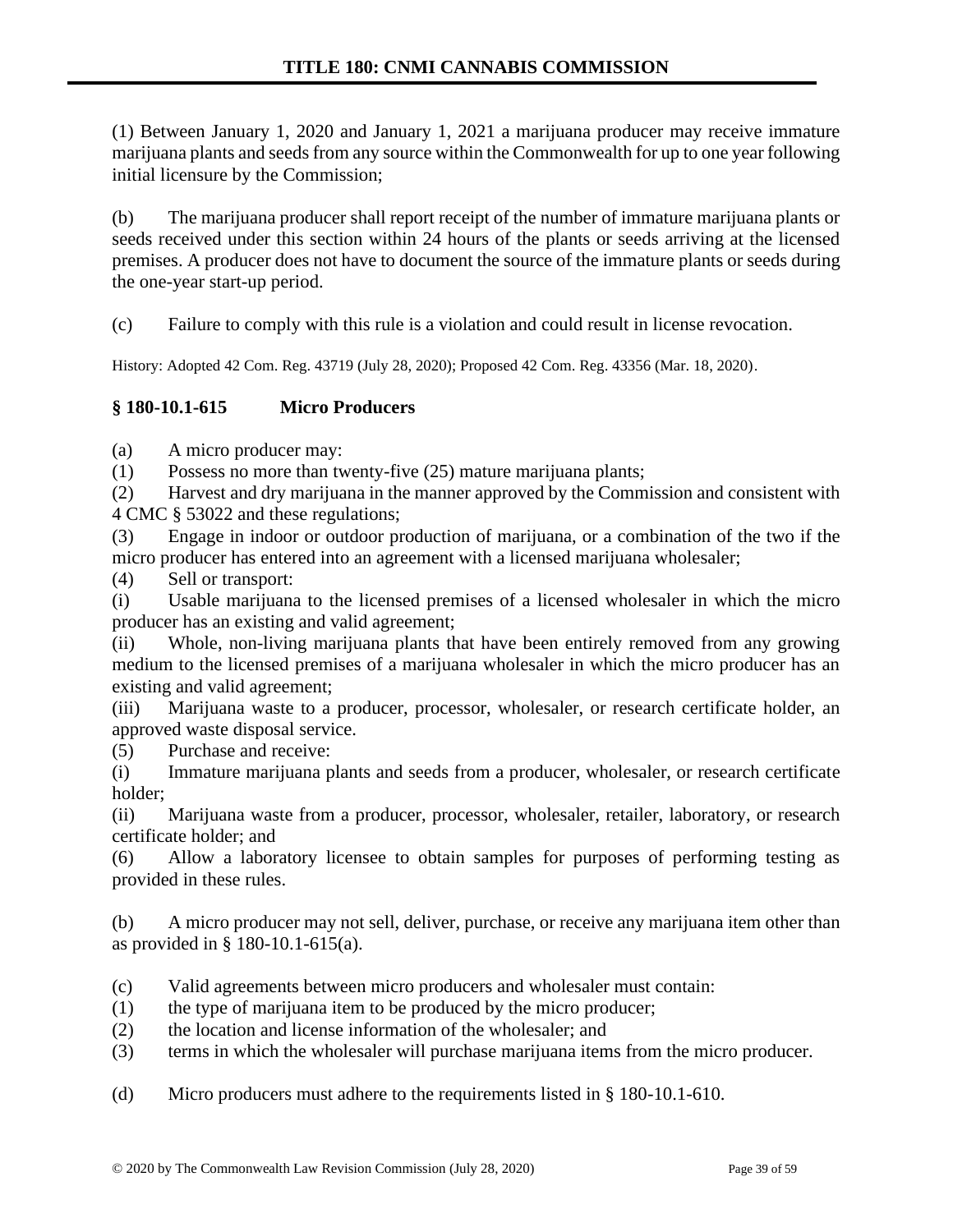Modified, 1 CMC § 3806(g).

History: Adopted 42 Com. Reg. 43719 (July 28, 2020); Proposed 42 Com. Reg. 43356 (Mar. 18, 2020).

#### **§ 180-10.1-620 Record Keeping**

Every marijuana producer shall keep a complete and accurate record of all sales of marijuana flowers, marijuana leaves, and immature marijuana plants, and a complete and accurate record of the number of ounces of marijuana flowers produced, the number of ounces of marijuana leaves produced, the number of immature marijuana plants produced, and the dates of production. The producers shall submit a report to the Commission on the last Wednesday of each month reporting the total quantity of marijuana items sold, the date of sale, the type of marijuana product, the purchaser of the product, a copy of the transaction invoice, and the total cost of the sale.

History: Adopted 42 Com. Reg. 43719 (July 28, 2020); Proposed 42 Com. Reg. 43356 (Mar. 18, 2020).

#### **Part 700 - Marijuana Retailers**

#### **§ 180-10.1-701 Retailer Privileges; Prohibitions**

(a) A retailer may:

(1) Between the hours of 7:00 AM and 10:00 PM local time, sell marijuana items from the licensed premises to a consumer 21 years of age or older;

(2) Sell:

(i) Marijuana items to a consumer 21 years of age or older within a licensed premises.

(ii) Marijuana waste to a producer, processor, wholesaler, or research certificate holder.

(iii) Returned marijuana items to a producer, processor or wholesaler who transferred the item to the retailer.

(3) Deliver:

(i) Marijuana waste to a producer, processor, wholesaler, or research certificate holder.

(ii) Returned marijuana items to a producer, processor or wholesaler who transferred the item to the retailer.

(4) Purchase and receive:

(i) Usable marijuana, immature marijuana plants, and seeds from a producer or from a research certificate holder;

(ii) Cannabinoid concentrates, extracts, and products from a processor or from a research certificate holder;

(iii) Any marijuana item, except for whole, non-living marijuana plants, from a wholesaler; and

(iv) Any marijuana item from a laboratory.

(5) Refuse to sell marijuana items to a consumer;

(6) Allow a laboratory licensee to obtain samples for purposes of performing testing as provided in these regulations;

(7) Accept returned marijuana items that the retailer sold to a consumer and provide a refund or exchange with a product of equal or lesser value;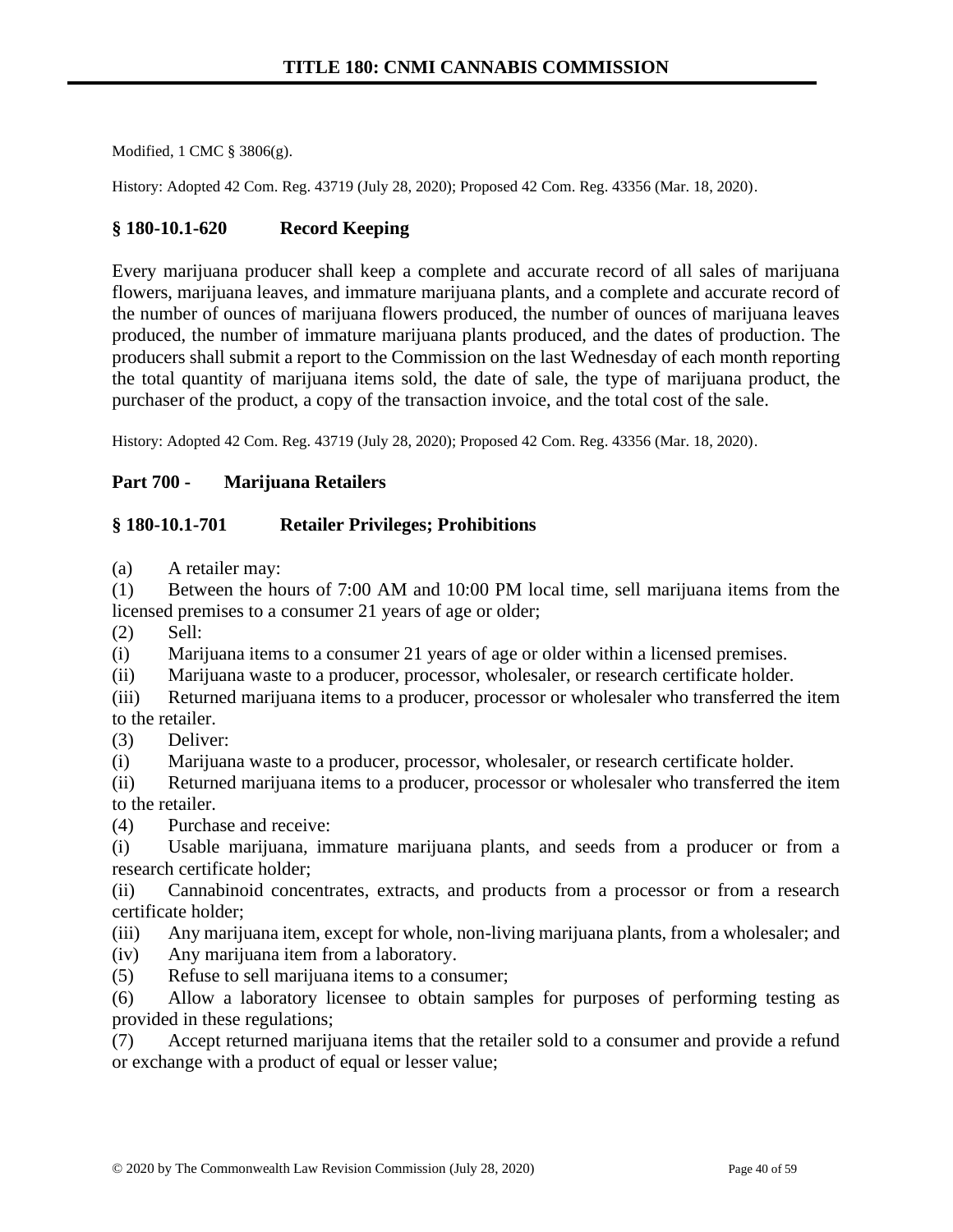(8) Sell marijuana items that have not been tested in a marijuana testing facility so long as the marijuana item marks or labels the product with a disclaimer that clearly reads "UNTESTED PRODUCT"; and

(9) May sell immature marijuana plants and seeds to consumers, provided that the consumer presents valid homegrown marijuana registry information as determined by the Commission, and that the retailer maintains adequate records of sale.

(b) A retailer may not:

(1) Sell more than the following amounts to an individual at any [*one time transaction*]:\*

(i) 1 ounce of usable marijuana to recreational consumers;

(ii) 16 ounces of a cannabinoid product in solid form;

(iii) 72 ounces of a cannabinoid product in liquid form;

(iv) Five grams of cannabinoid extracts or concentrates, whether sold alone or contained in an inhalant delivery system; and

(v) Ten marijuana seeds.

(2) Sell more than six immature marijuana plants to a single Homegrown Registry permit holder within a 90-day period.

(3) Provide free marijuana items to a recreational consumer.

(4) Sell or give away pressurized containers of butane or other materials that could be used in the home production of marijuana extracts.

(5) Discount a marijuana item if the retail sale of the marijuana is made in conjunction with the retail sale of any other items, including other marijuana items.

(6) Sell a marijuana item at a nominal price for promotional purposes.

(7) Permit consumers to be present on the licensed premises or sell to a consumer between the hours of 10:00 p.m. and 6:59 a.m. local time the following day.

(8) Sell an product that contains cannabinoids and is intended for human consumption, unless that product has been labeled and packaged in accordance with the applicable sections of these rules.

(9) Sell or transfer a returned marijuana item where the original package has been altered, opened, damage, or tampered to another consumer.

(10) Sell, transfer, deliver, purchase, or receive any marijuana item other than as provided in § 180-10.1-701(a) of this rule.

(11) Permit a consumer to open or alter a package containing a marijuana item or otherwise remove a marijuana item from packaging required by these rules within the licensed premises or in an area that the licensee controls;

(12) Sell a marijuana item whose container does not precisely and clearly indicate the nature of its contents or in any way might deceive any customer as to the nature, composition, quantity, age or quality of such marijuana items.

(13) Permit a consumer to bring marijuana items onto the licensed premises except for marijuana items being returned for refund or exchange as allowed by this rule.

\* So in original.

Modified, 1 CMC § 3806(g).

History: Adopted 42 Com. Reg. 43719 (July 28, 2020); Proposed 42 Com. Reg. 43356 (Mar. 18, 2020).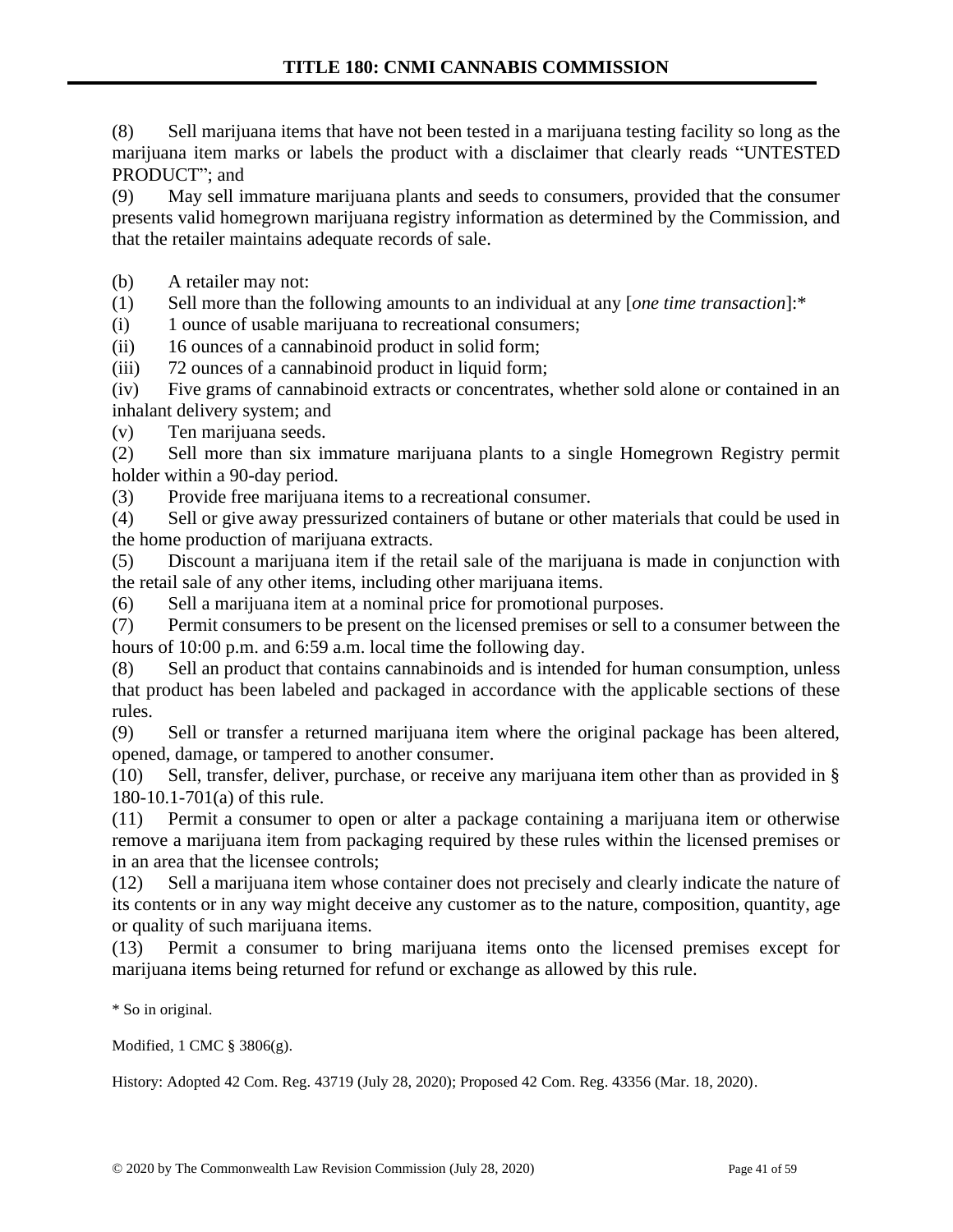# **§ 180-10.1-705 Retailer Operational Requirements**

(a) Prior to completing the sale of a marijuana item to a consumer, a retailer must verify that the consumer has a valid, unexpired government-issued photo identification and must verify that the consumer is 21 years of age or older by viewing the consumer's:

(1) Passport;

(2) Driver license, whether issued in this state or by any other state, as long as the license has a picture of the person;

(3) United States military identification card; or

(4) Any other identification card issued by a state that bears a picture of the person, the name of the person, the person's date of birth and a physical description of the person.

(b) Marijuana items offered for sale by a retailer must be stored in such a manner that the items are only accessible to authorized representatives until such time as the final sale to the consumer is completed.

History: Adopted 42 Com. Reg. 43719 (July 28, 2020); Proposed 42 Com. Reg. 43356 (Mar. 18, 2020).

### **§ 180-10.1-710 Retailer Premises**

(a) The licensed premises of a retailer:

(1) May not be located in an area that is outside of the approved location for marijuana retail establishments.

- (2) May not be located within 500 feet of:
- (i) A public or private school;
- (ii) Any church, hospital, medical clinic;
- (iii) Daycare center; or
- (iv) Youth center;
- (3) Must be enclosed on all sides by permanent walls and doors.
- (b) A retailer must post in a prominent place signs that read:
- (1) "No Minors Permitted Anywhere on the Premises";
- (2) "No On-Site Consumption"; and

(3) Exit from the licensed premises that reads: "Marijuana or Marijuana Infused Products May Not Be Consumed In Public".

(c) A retailer must designate a consumer sales area on the licensed premises where consumers are permitted. The area shall include the portion of the premises where marijuana items are displayed for sale to the consumer and sold and may include other contiguous areas such as a lobby or a restroom. The consumer sales area is the sole area of the licensed premises where consumers are permitted.

(d) All inventory must be stored on the licensed premises.

(e) For purposes of determining the distance between a retailer and a school referenced in § 180-10.1-710(a)(2), "within 500 feet" means a straight line measurement in a radius extending for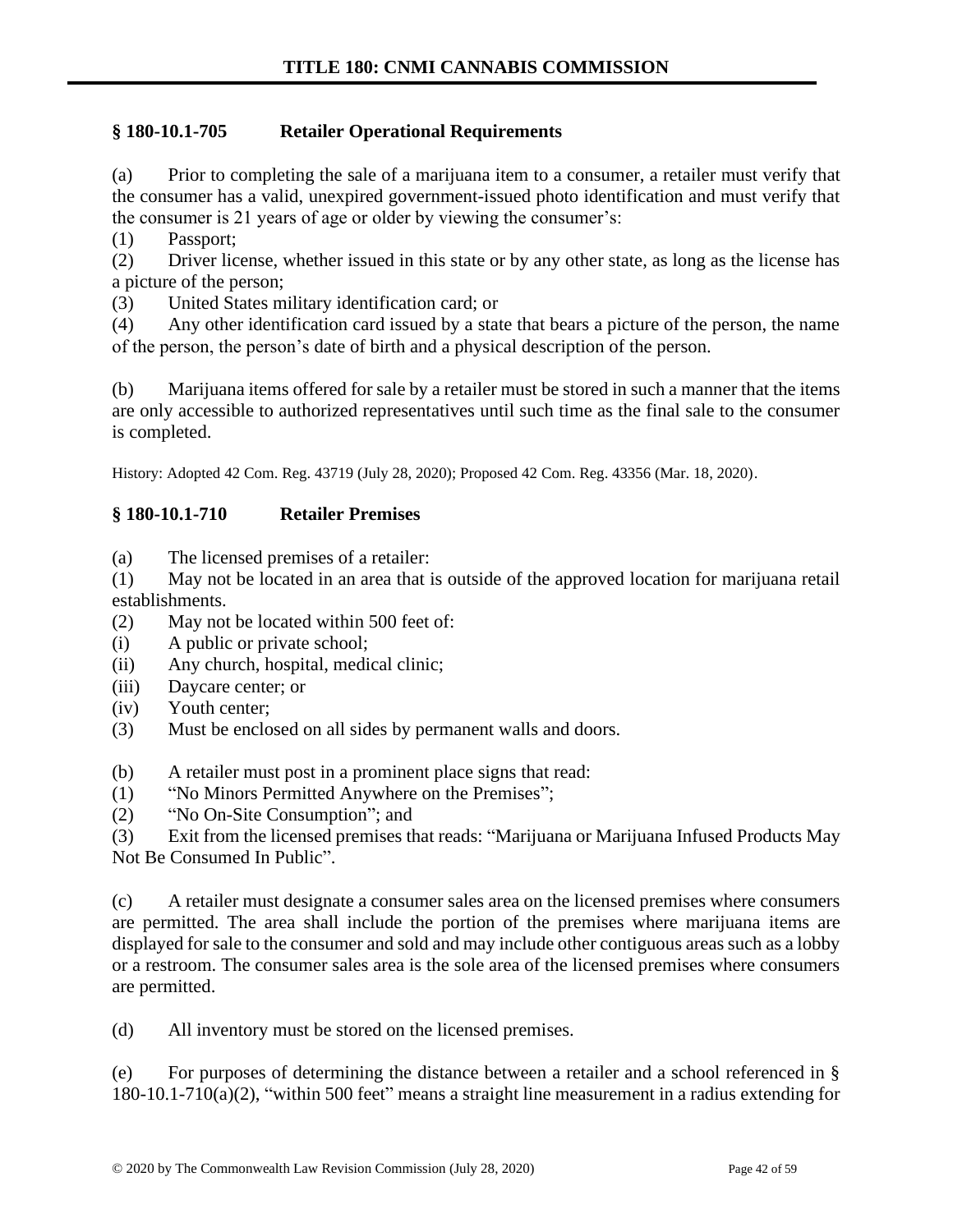500 feet or less in any direction from the closest point anywhere on the boundary line of the real property comprising a school to the closest point of the licensed premises of a retailer. If any portion of the licensed premises is within 500 feet of a school as described § 180-10.1-710(a)(2) an applicant will not be licensed.

Modified, 1 CMC § 3806(g).

History: Adopted 42 Com. Reg. 43719 (July 28, 2020); Proposed 42 Com. Reg. 43356 (Mar. 18, 2020).

### **Part 800 - Marijuana Processors**

#### **§ 180-10.1-801 General Processor Requirements**

(a) A processor must:

(1) Use equipment, counters and surfaces for processing that are food-grade and do not react adversely with any solvent being used.

(2) Have counters and surface areas that are constructed in a manner that reduce the potential for development of microbials, molds and fungi and that can be easily cleaned.

(3) Maintain the licensed premises in a manner that is free from conditions which may result in contamination and that is suitable to facilitate safe and sanitary operations for product preparation purposes.

(4) Store all marijuana items not in use in a locked area, including products that require refrigeration in accordance with plans submitted in § 180-10.1-310(f).

(b) A processor may not process, transfer or sell a marijuana item:

(1) That by its shape, design or flavor is likely to appeal to minors, including but not limited to:

(i) Products that are modeled after non-cannabis products primarily consumed by and marketed to children; or

(ii) Products in the shape of an animal, vehicle, person or character.

(2) That is made by applying cannabinoid concentrates or extracts to commercially available candy or snack food items.

(3) That contains Dimethyl sulfoxide (DMSO).

(c) A processor may not treat or otherwise adulterate a cannabinoid product, concentrate or extract with any non-cannabinoid additive that would increase potency, toxicity or addictive potential, or that would create an unsafe combination with other psychoactive substances. Prohibited additives include but are not limited to nicotine, caffeine, chemicals that increase carcinogenicity or cardiac effects.

History: Adopted 42 Com. Reg. 43719 (July 28, 2020); Proposed 42 Com. Reg. 43356 (Mar. 18, 2020).

### **§ 180-10.1-805 Privileges; Prohibitions**

- (a) A processor may:
- (1) Transfer, sell or transport: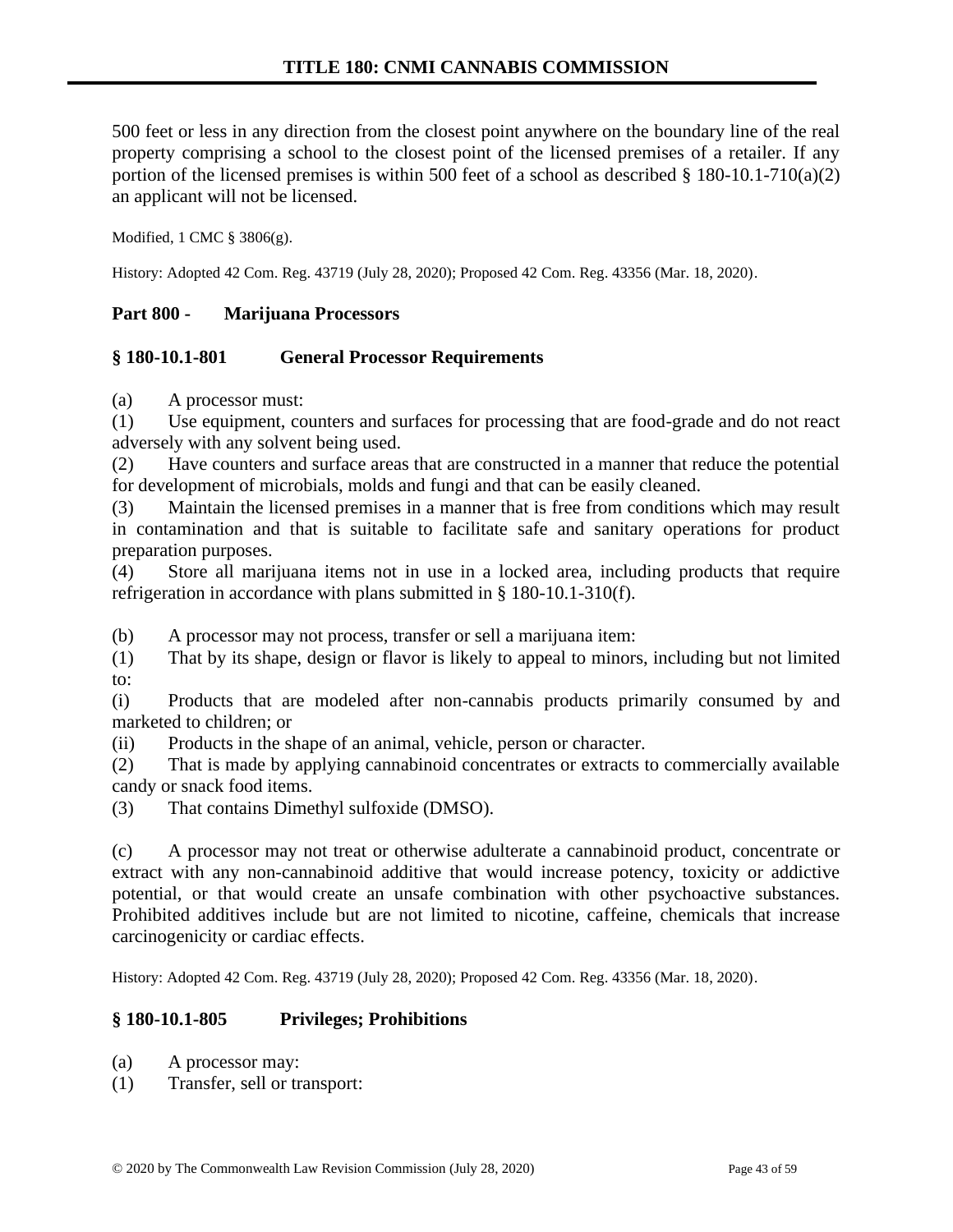(i) Cannabinoid concentrates, extracts, and products for which the processor has an endorsement to a processor, class 1 lounge, wholesaler, retailer, or research certificate holder; and

(ii) Marijuana waste to a producer, processor, wholesaler, or research certificate holder.

(2) Purchase and receive:

(i) Whole, non-living marijuana plants that have been entirely removed from any growing medium from a producer, wholesaler, or from a research certificate holder;

(ii) Usable marijuana from a producer, wholesaler, or from a research certificate holder;

(iii) Cannabinoid concentrates, extracts and products from a processor with an endorsement to manufacture the type of product received, or from a research certificate holder;

(iv) Marijuana waste from a producer, processor, wholesaler, retailer, laboratory, or research certificate holder; and

(v) Cannabinoid concentrates, extracts, and products produced by the licensee that have been held in bailment by a licensed wholesaler.

(3) Allow a laboratory licensee to obtain samples for purposes of performing testing as provided in these regulations.

(b) A processor may not transfer, sell transport, purchase, or receive any marijuana item other than as provided in  $\S$  180-10.1-805(a).

Modified, 1 CMC § 3806(g).

History: Adopted 42 Com. Reg. 43719 (July 28, 2020); Proposed 42 Com. Reg. 43356 (Mar. 18, 2020).

# **§ 180-10.1-810 Endorsements**

(a) A marijuana processor may only process and sell cannabinoid products, concentrates or extracts if the processor has received an endorsement from the Commission for that type of processing activity. Endorsements types are:

- (1) Cannabinoid edible processor;
- (2) Cannabinoid topical processor;
- (3) Cannabinoid concentrate processor; and
- (4) Cannabinoid extract processor.

(b) An applicant must request an endorsement upon submission of an initial application but may also request an endorsement at any time following licensure.

(c) In order to apply for an endorsement an applicant or processor licensee must submit a form prescribed by the Commission that includes a description of the type of products to be processed, a description of equipment to be used, and any solvents, gases, chemicals or other compounds proposed to be used to create extracts or concentrates.

(d) Only one application and license fee is required regardless of how many endorsements an applicant or licensee requests or at what time the request is made.

(e) An individual processor licensee may hold multiple endorsements.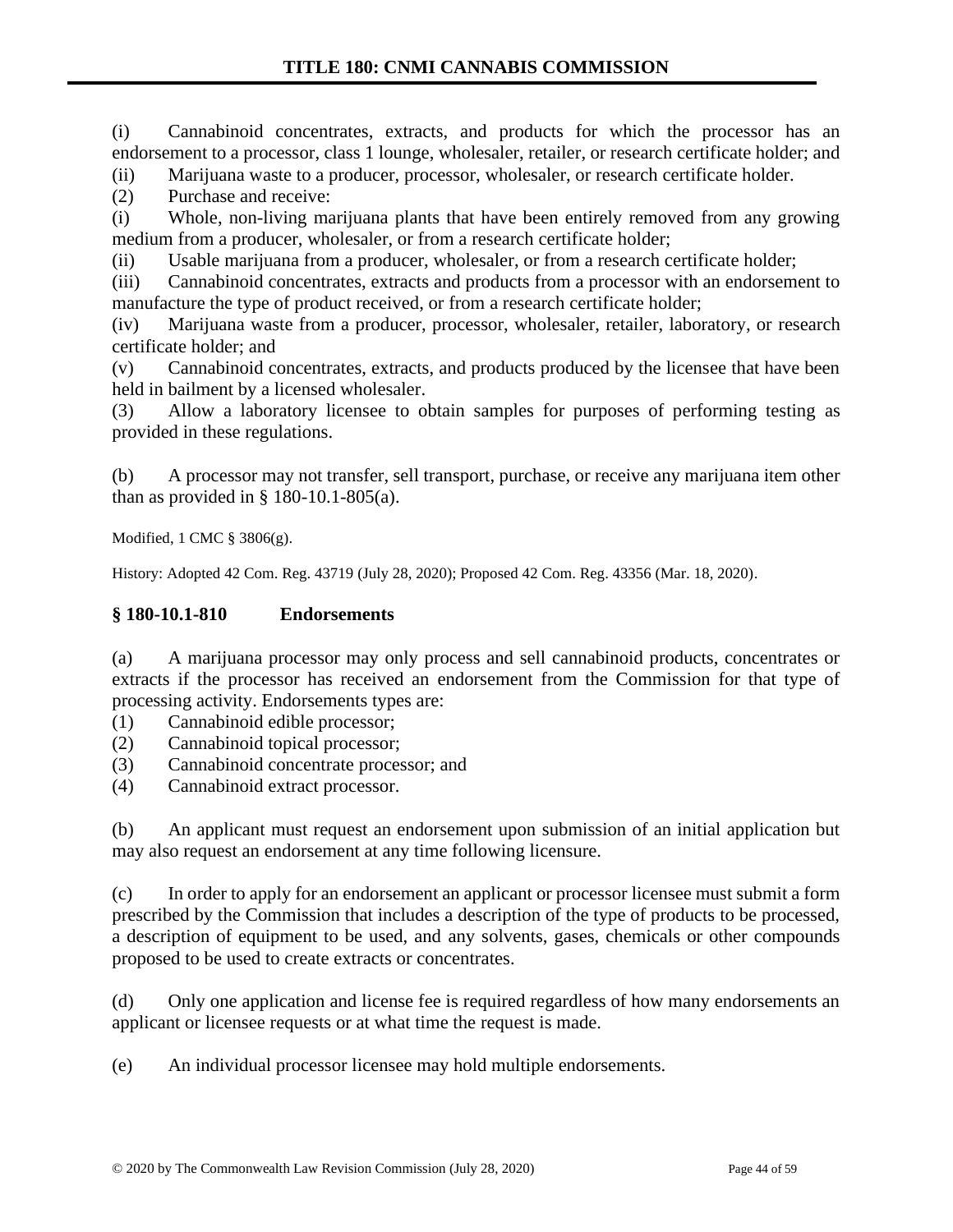(f) For the purposes of endorsements any cannabinoid product that is intended to be consumed or ingested orally or applied in the mouth is considered a cannabinoid edible.

(g) If a processor is no longer going to process the product for which the processor is endorsed the processor must notify the Commission in writing and provide the date on which the processing of that product will cease.

(h) The Commission may deny a processor's request for an endorsement if the processor cannot or does not meet the requirements stated in these regulations for the endorsement that is requested.

History: Adopted 42 Com. Reg. 43719 (July 28, 2020); Proposed 42 Com. Reg. 43356 (Mar. 18, 2020).

# **§ 180-10.1-815 Processor Policies and Procedures**

A processor must create and maintain written, detailed standard policies and procedures that include but are not limited to:

- (a) Instructions for making each cannabinoid concentrate, extract or product.
- (b) The ingredients and the amount of each ingredient for each process lot;
- (c) The process for making each product;
- (d) The number of servings in a process lot;
- (e) The intended amount of THC per serving and in a unit of sale of the product;
- (f) The process for making each process lot homogenous;

(g) If processing a cannabinoid concentrate or extract:

(1) Conducting necessary safety checks prior to commencing processing;

(2) Purging any solvent or other unwanted components from a cannabinoid concentrate or extract;

(h) Procedures for cleaning all equipment, counters and surfaces thoroughly;

(i) Procedures for preventing growth of pathogenic organisms and toxin formation;

(j) Proper handling and storage of any solvent, gas or other chemical used in processing or on the licensed premises in accordance with material safety data sheets and any other applicable laws;

(k) Proper disposal of any waste produced during processing in accordance with all applicable local, state and federal laws, rules and regulations;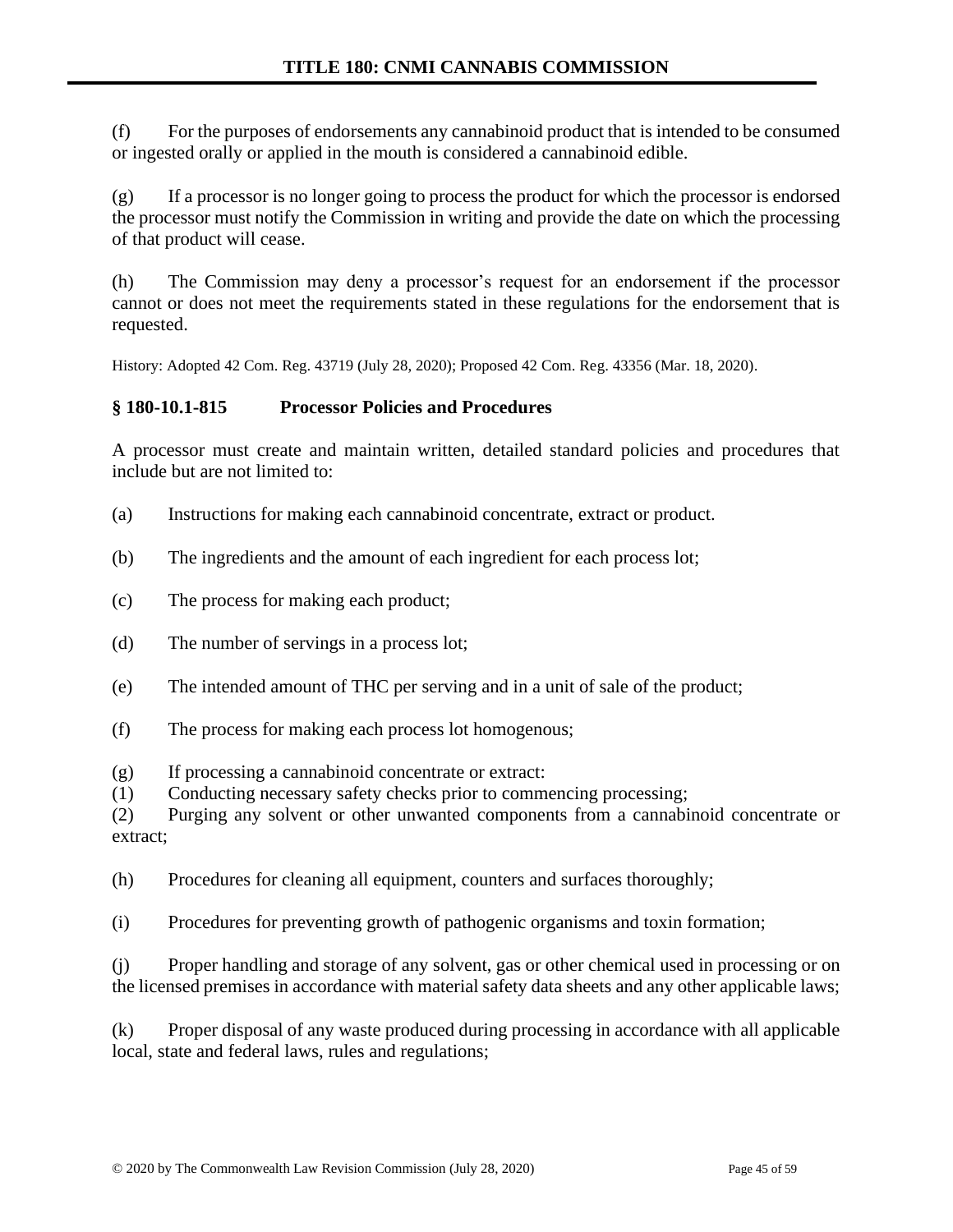(l) Quality control procedures designed to maximize safety and minimize potential product contamination;

(m) Appropriate use of any necessary safety or sanitary equipment; and

(n) Emergency procedures to be followed in case of a fire, chemical spill or other emergency.

History: Adopted 42 Com. Reg. 43719 (July 28, 2020); Proposed 42 Com. Reg. 43356 (Mar. 18, 2020).

### **§ 180-10.1-820 Processor Training Requirements**

(a) A processor must have a comprehensive training program that includes, at a minimum, the following topics:

(1) The standard operating policies and procedures;

(2) The hazards presented by all solvents or other chemicals used in processing and on the licensed premises as described in the material safety data sheet for each solvent or chemical; and

(3) Applicable Commission statutes and rules.

(b) At the time of hire and prior to engaging in any processing, and once yearly thereafter, each employee involved in the processing of a cannabinoid concentrate, extract or product must be trained in accordance with the processor's training program.

History: Adopted 42 Com. Reg. 43719 (July 28, 2020); Proposed 42 Com. Reg. 43356 (Mar. 18, 2020).

### **§ 180-10.1-825 Cannabinoid Concentrate and Extract Processor Requirements**

(a) Cannabinoid Concentrates or Extracts. A processor with a cannabinoid concentrate or extract endorsement:

(1) May not use Class I solvents as those are classified in the Federal Drug Administration Guidance, Table I, published in the Federal Register on December 24, 1997 (62 CFR 67377).

(2) Must:

(i) Only use a hydrocarbon-based solvent that is at least 99 percent purity.

(ii) Only use a non-hydrocarbon-based solvent that is food-grade.

(iii) Work in an environment with proper ventilation, controlling all sources of ignition where a flammable atmosphere is or may be present.

(iv) Use only potable water and ice made from potable water in processing.

(v) If making a concentrate or extract that will be used in a cannabinoid edible, be endorsed as a cannabinoid edible processor and comply with [above provision on edible processor requirements].\*

(b) Cannabinoid Extracts. A processor with an endorsement to make cannabinoid extracts:

(1) May not use pressurized canned flammable fuel, including but not limited to butane and other fuels intended for use in camp stoves, handheld torch devices, refillable cigarette lighters and similar consumer products.

(2) Must:

(i) Process in a: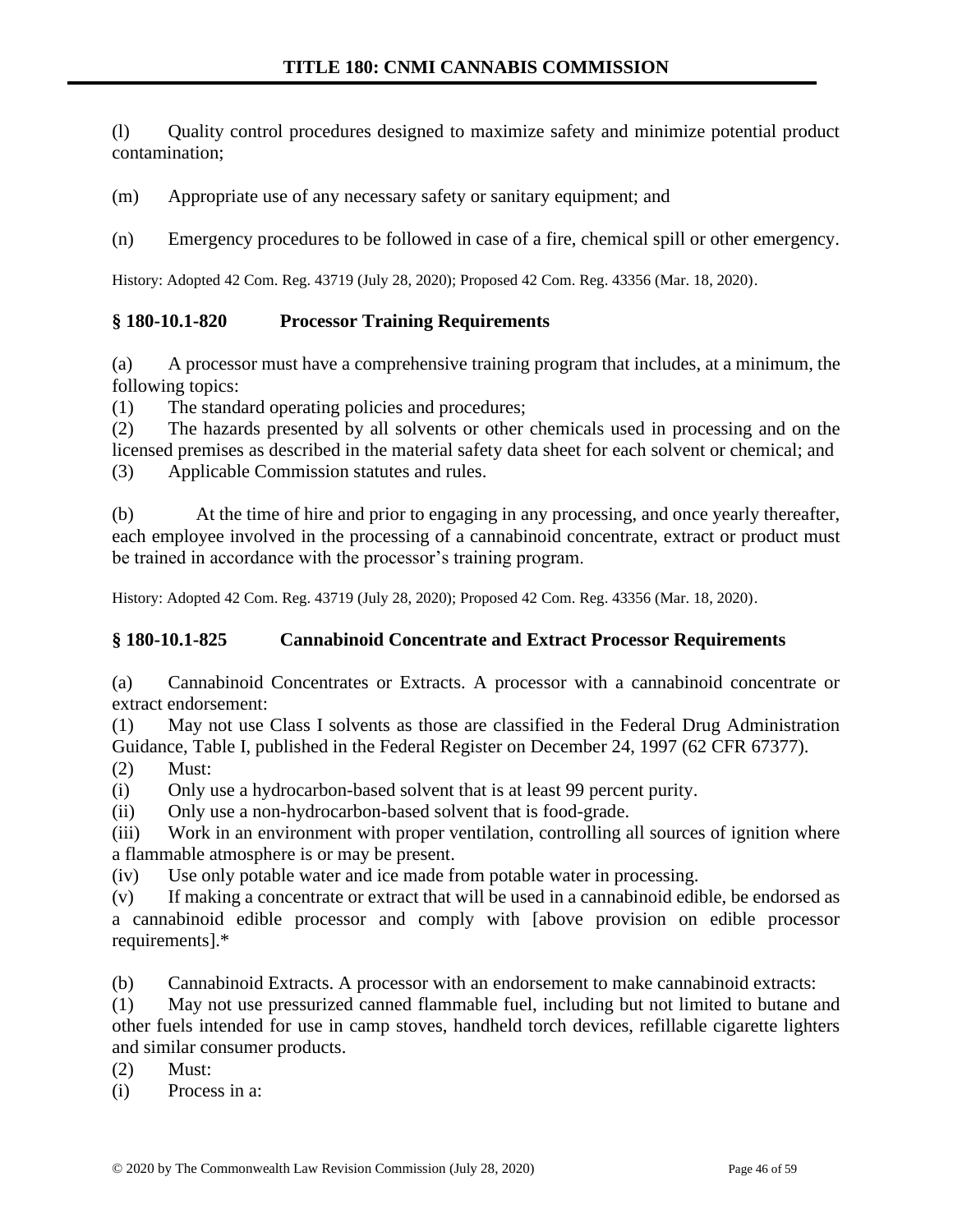(A) Fully enclosed room clearly designated on the current floorplan of the licensed premises.

(B) Room and with equipment, including all electrical installations that meet the requirements of the CNMI Department of Public Work's building code, and the CNMI Fire Code. (ii) Use a professional grade closed loop extraction system designed to recover the solvents and built to codes of recognized and generally accepted good engineering standards, such as those of:

- (A) American National Standards Institute (ANSI);
- (B) Underwriters Laboratories (UL); or
- (C) The American Society for Testing and Materials (ASTM).

(iii) If using carbon dioxide in processing, use a professional grade closed loop carbon dioxide gas extraction system where every vessel is rated to a minimum of six hundred pounds per square inch.

(iv) Have equipment and facilities used in processing approved for use by the CNMI Department of Fire and Emergency Services.

(v) For extraction system engineering services, including but not limited to consultation on and design of extraction systems or components of extraction systems, use the services of a professional engineer registered with the CNMI Board of Professional Licensing.

(vi) Have an emergency eye-wash station in any room in which cannabinoid extract is being processed.

(vii) Have all applicable material safety data sheets readily available to personnel working for the processor.

\* So in original.

Modified, 1 CMC § 3806(a).

History: Adopted 42 Com. Reg. 43719 (July 28, 2020); Proposed 42 Com. Reg. 43356 (Mar. 18, 2020).

# **§ 180-10.1-830 Recordkeeping**

(a) A processor must keep records documenting the following:

- (1) How much marijuana is in each process lot;
- (2) If a product is returned by a licensee, how much product is returned and why;

(3) If a defective product was reprocessed, how the defective product was reprocessed; and

(4) Each training provided in accordance with § 180-10.1-820, the names of employees who participated in the training, and a summary of the information provided in the training.

(b) A processor must obtain a material safety data sheet for each solvent used or stored on the licensed premises and maintain a current copy of the material safety data sheet and a receipt of purchase for all solvents used or to be used in an extraction process on the licensed premises.

(c) If the Commission requires a processor to submit or produce documents to the Commission that the processor believes falls within the definition of a trade secret, the processor must mark each document "confidential" or "trade secret".

History: Adopted 42 Com. Reg. 43719 (July 28, 2020); Proposed 42 Com. Reg. 43356 (Mar. 18, 2020).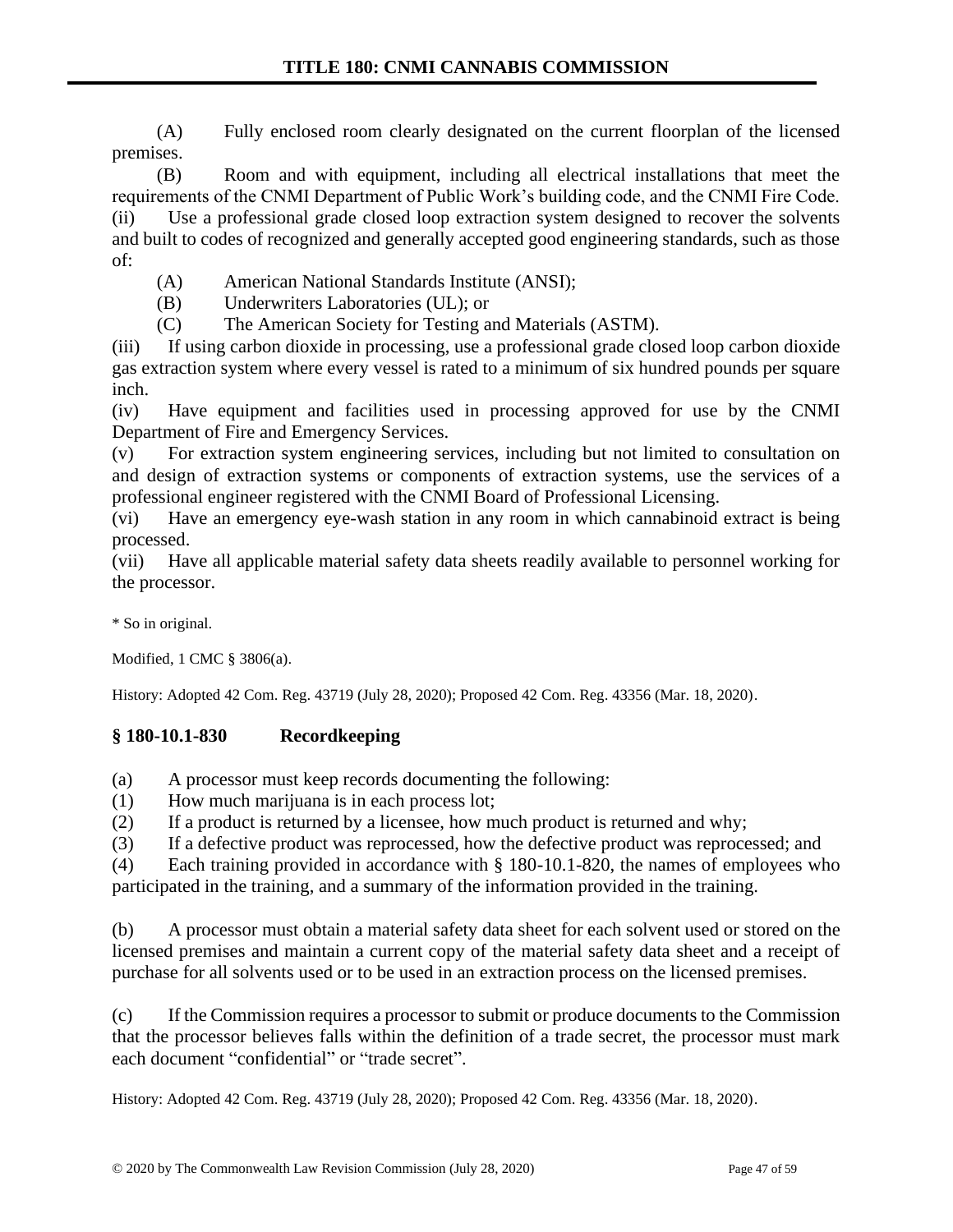## **Part 900 - Marijuana Wholesaler**

# **§ 180-10.1-901 Privileges; Prohibitions**

(a) A wholesale licensee may:

(1) Sell, including sale by auction, transfer and or transport:

(i) Any type of marijuana item to a retailer, wholesaler, Class 1 lounge, or research certificate holder, except that whole, non-living marijuana plants may not be transferred to a retailer;

(ii) Immature marijuana plants and seeds to a producer, or retailer;

(iii) Usable marijuana to a producer that the wholesaler has stored on the producer's behalf;

(iv) Usable marijuana, cannabinoid extracts and concentrates to a processor licensee, or retailer; and

(v) Marijuana waste to a producer, processor, wholesaler, research certificate holder, or an approved waste disposal service.

(2) Purchase or receive:

(i) Any type of marijuana item from a wholesaler;

(ii) Cannabinoid concentrates, extracts, and products from a processor with an endorsement to manufacture the type of product received;

(iii) Seeds, immature plants or usable marijuana from a producer, or wholesaler;

(iv) Whole, non-living marijuana plants that have been entirely removed from any growing medium from a producer; and

(v) Marijuana waste from a producer, processor, wholesaler, retailer, laboratory, or research certificate holder.

(3) Transport and store marijuana items received from other licensees, pursuant to the requirements of [transport and storage provisions below]\*

(4) Allow a laboratory licensee to obtain samples for purposes of performing testing as provided in these regulations.

(b) A wholesale licensee may not sell, deliver, purchase, or receive any marijuana item other than as provided in section (a) of this rule.

(c) For purposes of this rule, "marijuana item" does not include a mature marijuana plant.

\* So in original.

History: Adopted 42 Com. Reg. 43719 (July 28, 2020); Proposed 42 Com. Reg. 43356 (Mar. 18, 2020).

### **§ 180-10.1-905 Marijuana Wholesaler Reserve Requirements**

[Reserved.]

History: Adopted 42 Com. Reg. 43719 (July 28, 2020); Proposed 42 Com. Reg. 43356 (Mar. 18, 2020).

### **Part 1000 - Marijuana Lounge**

### **§ 180-10.1-1001 Class 1 Lounge Privileges; Prohibitions**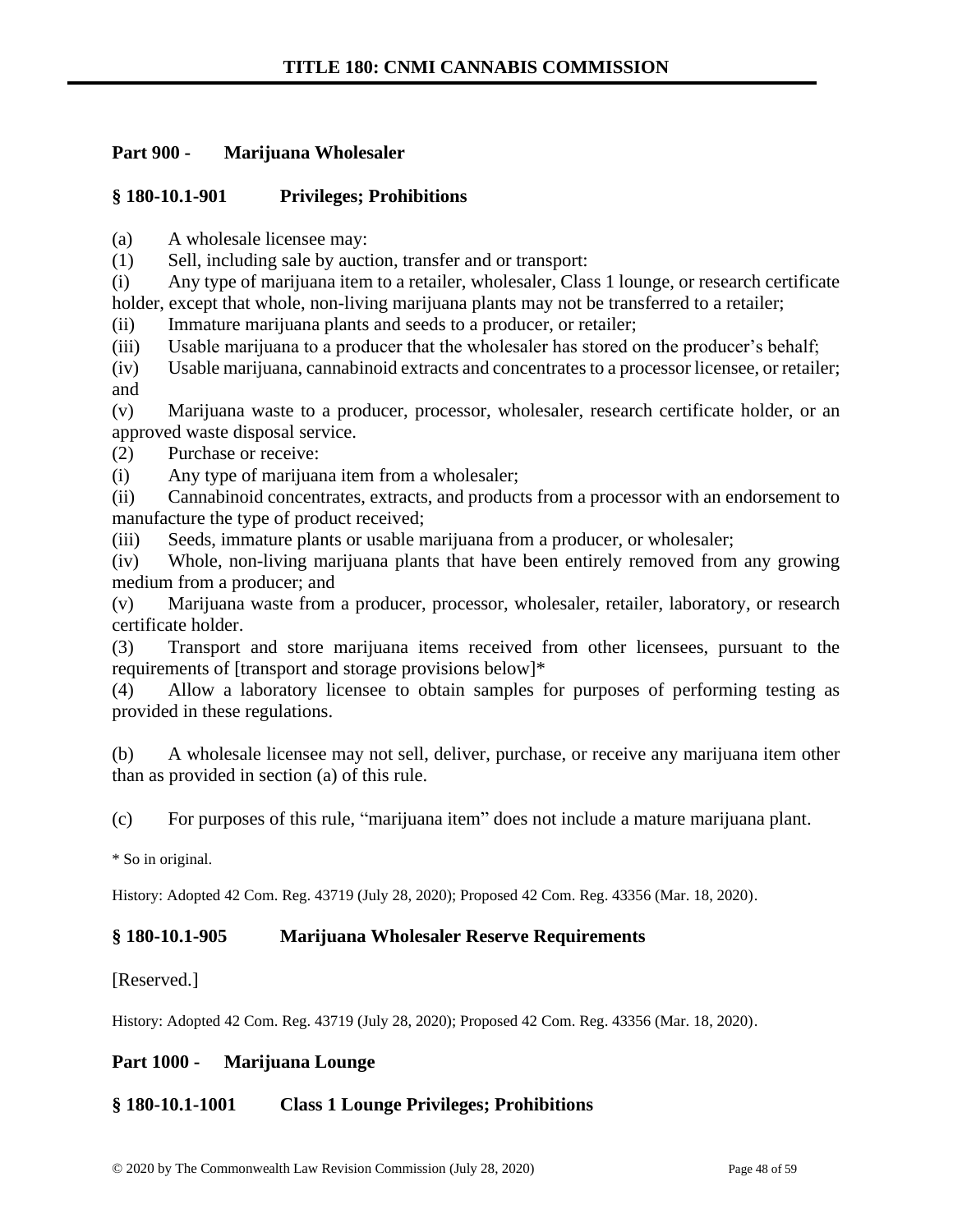(a) A Class 1 Lounge may:

(1) Between the hours of 7:00 AM and 2:00 AM local time, sell marijuana items from the licensed premises to a consumer 21 years of age or older;

(2) Sell:

(i) Marijuana items to a consumer 21 years of age or older within a licensed premises.

(ii) Marijuana waste to a producer, processor, wholesaler, retailer, or research certificate holder.

(iii) Returned marijuana items to a producer, processor or wholesaler who transferred the item to the Class 1 Lounge.

(3) Deliver:

(i) Marijuana waste to a producer, processor, wholesaler, retailer, or research certificate holder.

(ii) Returned marijuana items to a producer, processor or wholesaler who transferred the item to the retailer.

(4) Purchase and receive:

(i) Usable marijuana from a producer, wholesaler, processor, retailer or from a research certificate holder;

(ii) Cannabinoid concentrates, extracts, and products from a processor, retailer or from a research certificate holder;

(iii) Any marijuana item, except for whole, non-living marijuana plants, from a wholesaler; and

(iv) Any marijuana item from a laboratory.

(5) Refuse to sell marijuana items to a consumer;

(6) Allow a laboratory licensee to obtain samples for purposes of performing testing as provided in these regulations;

(7) Allow for the on-site consumption of marijuana, marijuana extracts, or marijuana products within the licensed premises;

(8) Sell marijuana items that have not been tested in a marijuana testing facility so long as the marijuana item is sold to a consumer with a disclaimer that clearly reads "UNTESTED PRODUCT"; and

(b) A Class 1 lounge may not:

(1) Sell a product that contains cannabinoids and is intended for human consumption, unless that product has been labeled and packaged in accordance with the applicable sections of these rules.

(2) Sell edible marijuana items intended for human consumption to a consumer if the premises have not received the necessary food handler's certifications from the CNMI Bureau of Environmental Health.

(3) Sell or transfer a returned marijuana item where the original package has been altered, opened, damage, or tampered to another consumer.

(4) Sell, transfer, deliver, purchase, or receive any marijuana item other than as provided in section (a) of this rule.

(5) Sell, serve, distribute or allow the consumption of alcohol on the marijuana lounge premises;

(6) Permit a consumer under the age of 21 to enter the licensed premises unless that individual meets the requirements of 4 CMC § 53026(f).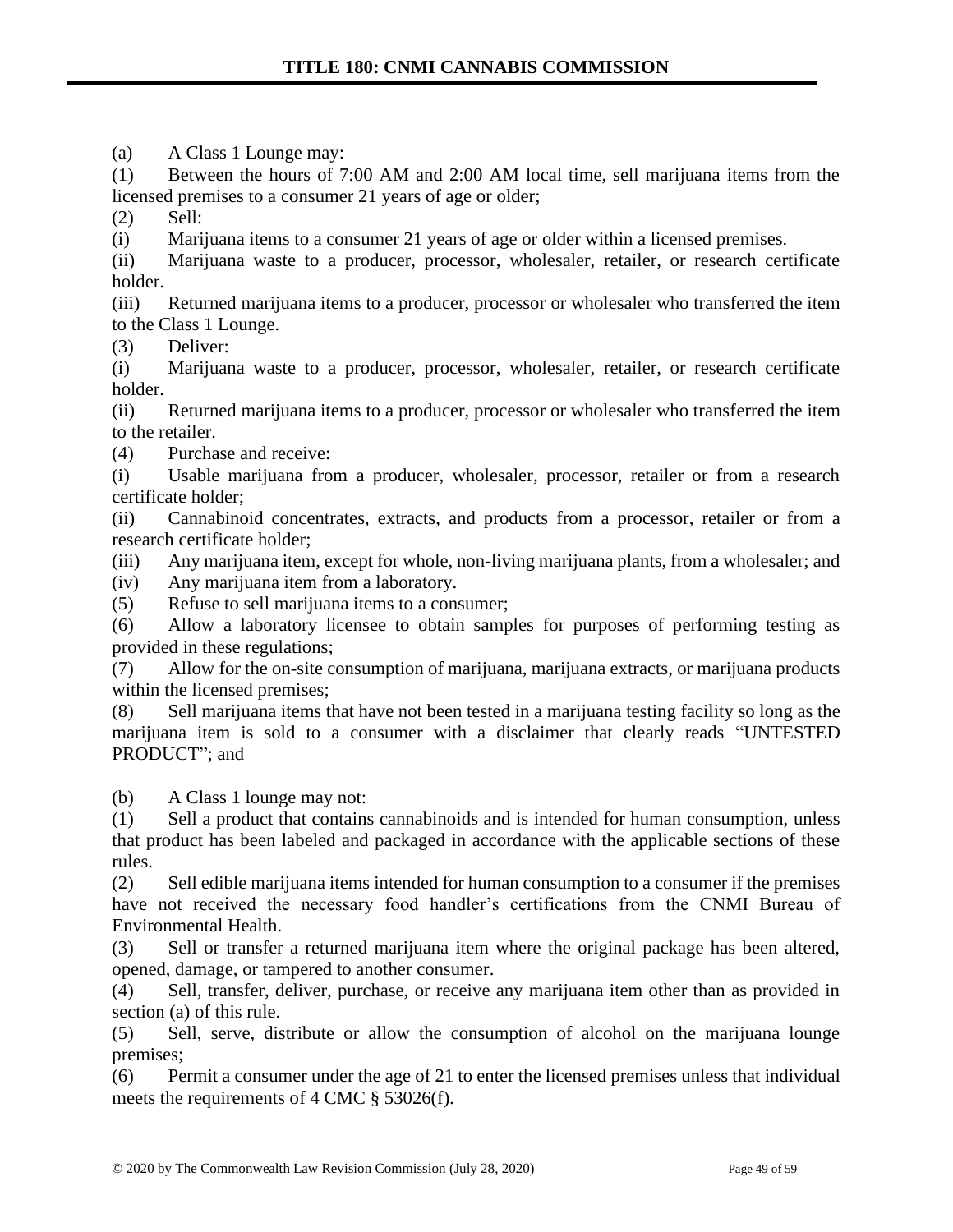(7) Permit a consumer to bring marijuana items onto the licensed premises.

History: Adopted 42 Com. Reg. 43719 (July 28, 2020); Proposed 42 Com. Reg. 43356 (Mar. 18, 2020).

# **§ 180-10.1-1005 Class 1 Lounge Operational Requirements**

(a) Prior to completing the sale of a marijuana item to a consumer, a Class 1 Lounge licensee must verify that the consumer has a valid, unexpired government-issued photo identification and must verify that the consumer is 21 years of age or older by viewing the consumer's:

(1) Passport;

(2) Driver license, whether issued in this state or by any other state, as long as the license has a picture of the person;

(3) United States military identification card; or

(4) Any other identification card issued by a state or country that bears a picture of the person, the name of the person, the person's date of birth and a physical description of the person.

History: Adopted 42 Com. Reg. 43719 (July 28, 2020); Proposed 42 Com. Reg. 43356 (Mar. 18, 2020).

# **§ 180-10.1-1010 Class 1 Lounge Premises**

(a) The licensed premises of a Class 1 Lounge:

(1) May not be located in an area that is outside of the approved location for Class 1 Lounge establishments.

(2) May not be located within 500 feet of:

- (i) A public or private school;
- (ii) Any church, hospital, medical clinic;
- (iii) Daycare center; or
- (iv) Youth center;
- (3) Must be enclosed on all sides by walls and doors.

(b) A Class 1 Lounge must post in a prominent place signs that read:

(1) "No Minors Permitted Anywhere on the Premises";

(2) Exit from the licensed premises that reads: "Marijuana or Marijuana Infused Products May Not Be Consumed In Public".

(c) A Class 1 Lounge must designate a consumer consumption area on the licensed premises where consumers are permitted to consume marijuana, marijuana extracts, or marijuana products

(d) All inventory must be stored on the licensed premises.

(e) For purposes of determining the distance between a Class 1 Lounge and a school referenced in subsection (a)(2) of this rule, "within 500 feet" means a straight line measurement in a radius extending for 500 feet or less in any direction from the closest point anywhere on the boundary line of the real property comprising a school to the closest point of the licensed premises of a Class 1 Lounge. If any portion of the licensed premises is within 500 feet of a school as described subsection (a)(2) of this rule an applicant will not be licensed.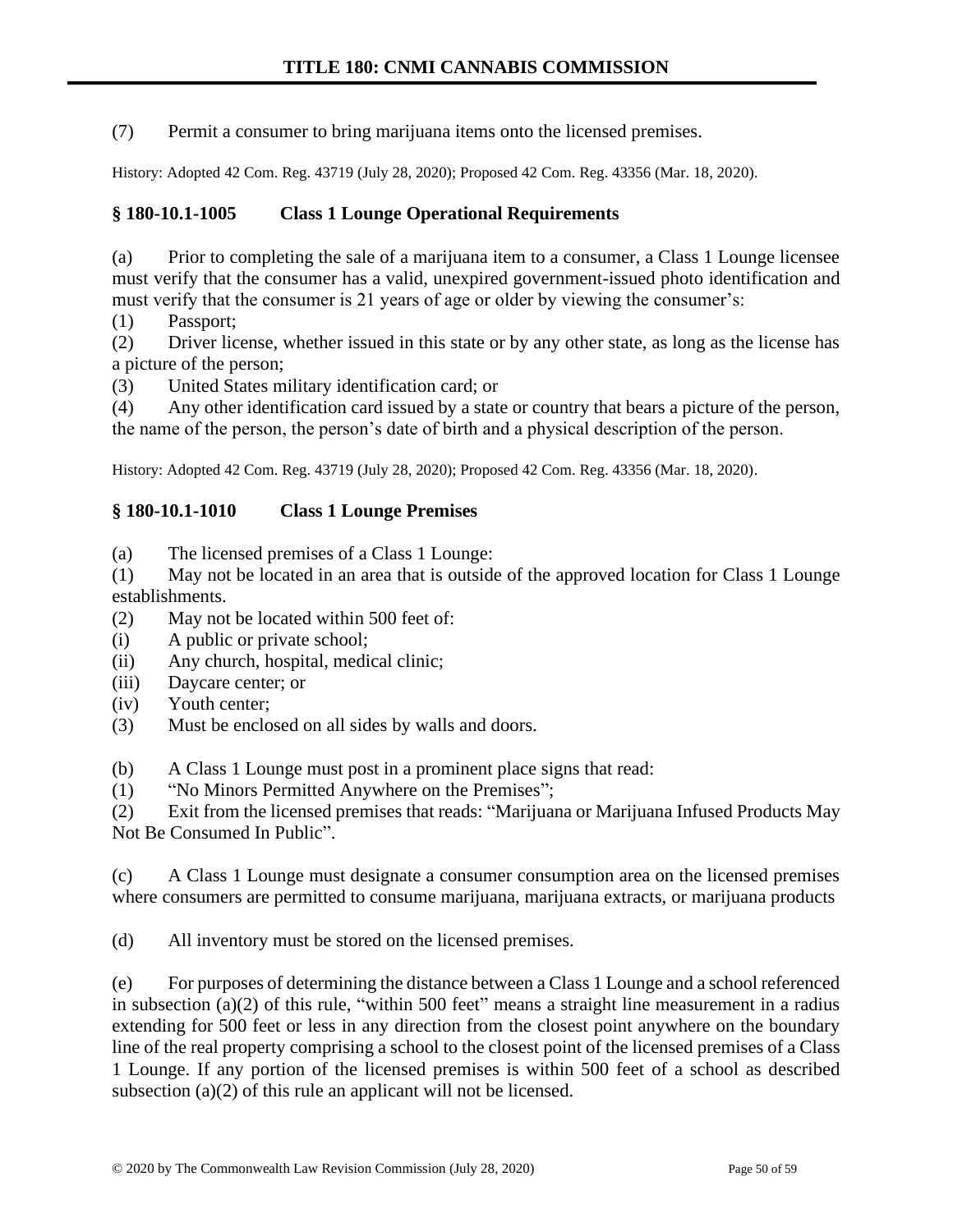History: Adopted 42 Com. Reg. 43719 (July 28, 2020); Proposed 42 Com. Reg. 43356 (Mar. 18, 2020).

### **§ 180-10.1-1015 Class 2 Lounge Privileges; Prohibitions**

- (a) A Class 2 Lounge may:
- (1) Deliver:

(i) Marijuana waste to a producer, processor, wholesaler, retailer, or research certificate holder.

(2) Refuse to entry into a Class 2 lounge to a consumer;

(3) Allow for the on-site consumption of marijuana, marijuana extracts, or marijuana products within the licensed premises;

(4) Permit a consumer to bring marijuana items onto the licensed premises.

- (b) A Class 2 lounge may not:
- (1) Sell:
- (i) Marijuana items to consumers within a licensed premise.
- (2) Purchase and receive:
- (i) Usable marijuana, immature marijuana plants, and seeds from a producer, retailer or from a research certificate holder;

(ii) Cannabinoid concentrates, extracts, and products from a processor, retailer or from a research certificate holder;

- (iii) Any marijuana item, except for whole, non-living marijuana plants, from a wholesaler; and
- (iv) Any marijuana item from a laboratory.
- (3) Sell a product that contains cannabinoids and is intended for human consumption.
- (4) Allow the consumption of alcohol on the marijuana lounge premises;

(5) Permit a consumer under the age of 21 to enter the licensed premises unless that individual meets the requirements of 4 CMC § 53026(f);

(6) Permit the commercial sale of marijuana items on the license premises.

History: Adopted 42 Com. Reg. 43719 (July 28, 2020); Proposed 42 Com. Reg. 43356 (Mar. 18, 2020).

#### **§ 180-10.1-1020 Class 2 Lounge Operational Requirements**

(a) Prior to allowing entry into the licensed premises, a Class 2 Lounge licensee must verify that the consumer has a valid, unexpired government-issued photo identification and must verify that the consumer is 21 years of age or older by viewing the consumer's:

(1) Passport;

(2) Driver license, whether issued in this state or by any other state, as long as the license has a picture of the person;

(3) United States military identification card; or

(4) Any other identification card issued by a state that bears a picture of the person, the name of the person, the person's date of birth and a physical description of the person.

History: Adopted 42 Com. Reg. 43719 (July 28, 2020); Proposed 42 Com. Reg. 43356 (Mar. 18, 2020).

#### **§ 180-10.1-1025 Class 2 Lounge Premises**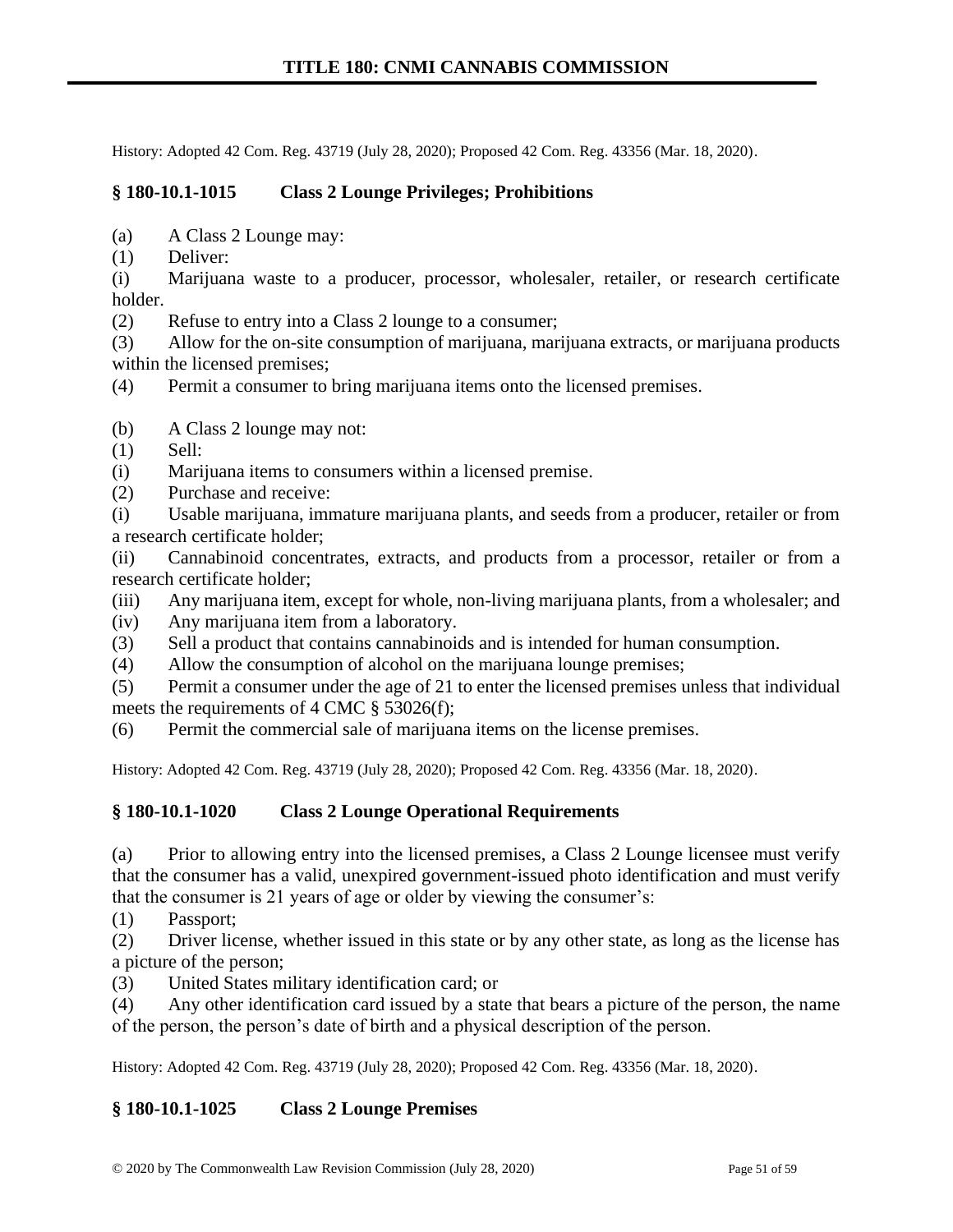- (a) The licensed premises of a Class 2 Lounge:
- (1) May not be located within 500 feet of:
- (i) A public or private school;
- (ii) Any church, hospital, medical clinic;
- (iii) Daycare center; or
- (iv) Youth center;
- (2) Must be enclosed on all sides by permanent walls and doors.
- (b) A Class 2 Lounge must post in a prominent place signs that read:
- (1) "No Minors Permitted Anywhere on the Premises";

(2) Exit from the licensed premises that reads: "Marijuana or Marijuana Infused Products May Not Be Consumed In Public".

(c) The consumer consumption area is the sole area of the licensed premises where consumers are permitted.

(d) For purposes of determining the distance between a Class 2 Lounge and a school referenced in § 180-10.1-1025(a)(2), "within 500 feet" means a straight line measurement in a radius extending for 500 feet or less in any direction from the closest point anywhere on the boundary line of the real property comprising a school to the closest point of the licensed premises of a Class 2 Lounge. If any portion of the licensed premises is within 500 feet of a school as described § 180-  $10.1 - 1025(a)(2)$  an applicant will not be licensed.

Modified, 1 CMC § 3806(g).

History: Adopted 42 Com. Reg. 43719 (July 28, 2020); Proposed 42 Com. Reg. 43356 (Mar. 18, 2020).

### **Part 1100 - Packaging Labeling and Advertising**

### **§ 180-10.1-1101 Packaging and Labeling – Definitions**

For the purposes of these regulations:

(a) "Attractive to minors" means packaging, labeling and marketing that features:

(1) Cartoons;

(2) A design, brand or name that resembles a non-cannabis consumer product of the type that is typically marketed to minors;

(3) Symbols or celebrities that are commonly used to market products to minors;

(4) Images of minors; and

(5) Words that refer to products that are commonly associated with minors or marketed by minors.

(b) "Cannabinoid" means any of the chemical compounds that are the active constituents of marijuana.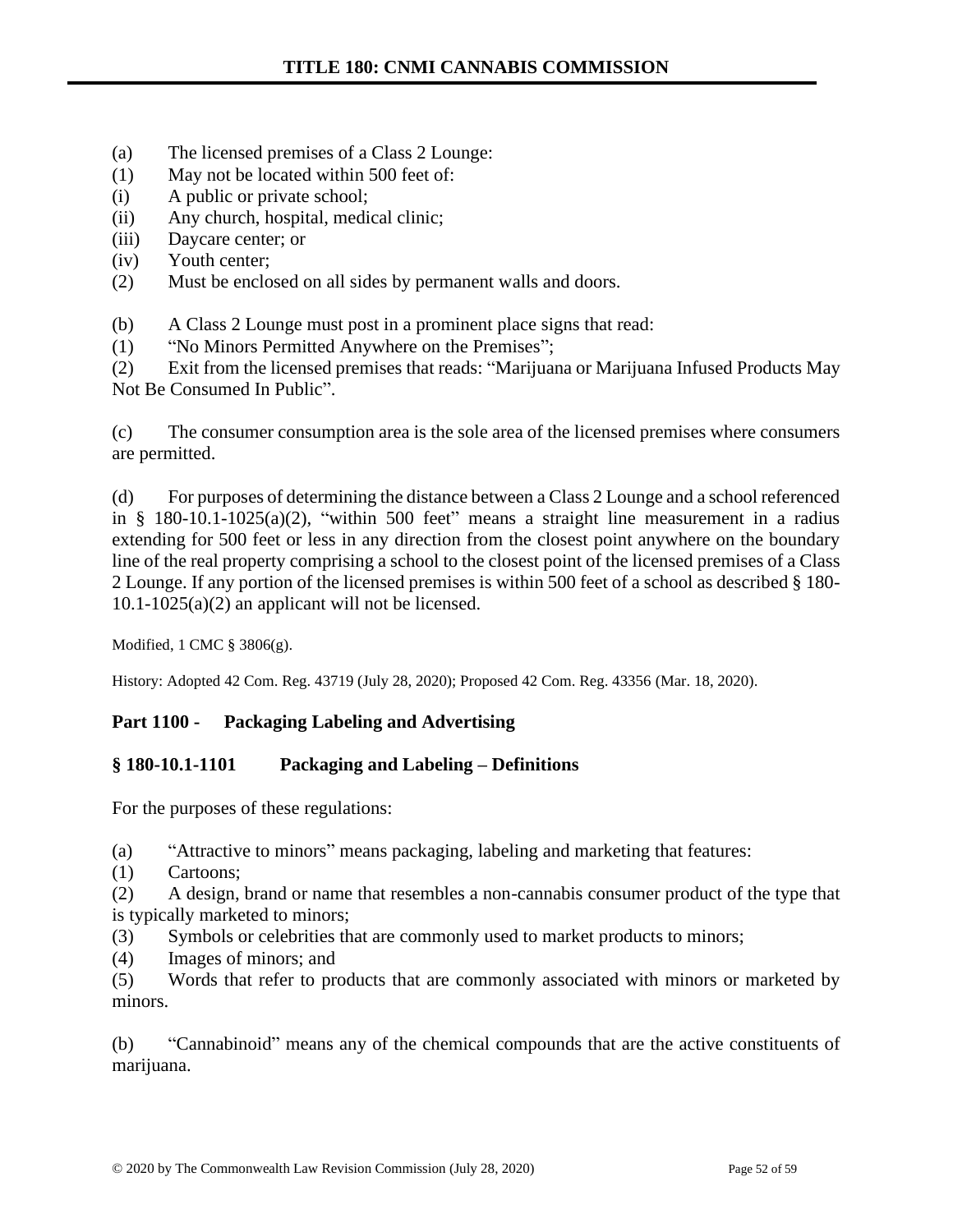(c) "Cannabinoid concentrate or extract" means a substance obtained by separating cannabinoids from marijuana by a mechanical, chemical or other process.

(d) "Cannabinoid edible" means food or potable liquid into which a cannabinoid concentrate or extract or the dried leaves or flowers of marijuana have been incorporated.

(e) "Cannabinoid product" means a cannabinoid edible or any other product intended for human consumption or use, including a product intended to be applied to a person's skin or hair, that contains cannabinoids or the dried leaves or flowers of marijuana.

(f) "Cannabinoid product" does not include:

(1) Usable marijuana by itself;

(2) A cannabinoid concentrate or extract by itself; or

(3) Industrial hemp.

(g) "Cartoon" means any drawing or other depiction of an object, person, animal, creature or any similar caricature that satisfies any of the following criteria:

(1) The use of comically exaggerated features;

(2) The attribution of human characteristics to animals, plants or other objects, or the similar use of anthropomorphic technique; or

(3) The attribution of unnatural or extra-human abilities, such as imperviousness to pain or injury, X-ray vision, tunneling at very high speeds or transformation.

(h) "Child resistant" means designed or constructed to be significantly difficult for children under five years of age to open and not difficult for adults to use properly.

(i) "Container" means a sealed, hard or soft-bodied receptacle in which a marijuana item is placed prior to being sold to a consumer.

(j) "Exit Package" means a sealed container provided at the retail point of sale in which any marijuana items already within a container are placed.

History: Adopted 42 Com. Reg. 43719 (July 28, 2020); Proposed 42 Com. Reg. 43356 (Mar. 18, 2020).

# **§ 180-10.1-1105 Packaging, Labeling for Sale to Consumer**

The purpose of this provision is to set the minimum standards for the packaging of marijuana items that are sold to the consumer, applicable to a licensee.

(a) Containers or packaging for marijuana items must protect a marijuana item from contamination and must not impart any toxic or deleterious substance to the marijuana item.

(b) No licensee shall use or allow the use of any mark or label on the container of any marijuana items which are kept for sale, if the container does not precisely and clearly indicate the nature of its contents or in any way might deceive any customer as to the nature, composition, quantity, age, or quality of such marijuana items. Marijuana items that have been tested and satisfactorily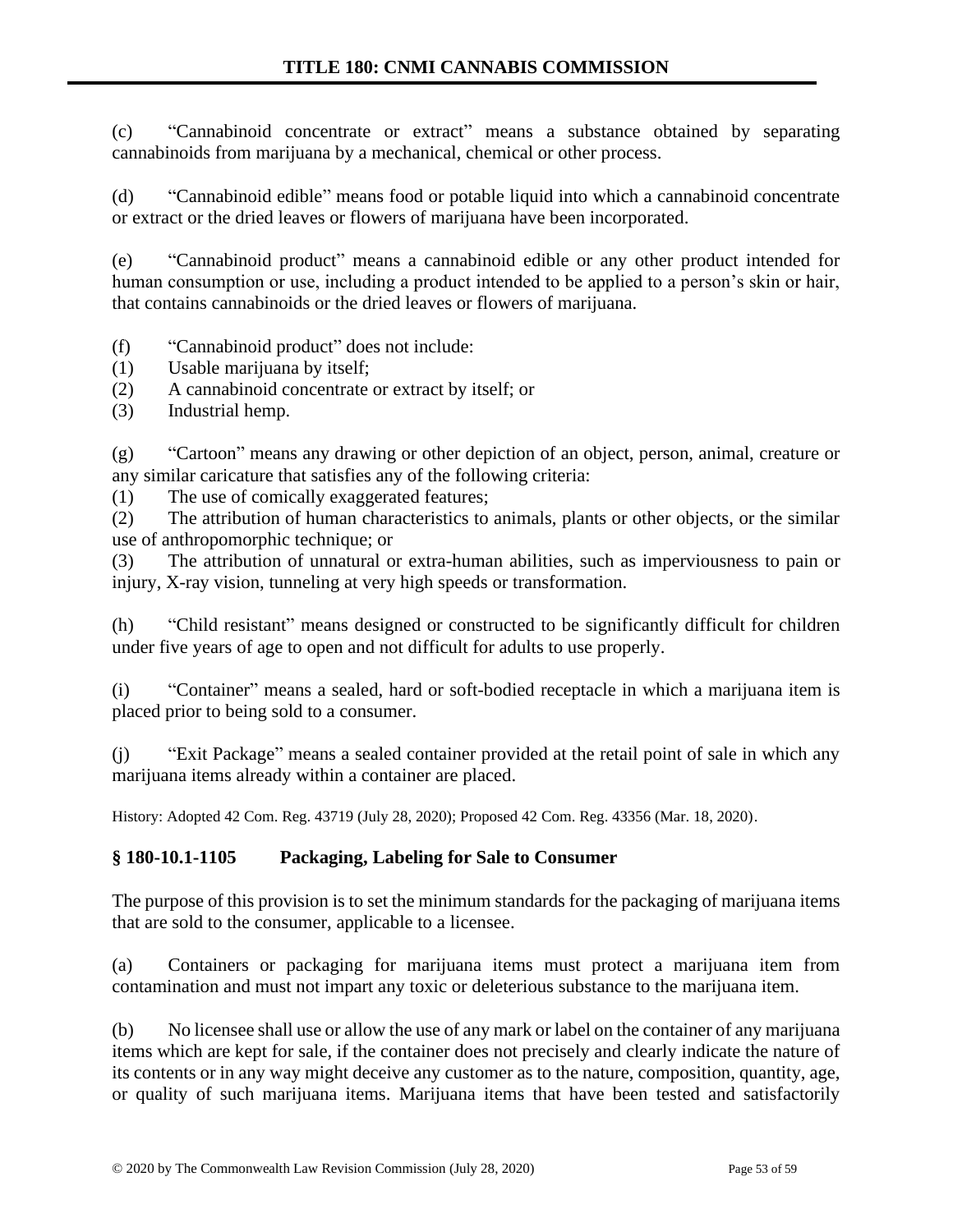complied with the minimum standards set forth by the Commission shall bear a label that reads: "CERTIFIED"; and whereas, in the absence of a marijuana testing facility or in the absence of testing a marijuana item, marijuana establishments are required to mark or label the marijuana item with a disclaimer that clearly reads: "UNTESTED PRODUCT." All marijuana items which are kept for sale shall bear a label that reads: "This product has not been evaluated by the FDA."

(c) Marijuana items for ultimate sale to a consumer, except for immature plants and seeds, must:

(1) Not be packaged or labeled in a manner that is attractive to minors; and

(2) Marijuana items for sale must have the following label and container standards:

(i) The length of time it typically takes for a product to take effect;

(ii) The amount of marijuana the product is considered the equivalent to;

(iii) Ingredients and possible allergens;

(iv) A nutritional fact panel;

(v) Opaque, child resistant packaging, which must be designed or constructed to be significantly difficult for children under five years of age to open and not difficult for normal adults to use properly as defined by 16 C.F.R. 1700.20 (1995);

(vi) Marijuana products must be clearly identifiable, when practicable, with a standard symbol indicating that it contains marijuana

(vii) Label must state the number of servings contained within a container

(d) Packaging may not contain any text that makes an untruthful or misleading statement.

(e) Nothing in this rule:

(1) Prevents the re-use of packaging that is capable of continuing to be child-resistant, as permitted by rules established by the Commission; or

(2) Prohibits the Commission from imposing additional packaging requirements in their respective rules governing licensees.

Modified, 1 CMC § 3806(g).

History: Adopted 42 Com. Reg. 43719 (July 28, 2020); Proposed 42 Com. Reg. 43356 (Mar. 18, 2020).

### **§ 180-10.1-1110 Advertising – Restrictions**

(a) Marijuana advertising may not:

(1) Contain statements that are deceptive, false, or misleading;

(2) Contain any content that can reasonably be considered to target individuals under the age of 21, including but not limited to images of minors, cartoon characters, toys, or similar images and items typically marketed towards minors, or references to products that are commonly associated with minors or marketed by minors;

(3) Specifically encourages the transportation of marijuana items across state lines;

(4) Assert that marijuana items are safe because they are regulated by the Commission or have been tested by a certified laboratory or otherwise make claims that any government agency endorses or supports marijuana;

(5) Make claims that recreational marijuana has curative or therapeutic effects;

(6) Display consumption of marijuana items;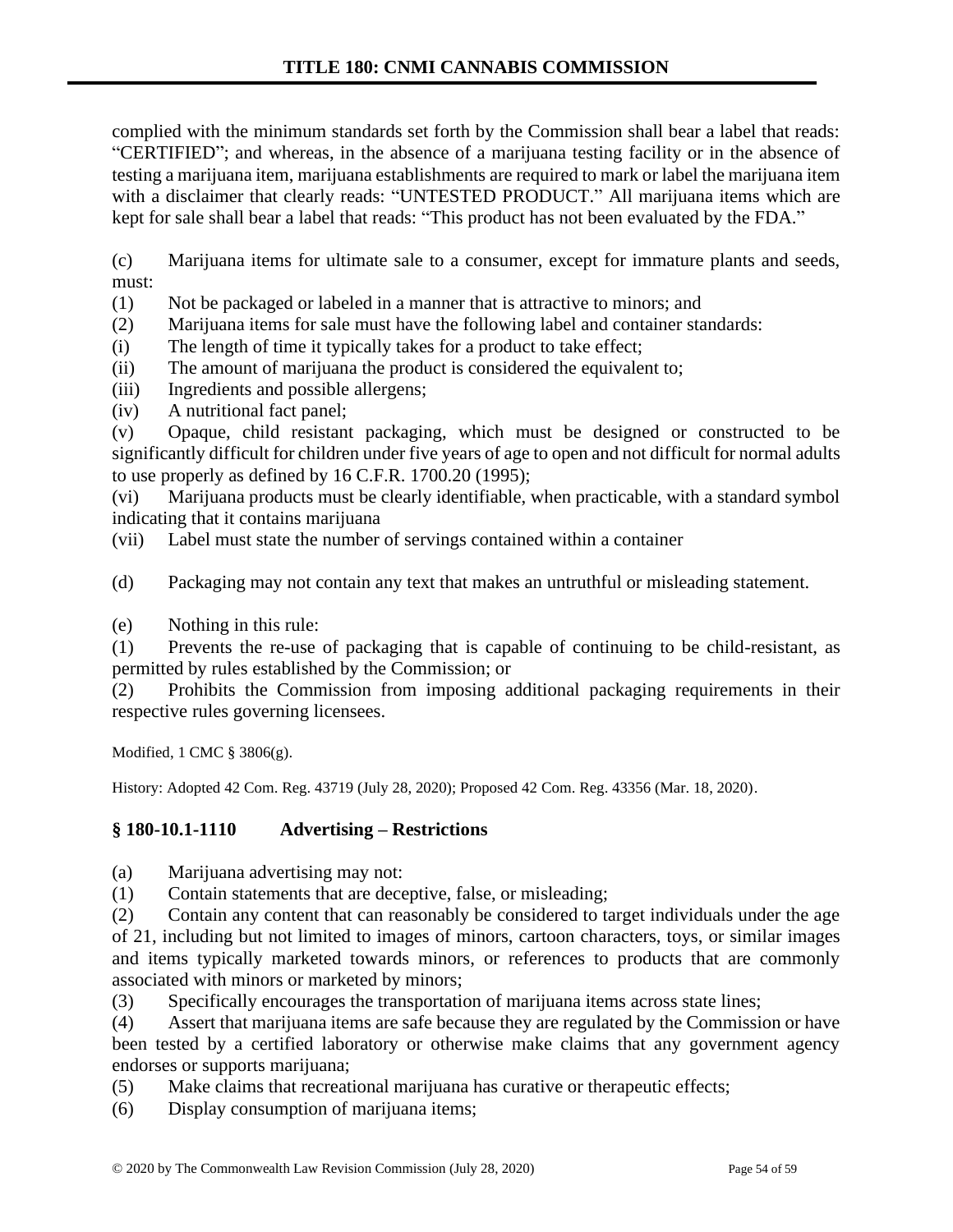(7) Contain material that encourages the use of marijuana because of its intoxicating effect; or

(8) Contain material that encourages excessive or rapid consumption.

(b) A licensee may not make any deceptive, false, or misleading assertions or statements on any informational material, any sign, or any document provided to a consumer.

(c) A licensee must include the following statement on all print, billboard, television, radio and internet advertising in font size legible to the viewer:

- (1) "Do not operate a vehicle or machinery under the influence of this drug".
- (2) "For use only by adults twenty-one years of age and older."
- (3) "Keep out of the reach of children."

History: Adopted 42 Com. Reg. 43719 (July 28, 2020); Proposed 42 Com. Reg. 43356 (Mar. 18, 2020).

# **§ 180-10.1-1115 Advertising Media, Coupons, and Promotions**

(a) The Commission prohibits advertising through handbills that are posted or passed out in public areas such as parking lots and publicly owned property.

(b) A licensee who advertises via web page must utilize appropriate measures to ensure that individuals visiting the web page are over 21 years of age.

History: Adopted 42 Com. Reg. 43719 (July 28, 2020); Proposed 42 Com. Reg. 43356 (Mar. 18, 2020).

### **Part 1200 - Licensee Conduct, Inspections and Suspension**

### **§ 180-10.1-1201 Prohibited Conduct**

(a) Sale to a Minor. A licensee may not sell, deliver, transfer or make available any marijuana item to a person under 21 years of age.

(1) Violation of this section for an intentional sale to a minor by a licensee, permittee or license representative will result in a penalty to the licensee.

(b) Identification. A licensee or license representative must require a person to produce identification before selling or providing a marijuana item to that person as required by 4 CMC § 53019.

- (c) Access to Premises.
- (1) A licensee may not:

(i) During regular business hours for the licensed premises, refuse to admit or fail to promptly admit a Commission regulatory employee who identifies him or herself and who enters or wants to enter a licensed premises to conduct an inspection to ensure compliance with the Act affecting the licensed privileges; or these regulations;

(ii) Outside of regular business hours or when the premises appear closed, refuse to admit or fail to promptly admit a Commission regulatory employee who identifies him or herself and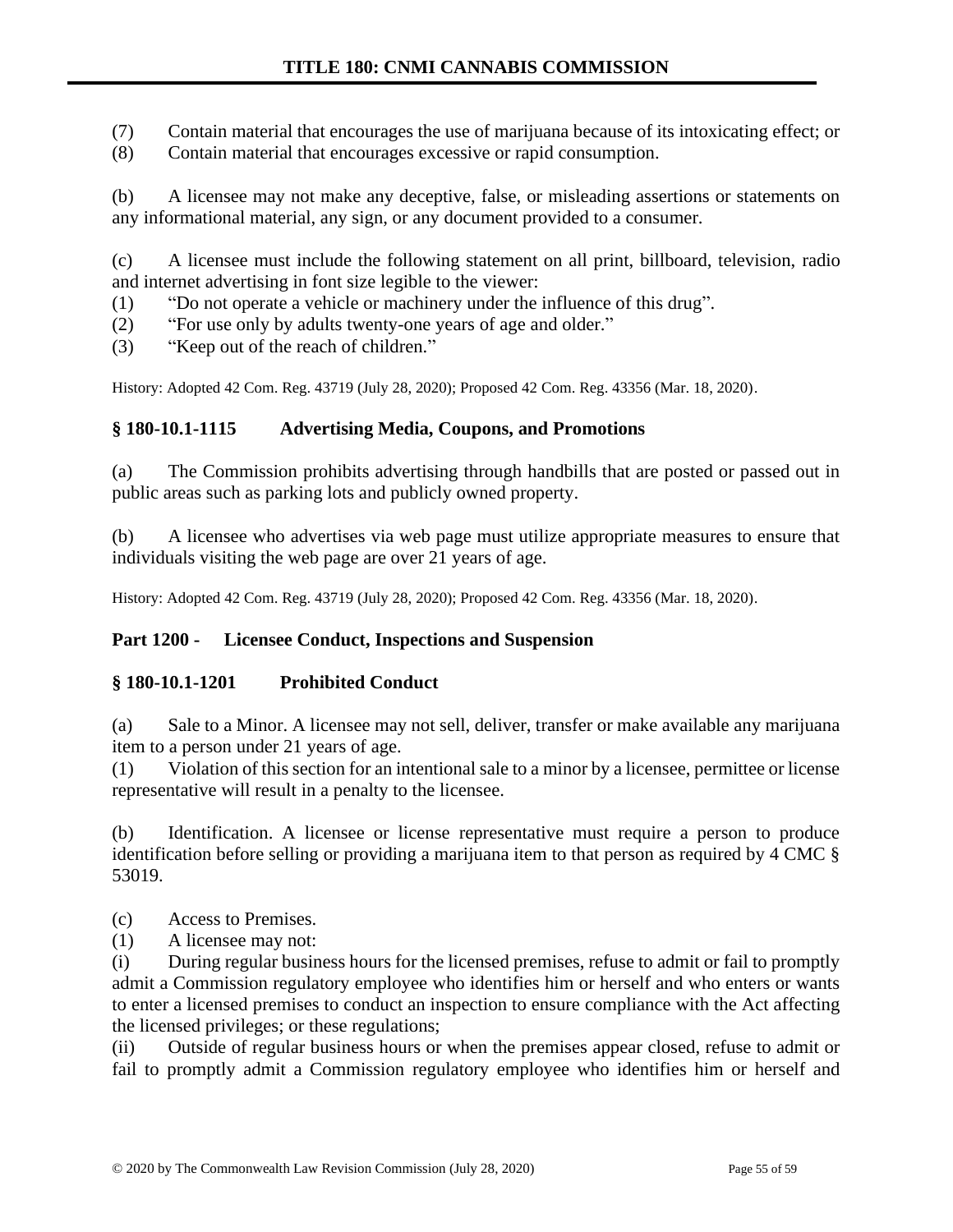requests entry on the basis that there is a reason to believe a violation of the Act affecting the licensed privileges; or these regulations is occurring; or

(iii) Once a regulatory employee is on the licensed premises, ask the regulatory employee to leave until the employee has had an opportunity to conduct an inspection to ensure compliance with the Act affecting the licensed privileges; or these rules.

(d) Use or Consumption of Intoxicants on Duty and Under the Influence on Duty.

(1) No licensee, or licensee representative may consume any intoxicating substances while on duty, except for employees as permitted under regulations.

(2) No licensee, licensee representative, or permittee may be under the influence of intoxicating substances while on duty.

(3) Whether a person is paid or scheduled for a work shift is not determinative of whether the person is considered "on duty."

(4) As used in this section:

(i) "On duty" means:

(A) From the beginning to the end of a work shift for the licensed business, including any and all coffee, rest or meal breaks; or

(B) Performing any acts on behalf of the licensee or the licensed business outside of a work shift if the individual has the authority to put himself or herself on duty.

(ii) "Intoxicants" means any substance that is known to have or does have intoxicating effects, and includes alcohol, marijuana, or any other controlled substances.

(e) Permitting Use of Marijuana at Licensed Premises. A licensee may not permit the use or consumption of marijuana, or any other intoxicating substance, anywhere in or on the licensed premises, or in surrounding areas under the control of the licensee, except for [those\* licensed under 4 CMC 53026.

(f) Import and Export. A licensee may not import marijuana items into the Commonwealth or export marijuana items out of the Commonwealth unless authorized by the Commission.

(g) Permitting, Disorderly or Unlawful Conduct. A licensee may not permit disorderly activity or activity that is unlawful under Commonwealth law on the licensed premises or in areas adjacent to or outside the licensed premises under the control of the licensee.

(1) If the prohibited activity under this section results in death or serious physical injury, or involves unlawful use or attempted use of a deadly weapon against another person, or results in a sexual offense which is a Class A felony such as first degree rape, sodomy, or unlawful sexual penetration, the violation could result in license revocation.

(2) If the prohibited activity under this section involves use of a dangerous weapon against another person with intent to cause death or serious physical injury, it is a punishable violation.

(3) As used in this section:

(i) "Disorderly activities" means activities that harass, threaten or physically harm oneself or another person.

(ii) "Unlawful activity" means activities that violate the laws of the Commonwealth, including but not limited to any activity that violates a Commonwealth's criminal statute.

(4) The Commission does not require a conviction to establish a violation of this section.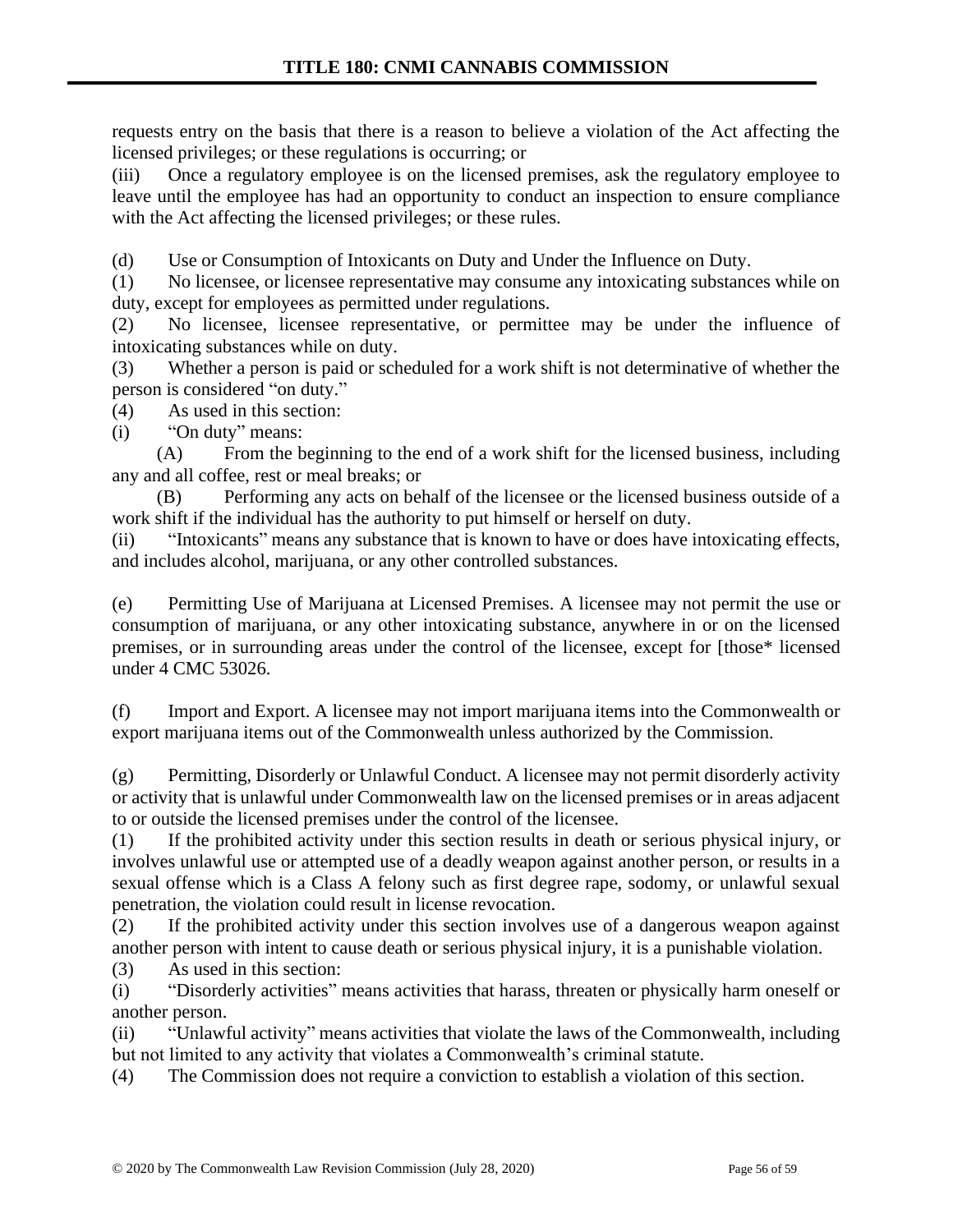(h) Marijuana as a Prize, Premium or Consideration. No licensee may give or permit the giving of any marijuana item as a prize, premium, or consideration for any lottery, contest, game of chance or skill, exhibition, or any competition of any kind on the licensed premise.

(i) Visibly Intoxicated Persons. No licensee may sell, give, or otherwise make available any marijuana item to any person who is visibly intoxicated.

(j) Additional Prohibitions. A licensee may not:

(1) Sell or deliver any marijuana item through a drive-up window.

(2) Use any device or machine that both verifies the age of the consumer and delivers marijuana to the consumer; or

(3) Deliver marijuana to a consumer off the licensed premises.

\* So in original.

Modified, 1 CMC § 3806(a), (g).

History: Adopted 42 Com. Reg. 43719 (July 28, 2020); Proposed 42 Com. Reg. 43356 (Mar. 18, 2020).

# **§ 180-10.1-1205 Dishonest Conduct**

(a) False Statements. A licensee may not:

(1) Make a false statement or representation to the Commission or law enforcement in order to induce or prevent action or investigation by the Commission or law enforcement.

(2) If the Commission finds that the false statement or representation was intentional, the Commission may charge a violation and could result in license revocation.

(b) Marijuana Item Misrepresentations.

(1) A licensee may not misrepresent any marijuana item to a consumer, licensee, or the public, including:

- (i) Misrepresenting the contents of a marijuana item;
- (ii) Misrepresenting the testing results of a marijuana item;
- (iii) Misrepresenting the potency of a marijuana item; or

(iv) Making representations or claims that the marijuana item has curative or therapeutic effects.

(2) A licensee may not treat or otherwise adulterate usable marijuana with any chemical, biologically active drug, plant, substance, including nicotine, or other compound that has the effect or intent of altering the usable marijuana's color, appearance, weight or smell or that has the effect or intent of increasing potency, toxicity or addictiveness.

(3) A knowing or intentional violation of this section could result in license revocation.

- (c) Supply of Adulterated Marijuana Items.
- (1) A licensee may not supply adulterated marijuana items.
- (2) Violation of this section could result in license revocation.
- (d) Evidence. A licensee may not: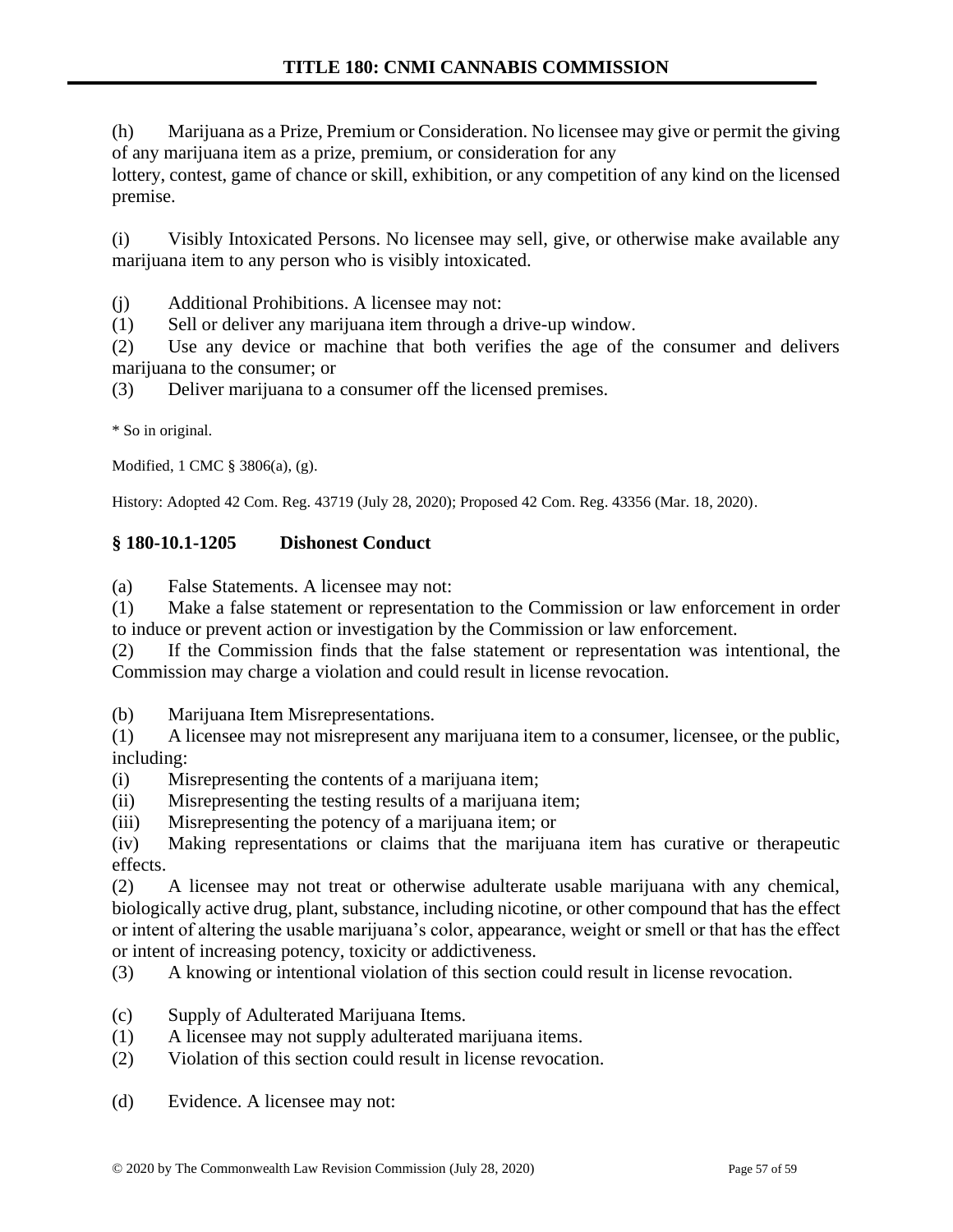(1) Intentionally destroy, damage, alter, remove or conceal potential evidence, or attempt to do so, or ask or encourage another person to do so. Violation of this subsection could result in license revocation.

(2) Destroy, damage, alter, remove or conceal potential evidence, or attempt to do so, or ask or encourage another person to do so, in any manner other than intentional.

(3) Refuse to give, or fail to promptly give, a Commission regulatory employees or law enforcement officer evidence when lawfully requested to do so.

History: Adopted 42 Com. Reg. 43719 (July 28, 2020); Proposed 42 Com. Reg. 43356 (Mar. 18, 2020).

# **§ 180-10.1-1210 Inspections**

(a) The Commission may conduct:

(1) A complaint inspection at any time following the receipt of a complaint that alleges a licensee is in violation of 4 CMC § 53001 et seq or these regulations;

(2) A random inspection at any time in order to determine compliance with 4 CMC § 53001 et seq or these regulations; or

(3) Compliance transactions in order to determine whether a licensee is complying with 4 CMC § 53001 et seq or these regulations.

(b) A licensee, or licensee representative must cooperate with the Commission during an inspection.

(c) If licensee or licensee representative fails to permit the Commission to conduct an inspection the Commission may seek an investigative subpoena to inspect the premises and gather books, payrolls, accounts, papers, documents or records.

Modified, 1 CMC § 3806(a), (g).

History: Adopted 42 Com. Reg. 43719 (July 28, 2020); Proposed 42 Com. Reg. 43356 (Mar. 18, 2020).

### **§ 180-10.1-1215 Suspended Licenses**

(a) Before 7:00 a.m. on the date a license suspension goes into effect, and until the suspension is completed, Commission staff must ensure that a suspension notice sign is posted on each outside entrance or door to the licensed premises.

(b) The suspension notice sign must be posted in a way that allows any person entering the premises to read it. Licensees must use the suspension notice sign provided by the Commission. The sign will state that the license has been suspended by order of the Commission due to violations of the Commonwealth laws (statutes or administrative rules). If there are multiple licenses at the location, the sign will specify which license privileges have been suspended.

- (c) During the period of license suspension, the licensee is responsible for ensuring:
- (1) Compliance with all applicable laws and rules; and
- (2) That the suspension notice sign is not removed, altered, or covered.